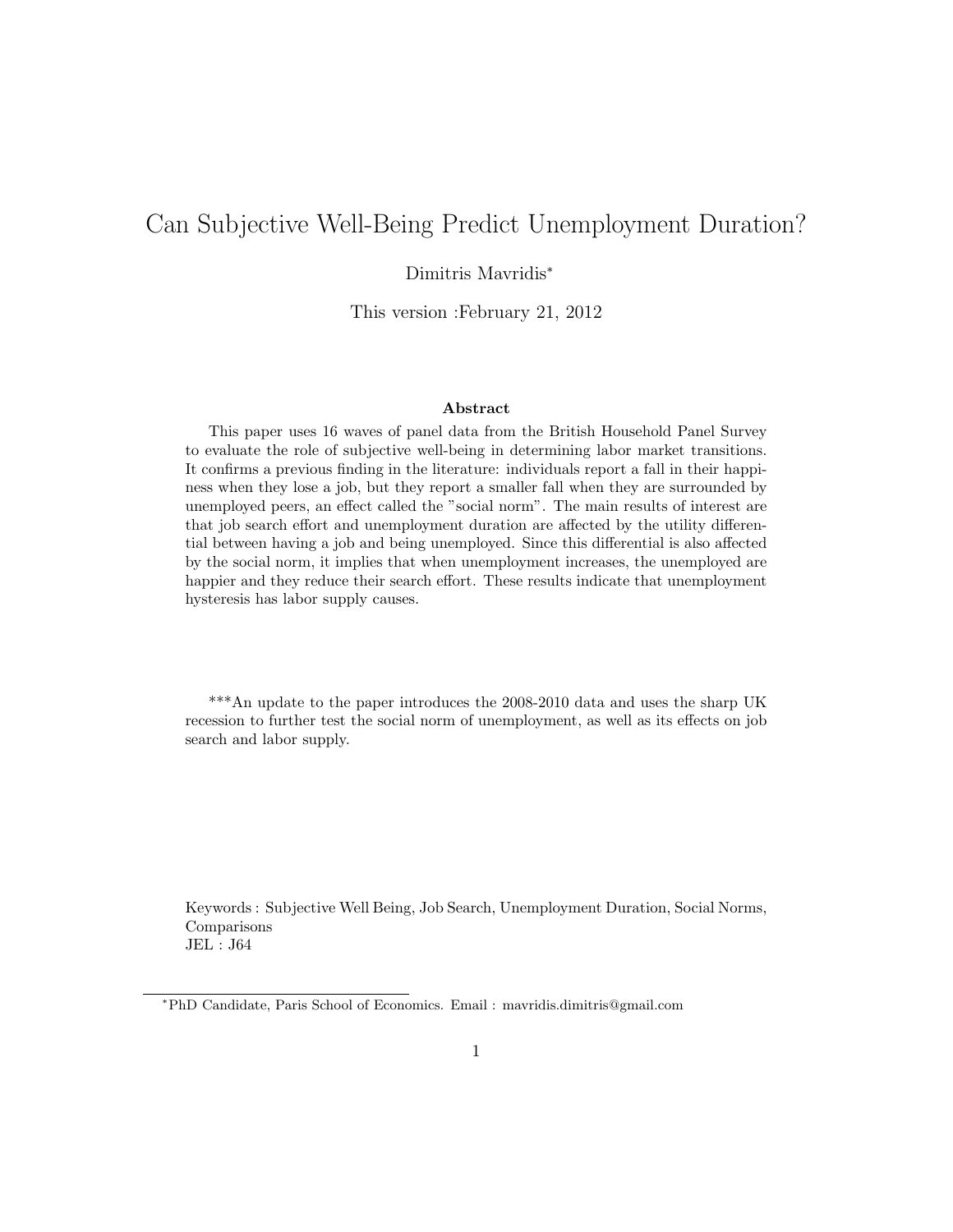# Contents

| 1                       |                          | Introduction                                                                                                                                                                                                                                                                                                               | 3                                                                |
|-------------------------|--------------------------|----------------------------------------------------------------------------------------------------------------------------------------------------------------------------------------------------------------------------------------------------------------------------------------------------------------------------|------------------------------------------------------------------|
| $\overline{2}$          | 2.1<br>2.2<br>2.3        | <b>Literature Review</b><br>Unemployment Duration and Subjective Well-Being                                                                                                                                                                                                                                                | $\overline{\mathbf{4}}$<br>$\overline{4}$<br>$\overline{5}$<br>6 |
| $\bf{3}$                |                          | <b>Data Description</b>                                                                                                                                                                                                                                                                                                    | 7                                                                |
| $\overline{\mathbf{4}}$ | 4.1<br>4.2               | Determinants of Subjective Well-Being<br>Labor Market Status, Age, Income, Civic Status, Education and Health<br>Theory: a binary choice model with externalities<br>4.2.1<br>4.2.2<br>Empirical evidence : pooled data regressions<br>Empirical evidence : results with panel data specification $\ldots \ldots$<br>4.2.3 | 9<br>11<br>13<br>13<br>15<br>17                                  |
| $\overline{5}$          | 5.1<br>5.2<br>5.3<br>5.4 | <b>Unemployment Duration</b><br>Determinants of duration<br>Unemployment duration and well-being: how to find the causality<br>5.1.1<br>Social norms and duration : empirical evidence from the duration<br>5.2.1                                                                                                          | 19<br>19<br>21<br>23<br>25<br>27<br>29                           |
| $\boldsymbol{6}$        |                          | <b>Conclusion</b>                                                                                                                                                                                                                                                                                                          | 30                                                               |
| $\overline{\mathbf{7}}$ | 7.1<br>7.2<br>7.3<br>7.4 | <b>Appendix</b><br>Is the GHQ-12 a good measure of Well-Being? $\ldots \ldots \ldots \ldots \ldots$<br>7.2.1<br>A note on the use of pooled data vs fixed effect<br>7.3.1<br>Fixed effects regressions : individual fixed-effects<br>7.3.2                                                                                 | 34<br>34<br>35<br>36<br>36<br>36<br>37<br>38                     |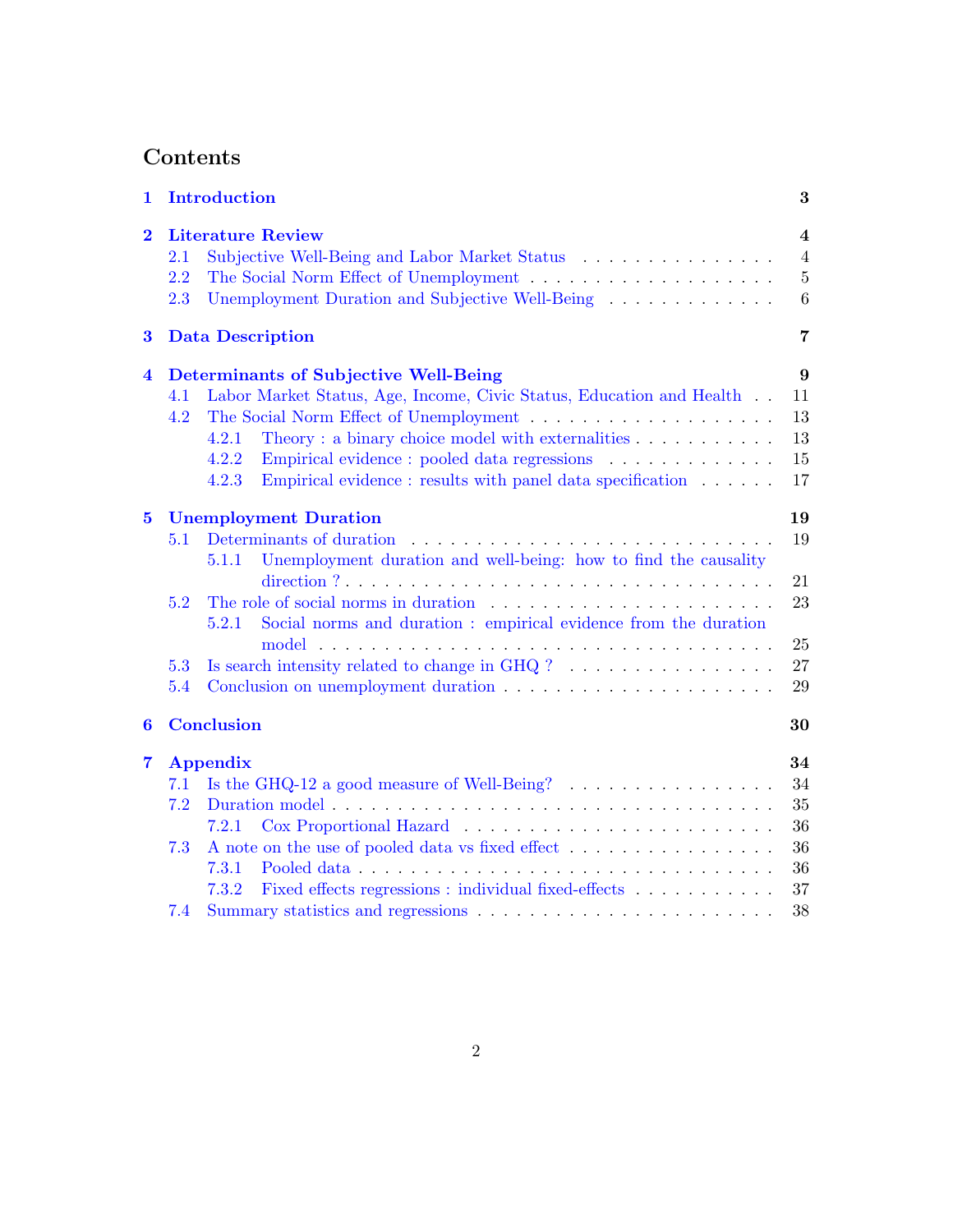# <span id="page-2-0"></span>1 Introduction

This paper aims at showing that labor supply decisions are often made taking into account other's labor supply, due to the existence of strong comparison effects. It also goes one step further in showing that job search effort is affected by comparisons with others. The dataset used is the BHPS (British Household Panel Survey). It is a representative sample of the British population, from which labor market status and a composite measure of self-reported well-being (to proxy for utility) are used.

Three distinctive results are presented. First, it is shown that upon losing their job, individuals report a fall in their well-being. This fall is reduced when there are more unemployed in one's comparison group (household and region), referred to as the "Social Norm Effect", as in [Clark](#page-30-0) [\(2003\)](#page-30-0). This effect persists in panel data estimations were the unobserved individual heterogeneity is controlled for. The second finding is that unemployment duration is affected by this social norm effect. The more an individual reports feeling hurt when losing his job -(the happiness difference)- the shortest will be his duration in unemployment. The happiness difference is a good predictor of the duration of unemployment, even after controlling for demographic characteristics also affecting duration. The third result shows that job search effort is itself dependent on the happiness difference. An individual searches with more intensity when he reports a large happiness drop when entering unemployment.

The implications of these results are twofold. First, they shed light on our understanding of job search effort. The results suggest that search effort is positively dependent on  $V_e - V_u$ , the difference in well-being an individual reports between being employed and jobless. As the payoff from being employed rises (falls), the unemployed will search more (less). Second, they provide a labor-supply explanation of unemployment hysteresis. Due to comparison effects, when an individual loses his job, he feels less bad if there are more unemployed around him. His utility is hence affected by other's employment status. This will reduce his search effort and increase his unemployment duration, affecting then the search behavior of others. In the case of an exogenous macroeconomic shock that reduces labor demand, our findings suggest that labor supply will also shift to the left, *increasing* unemployment and causing hysteresis.

The remaining of the paper is organised as follows. [Section](#page-3-0) [2](#page-3-0) provides a review of the literature on subjective well-being (SWB henceforth) and labor market status. [Section](#page-6-0) [3](#page-6-0) describes the 16 waves of the BHPS. [Section](#page-8-0) [4](#page-8-0) shows the first results of importance. It first presents the determinants of SWB, and then the social norm effect. Both pooled and panel data specifications are explained. [Section](#page-18-0) [5](#page-18-0) introduces the determinants of unemployment duration and search effort. [Section](#page-29-0) [6](#page-29-0) concludes.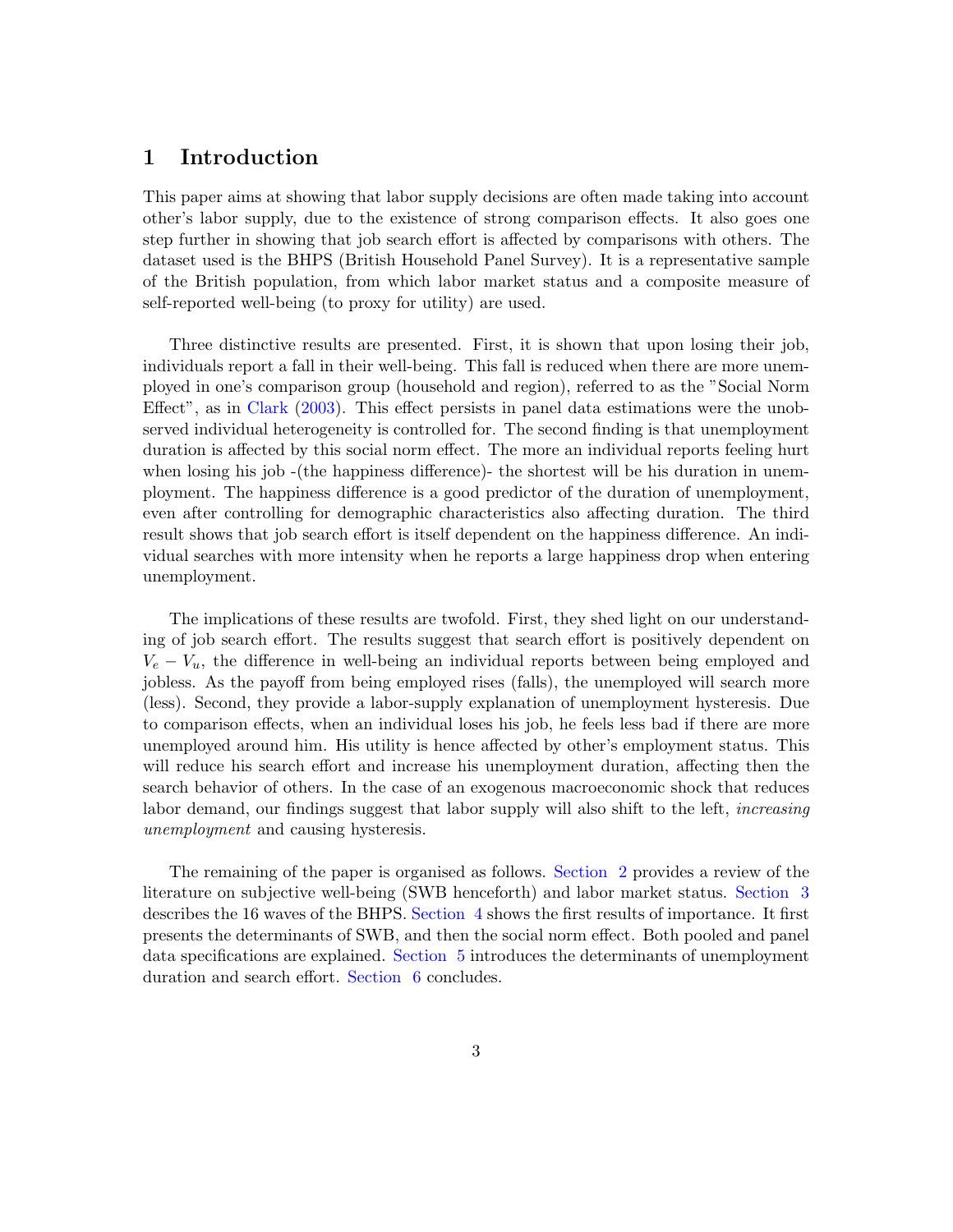# <span id="page-3-0"></span>2 Literature Review

This section reviews the literature on subjective well-being (SWB) and labor market status. It summarizes two main findings, both relevant for the present thesis. The first finding is that individuals' happiness is affected by their employment status. Those who lose their job feel significantly worse than when employed, far worse than their income loss would predict  $<sup>1</sup>$  $<sup>1</sup>$  $<sup>1</sup>$ . The second finding is that aggregate unemployment is also affecting individuals.</sup> There is a so called "Social Norm" effect of unemployment, through which unemployed feel less hurt the higher the unemployment is in their reference group. Unemployment also affects those who are employed, although contradictory effects are found in the literature <sup>[2](#page-3-3)</sup>. Based on these findings, this section presents the possibility that the social norm effect from unemployment might affect the search behaviour and the duration of unemployment. It then asks what policy questions arise.

### <span id="page-3-1"></span>2.1 Subjective Well-Being and Labor Market Status

A large stream of research has been interested in the relationship between subjective wellbeing and labor market status. The social psychology literature precedes economics in this field. The idea conveyed in most of the works is that there are many non-pecuniary benefits from working. Unemployment deprives the former workers from latent functions such as social interactions, purposefulness, a time structure and a certain construction of identity [Jahoda](#page-31-0) [\(1982\)](#page-31-0). Hence, unemployed are worse off not just because of the loss of their wage income<sup>[3](#page-3-4)</sup>. Earlier empirical work by Jackson, Stafford and Warr (1983) shows that well-being rises with the transition from unemployment to paid work. Although the sample used is not representative of the population, it is useful at highlighting the effect of transitions on happiness. [Darity and Goldsmith](#page-30-1) [\(1996\)](#page-30-1) provide an extensive summary of the social psychology literature on unemployment.

Empirical work from economists testing this view has been conducted since the early 1990s, when data on SWB became available through national household surveys including a section on well-being. [Clark and Oswald](#page-30-2) [\(1994\)](#page-30-2) use the first wave of the BHPS to find that unemployed are, on a raw average, half as happy as the employed. This result is corroborated by the studies of [Korpi](#page-31-1) [\(1997\)](#page-31-1), who uses Swedish data, [Winkelmann](#page-32-0) [\(1998\)](#page-32-0), who use the German GSOEP, [Woittiez and Theeuwes](#page-32-1) [\(1998\)](#page-32-1) who have Dutch data, [Frey](#page-31-2) [and Stutzer](#page-31-2) [\(2001\)](#page-31-2) who use a Swiss household survey, and [Blanchflower](#page-30-3) [\(2004\)](#page-30-3) for Britain

<span id="page-3-2"></span><sup>1</sup> [Clark and Oswald](#page-30-4) [\(1998\)](#page-30-4) finds that the income loss from losing a job explains only a quarter of the drop in well-being

<span id="page-3-3"></span> $2^{2}$  [Rafael Di Tella Robert J. MacCulloch](#page-31-3) [\(2001\)](#page-31-3) find that unemployment negatively affects SWB (in developed countries), whereas [Eggers et al.](#page-31-4) [\(2006\)](#page-31-4) find a positive effect using Russian data.

<span id="page-3-4"></span><sup>&</sup>lt;sup>3</sup>Proponents of this idea highlight the negative psychological impact of being unemployed. Summaries of the literature can be found in Fryer and Payne (1986), Warr et al (1988), Feather (1990), Burchell (1992), Murphy and Athanasou (1999). [Argyle](#page-30-5) [\(2002\)](#page-30-5) is a reference book in social psychology with an extensive chapter on the GHQ measure and another one on unemployment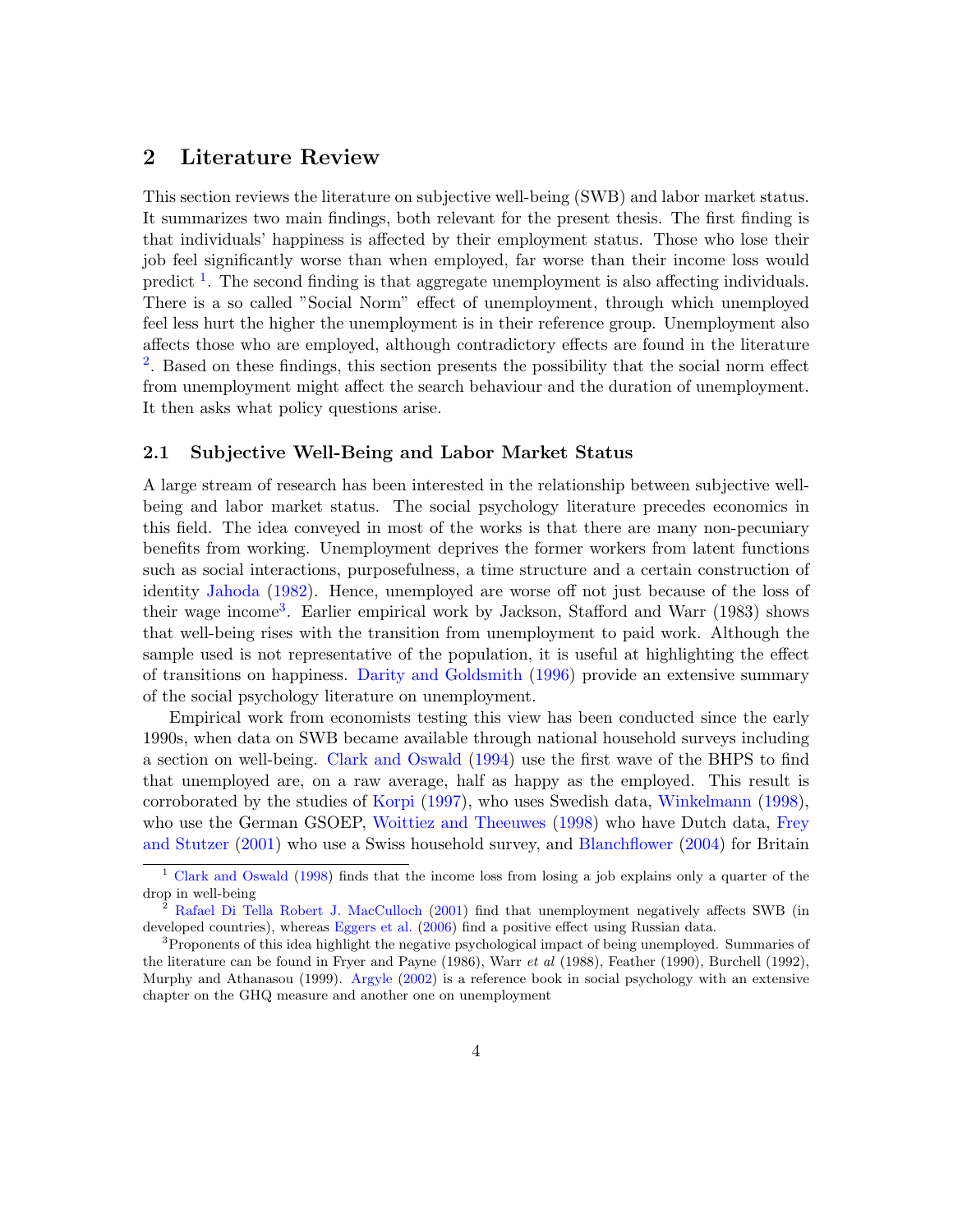and the USA. Data on other countries have also been available through the World Values Surveys (WVS) and in other European studies such as the ones used by [Blanchflower](#page-30-6) [\(2001\)](#page-30-6) for Eastern and Central Europe, and [DiTella et al.](#page-30-7) [\(2001\)](#page-30-7) for Europe and the USA. What all these studies have in common is the result of lower levels of well-being for the unemployed.

A reverse causality issue can arise if one is limited to cross section data, as it might be easier for happy people to find a job. If inherently happy people are also more productive, better at work or simply more desirable to employers, then it is happiness that positively influences the chances of finding a job, and not the reverse. One way to isolate the causal impact is to use panel data and observe what happens to individuals' happiness as they change status. This identification strategy is followed in this paper, and the panel data evidence on labor market transitions proves that the causality goes from labor status to happiness rather than the other way around.

## <span id="page-4-0"></span>2.2 The Social Norm Effect of Unemployment

Individuals are affected by their employment status, but also by others' employment. [DiTella et al.](#page-30-7) [\(2001\)](#page-30-7) are among the first to test the impact of aggregate unemployment on individual's well-being. They find that people have a preference for lower levels of aggregate unemployment. Their results, to be interpreted in a context of a tradeoff between inflation and unemployment (a phillips curve), show that individuals are also hurt by inflation although its effects are much lower. The finding is consistent with the literature on happiness in the sense that it provides evidence of strong comparison effects.

The classical analysis of [Akerlof](#page-30-8) [\(1980\)](#page-30-8) has been instrumental in the way economists think about social norms, their sustainability and their effect on individual's behavior. In his model, a social norm precluding transactions at the market-clearing wage can cause unemployment and still be sustainable if deviation from the norm is costlier, in terms of reputation, than the monetary benefit from adhering to it. The higher the proportion of followers of the norm, the more sustainable it is - as it becomes more costly to deviate. Following this theoretical conclusion, the question that arose was whether or not employment can be considered as a social norm. Supposing it can be, then it can be tested whether unemployment hurts more if one's reference group has little of it - that is if the norm is not followed.

[Clark](#page-30-0) [\(2003\)](#page-30-0) provides strong evidence supporting this hypothesis. He finds that in the U.K. unemployment at regional, partner and household level affects positively and strongly the well-being when the respondent is unemployed, the effect being higher for men. This finding has been tested in other countries, and similar results are found in Russia [Eggers](#page-31-4) [et al.](#page-31-4) [\(2006\)](#page-31-4) and in South Africa in [Powdthavee](#page-31-5) [\(2007\)](#page-31-5).

[Stutzer and Lalive](#page-32-2) [\(2004\)](#page-32-2) also test Akerlof's theory. They instrument for the unob-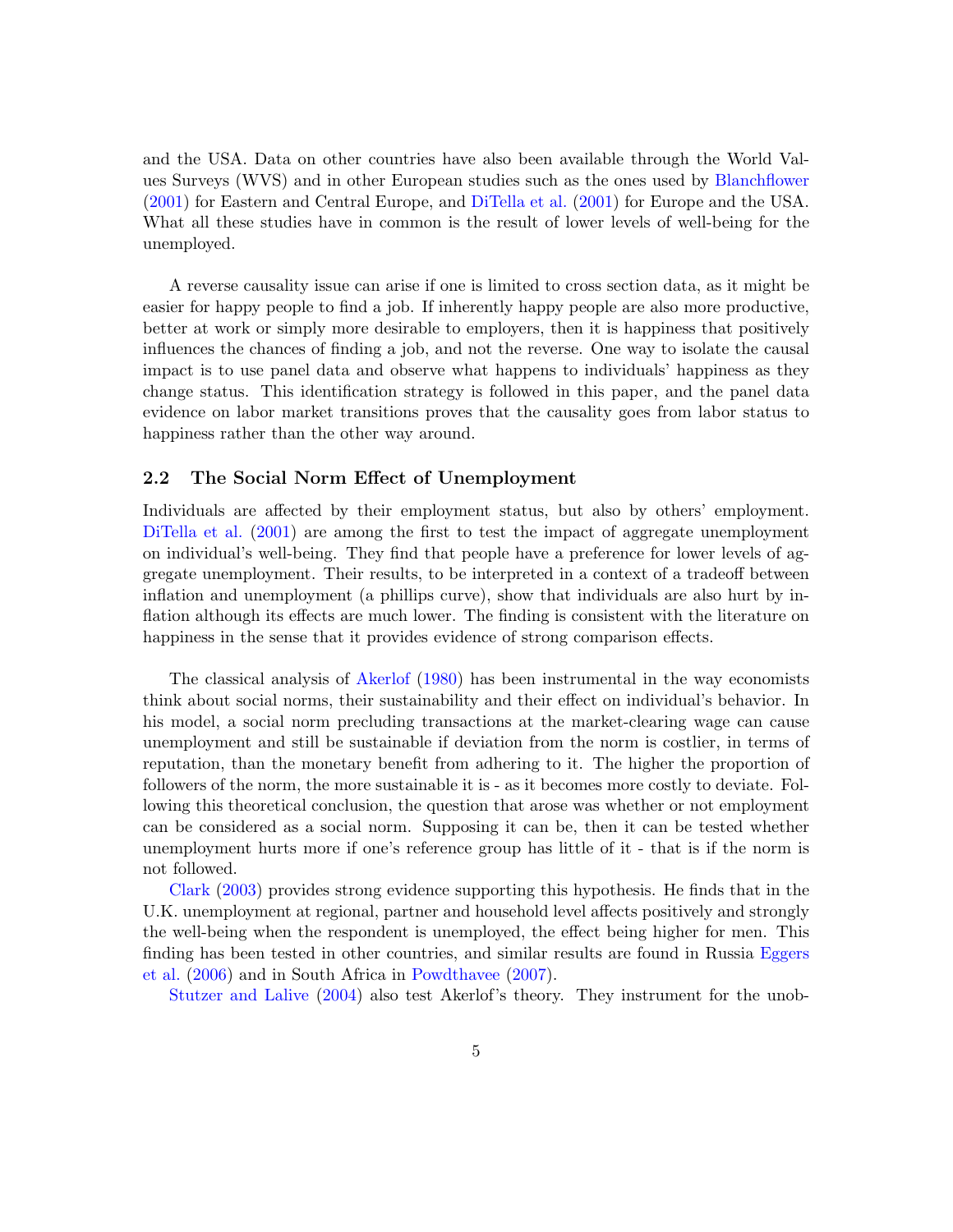served social norms by using a referendum on unemployment benefits to extract the voting patterns across localities in Switzerland, to proxy for social norms. To correct for the potential reversed causation (regional unemployment causes the norm) they use a stratified approach, which is the variation in the proxy accounts for variation within regions. Their results suggest that, indeed, in cantons voting to reduce benefits (strong work ethic), the unemployed were more likely to find a job than in cantons voting for a rise in benefits (weaker work ethic). For those not having the same native language as the canton, the effect was lower. These results emphasize the view that unemployment can be interpreted as a social norm.

Given that unemployment reduces happiness, but that an increase in unemployment in the reference group attenuates this negative impact, the question has been raised to know whether the duration of unemployment is affected by the level of it in the individual's reference group, broadly defined. This will be the main focus of this paper.

## <span id="page-5-0"></span>2.3 Unemployment Duration and Subjective Well-Being

To know how SWB is related to unemployment duration, many papers ask if duration affects SWB; because it is relevant to know whether or not individuals adapt to unemployment. [Clark and Lucas](#page-30-9) [\(2006\)](#page-30-9) finds that there is no (or little) evidence of habituation. After the initial drop in well-being when losing a job, individuals do not become happier with time unless they change status.

There is however another channel through which well-being and duration might be related. Looking for a job entails a costly effort, needing investment in readings ads, writing applications, mobilising one's network, etc. If the utility differences between states (employed and unemployed) is small, it might not be worth suffering the search cost for an outcome that is uncertain. This paper shows that in high unemployment regions, SWB falls less when individuals lose their job. Hence, the incentive to return to work is reduced, since the utility difference is smaller. This might affect search behavior, and unemployment duration might be longer, affecting in turn the behaviour of others in a self-reinforcing fashion. This mechanism is very similar to the one described in [Akerlof](#page-30-8) [\(1980\)](#page-30-8). If the norm is employment, and it is not much followed, there are less bad reputation effects from not following it. It suggest that shocks matter because they affect the labor supply behaviour. If this story holds, then there is a continuum of equilibria - as one's status affects other's search behaviour. The present thesis attempts to find whether or not the job search behaviour (and unemployment duration) is affected by the social norm effect. Future research should aim at modelling labor supply and job search including externalities - to capture the effect mentioned above.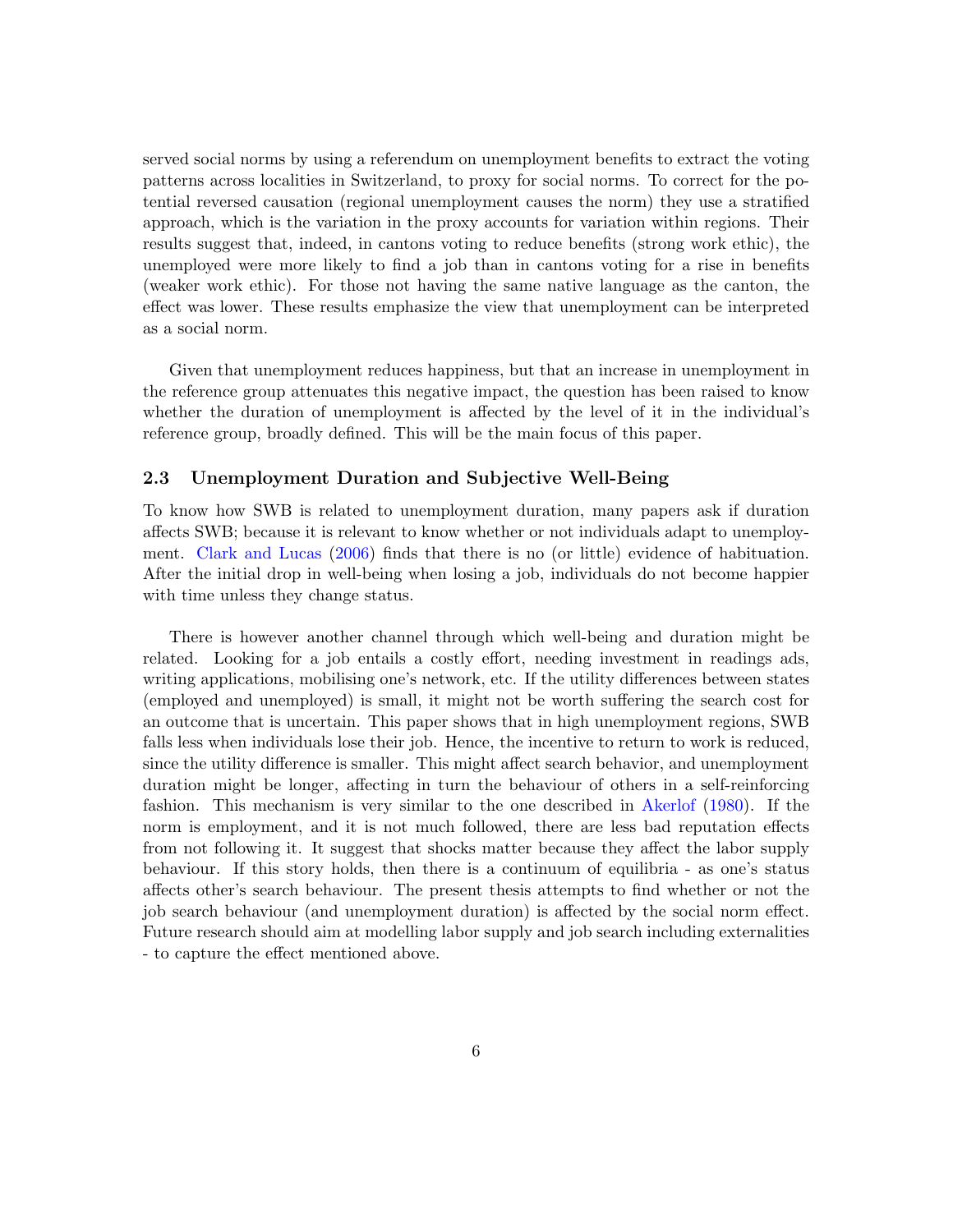# <span id="page-6-0"></span>3 Data Description

The data set used in this paper is the British Household Panel Survey (BHPS). The data is collected on households and individuals aged 16 or older, once a year between the months of September and May. It covers a representative sample of the British population during 16 years (1991-2006), providing information on almost 10.000 households over the period. For waves 1 to 8 there are around 10.000 individual observations by year, whereas for waves 9-16 there are on average 15.000 yearly individual observations<sup>[4](#page-6-1)</sup>. This means that the panel is unbalanced: during the sixteen years of the survey, some households and individual leave while others enter the sample.

We keep in the sample individuals aged between 21 and 65 years who are active in the labour force - either working or actively looking for a job. Given that we keep only working age population, the mean age in the sample changes to around 40 years old, as opposed to 45 for the whole survey. [Table](#page-37-1) [11](#page-37-1) in the appendix provides a summary of statistics for the variables in the survey.

The measure of well-being used is derived from the General Health Questionnaire (GHQ). It has been designed by Goldberg (1972), and is widely used by psychiatrists to assess a person's well-being. The 12 questions asked are provided in the appendix. As presented by [Argyle](#page-30-5) [\(2002\)](#page-30-5) the GHQ is one of the most reliable indicators of psychological distress. I use an "inverted Caseness score"<sup>[5](#page-6-2)</sup>. The distribution of this variable is given in [Table](#page-38-0) [12,](#page-38-0) in the appendix. It is observable that the distribution is highly skewed to the top, with most of the respondents scoring 12, the highest possible grade. Only a quarter (26 %) scores less than 10. Looking at the distribution of GHQ by employment status in [Table](#page-7-0) [1](#page-7-0) and [Figure](#page-7-1) [1,](#page-7-1) one can note the following two facts. First, the mean of GHQ is significantly lower for unemployed persons, if one compares them to the employed or self-employed population (9,1 for the unemployed vs. 10,4 for the employed and 10,1 for the whole population sample.). Second, the distribution of GHQ has a larger variance in the unemployed group, where 26% of the respondents declare a low well-being (defined as a score inferior to 8), against 13% and 12% for the employed and self-employed. These distributional characteristics are clearly presented in [Table](#page-7-0) [1](#page-7-0) and [Figure](#page-7-1) [1,](#page-7-1) below.

<span id="page-6-1"></span><sup>4</sup> In 1999, 1500 households were added from both Scotland and Wales. In 2001, another 2000 households were added from Northern Ireland. More information can be found on the BHPS at http://www.iser.essex.ac.uk/survey/bhps

<span id="page-6-2"></span> $5$ There are 12 questions, and the score ranges from 0 to 12. Individuals start with a score of 12, and for each question in which they are fairly or highly stressed, they lose a point. Psychiatrists use the GHQ : individuals with low levels of Caseness are eligible for their treatment (Argyle, 2002).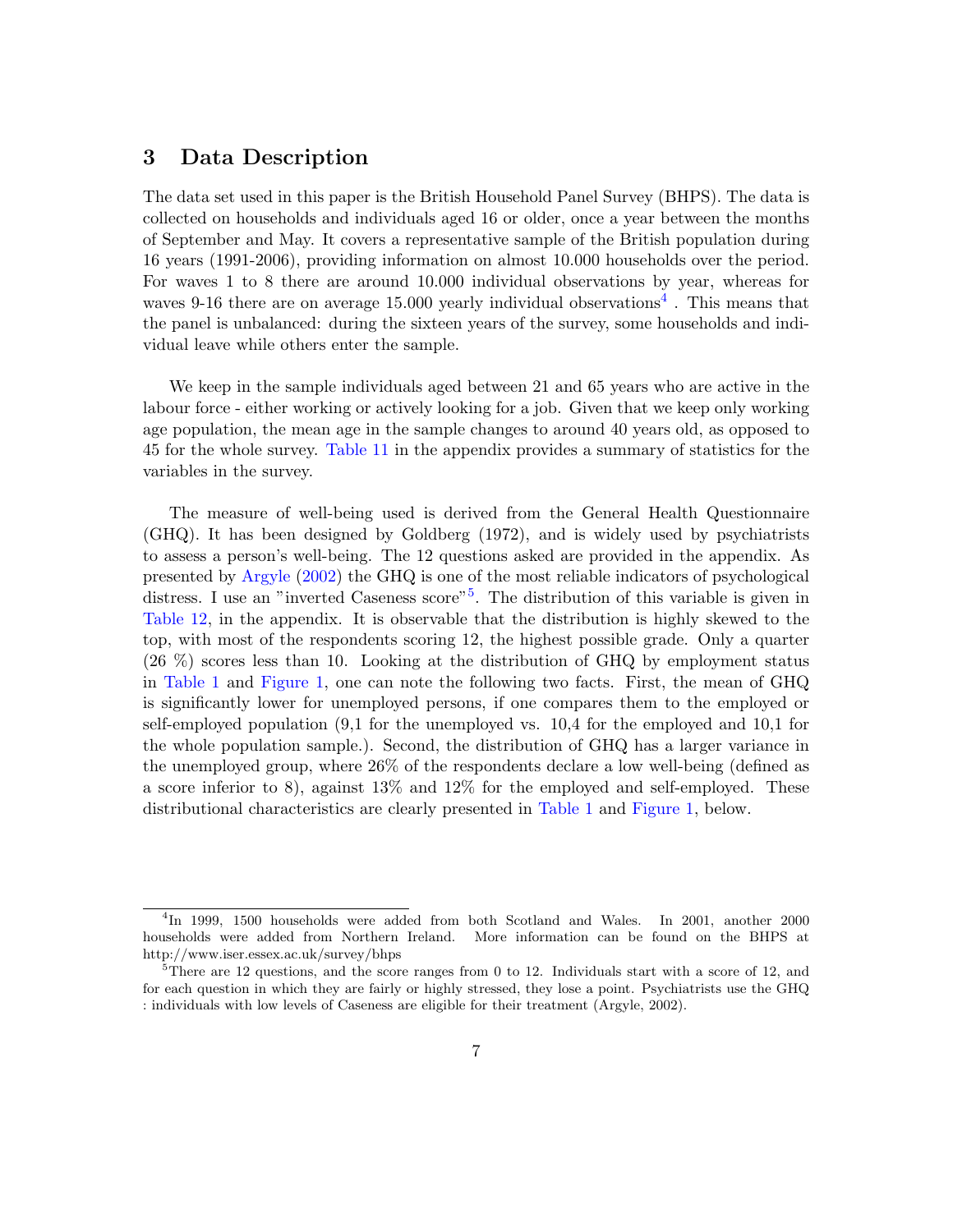| Current Labor Status | Mean SWB std.dev |       | observations | $\%$ low SWB |
|----------------------|------------------|-------|--------------|--------------|
| Self-Employed        | 10,4             | 0,024 | 12598        | 12,3         |
| In Paid Employment   | 10,3             | 0,009 | 92646        | 13,4         |
| Unemployed           | 9.1              | 0,004 | 6474         | 26,0         |
| Total                | 10,1             | 0,008 | 147698       | 16,1         |
|                      |                  |       |              |              |

<span id="page-7-0"></span>Table 1: Subjective Well-Being by Labor Force Status

Source: BHPS, waves 1-16. "Low SWB" is defined as lower than a score of 8.

T-tests between the mean of SWB of the unemployed and the other two labor categories confirm that they are different at the 1% level.



<span id="page-7-1"></span>Figure 1: Distribution of GHQ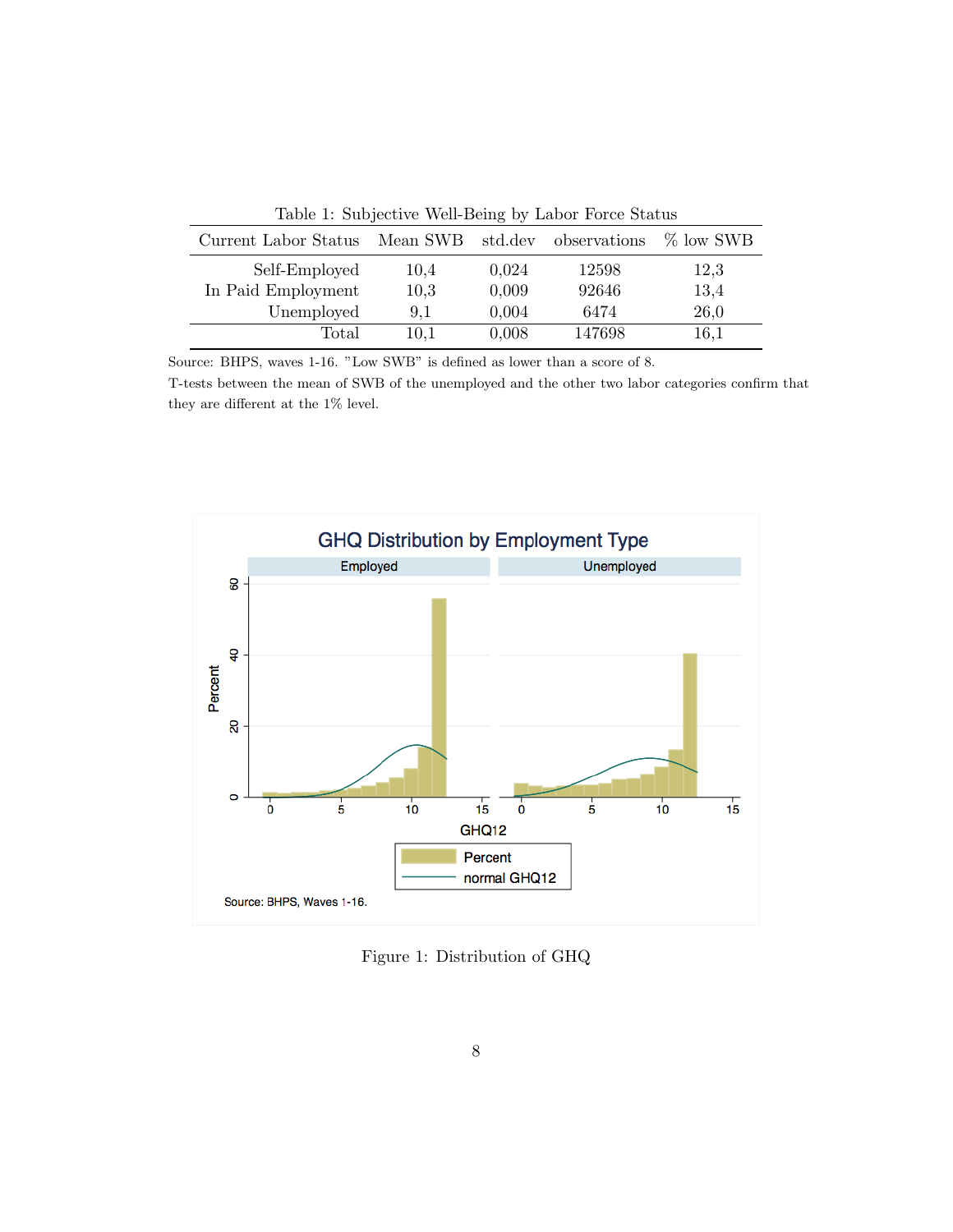# <span id="page-8-0"></span>4 Determinants of Subjective Well-Being

Subjective well-being is obviously not only related to employment status. A multivariate approach is necessary. Income, health, age, education, and civic status are all likely to directly affect an individual's well-being. As the GHQ caseness score is an ordinal measure (it is not a continuous variable), a linear probability model is not the best tool to estimate its determinants  $6$ . An ordered probit regression is used to complement the results of the OLS regression, and the results from both methods will be discussed below. The results on the main determinants of SWB are in regression [Table](#page-9-0) [2,](#page-9-0) which shows the ordered probit estimation. The results from the OLS regression are very similar and are in [Table](#page-39-0) [13](#page-39-0) in the appendix. Three specifications are presented for both cases, in which the explained variable is subjective well-being.

The three OLS equations estimated are shown below.  $S_i$  stands for labor market status;  $Y_i$  for income;  $Educ_i$  for educational achievement, the reference category being no diploma.  $Health_i$  stands for the health status, the reference being excellent health. The reference dummy for civic status is never married and  $X_i$  stands for the control of all previous variables.

$$
W_{it} = \beta_0 + \beta_1 S_{it} + \epsilon_i t \tag{1}
$$

(2)

$$
W_{it} = \beta_0 + \beta_1 S_{it} + \beta_2 Y_{it} + \beta_3 Male_{it} + \beta_4 Age_{it} + \beta_5 Age_{it}^2 + \beta_6 Civic_{it} + \beta_7 Health_{it} + \beta_8 Educ_{it} + \epsilon_i
$$

$$
W_{itj} = \beta_0 + \beta_1 S_{it} + \beta_2 X_{it} + \beta_3 Year_j + \beta_4 Region_k + \epsilon_i
$$
\n(3)

In the first specification, labor market status is the only regressor, for which the reference category is "Employed". The coefficients indicate that the self-employed are slightly but significantly happier than the employed, when other life variables are not controlled for. The unemployed are the least happy. In the OLS regression, they have around 1.2 points less of well-being than the employed. The coefficients of the ordered probit indicate that Unemployed are 40% less likely to have a score of 12 than the employed, when controlling for other factors. In the second specification controls are added for the list of individual characteristics mentioned above. In the third specification, children dummies, year and region fixed effects are included. The results in all three specifications are in line with those found in Clark (2003) using the first seven waves of the BHPS.

<span id="page-8-1"></span> $6$ because the distribution of the disturbance term is not normal anymore - standard errors and t-stats are thus invalid. An ordered probit increases the fit and provides reliable z-stats, instead of the t-stats.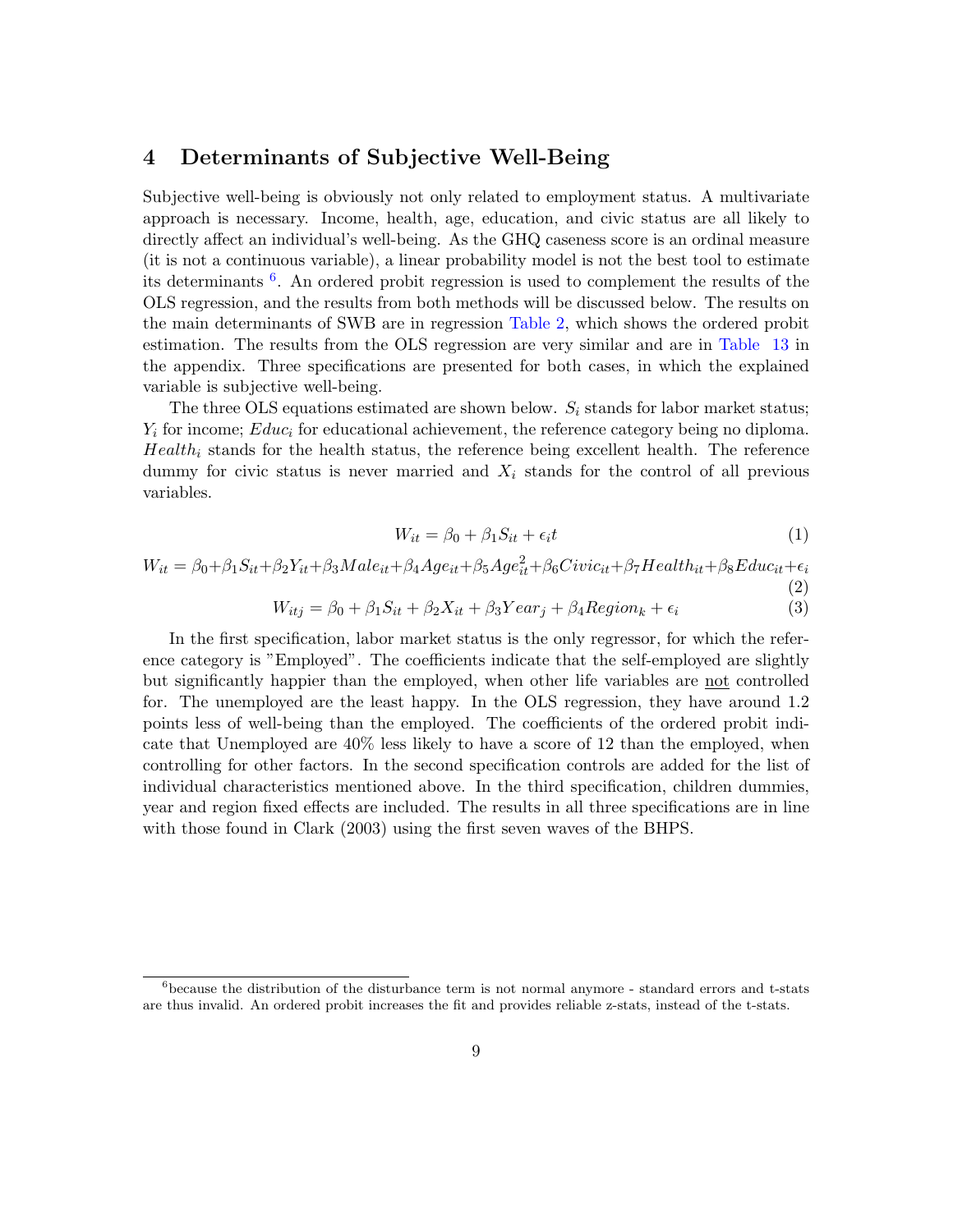|                         | Simple       | Some Controls  | <b>Broad</b>     |
|-------------------------|--------------|----------------|------------------|
| Self-Employed           | 0,04         | $-0,046$       | $-0,04$          |
|                         | $(3.70)$ **  | $(4.09)$ **    | $(3.57)$ **      |
| Unemployed              | $-0,433$     | $-0,412$       | $-0,409$         |
|                         | $(31.29)$ ** | $(28.29)$ **   | $(28.00)$ **     |
| Annual Income in 'k     |              | $\theta$       | $\boldsymbol{0}$ |
|                         |              | $-1,37$        | $(2.46)^*$       |
| Male                    |              | 0,209          | 0,213            |
|                         |              | $(28.97)$ **   | $(29.23)$ **     |
| Age                     |              | $-0,021$       | $-0,021$         |
|                         |              | $(8.70)$ **    | $(8.19)$ **      |
| Age $Sq. / 100$         |              | 0,319          | 0,308            |
|                         |              | $(11.13)$ **   | $(10.09)$ **     |
| Married                 |              | 0,019          | 0,03             |
|                         |              | $(1.99)^*$     | $(2.78)$ **      |
| Separated               |              | $-0,32$        | $-0,329$         |
|                         |              | $(14.45)$ **   | $(14.67)$ **     |
| Divorced                |              | $-0,08$        | $-0,07$          |
|                         |              | $(5.51)$ **    | $(4.69)$ **      |
| Widowed                 |              | $-0,194$       | $-0,18$          |
|                         |              | $(6.13)$ **    | $(5.64)$ **      |
| Health : Good           |              | $-0,244$       | $-0,245$         |
|                         |              | $(28.98)$ **   | $(28.86)$ **     |
| Health: Poor            |              | $-0,8$         | $-0,8$           |
|                         |              | $(77.65)$ **   | $(77.40)^{**}$   |
| Education : High        |              | $-0,174$       | $-0,186$         |
|                         |              | $(18.22)$ **   | $(19.17)$ **     |
| Education : Medium      |              | $-0,084$       | $-0,093$         |
|                         |              | $(8.57)$ **    | $(9.40)$ **      |
| Children Dummies        | No           | N <sub>o</sub> | Yes              |
| <b>Wave Dummies</b>     | No           | No             | Yes              |
| <b>Regional Dummies</b> | No           | N <sub>o</sub> | Yes              |
| Observations            | 111761       | 110140         | 109390           |

<span id="page-9-0"></span>Table 2: SWB and Labor Force Status - Ordered Probit

Source: BHPS, waves 1-16, pooled data.

Absolute value of z statistics in parentheses. \* significant at 5%; two \* significant at 1% Reference dummy for labor market status is "Paid Employmen"t ; for civic status is "Never Married" ; for health is "Poor" and for Education "Low".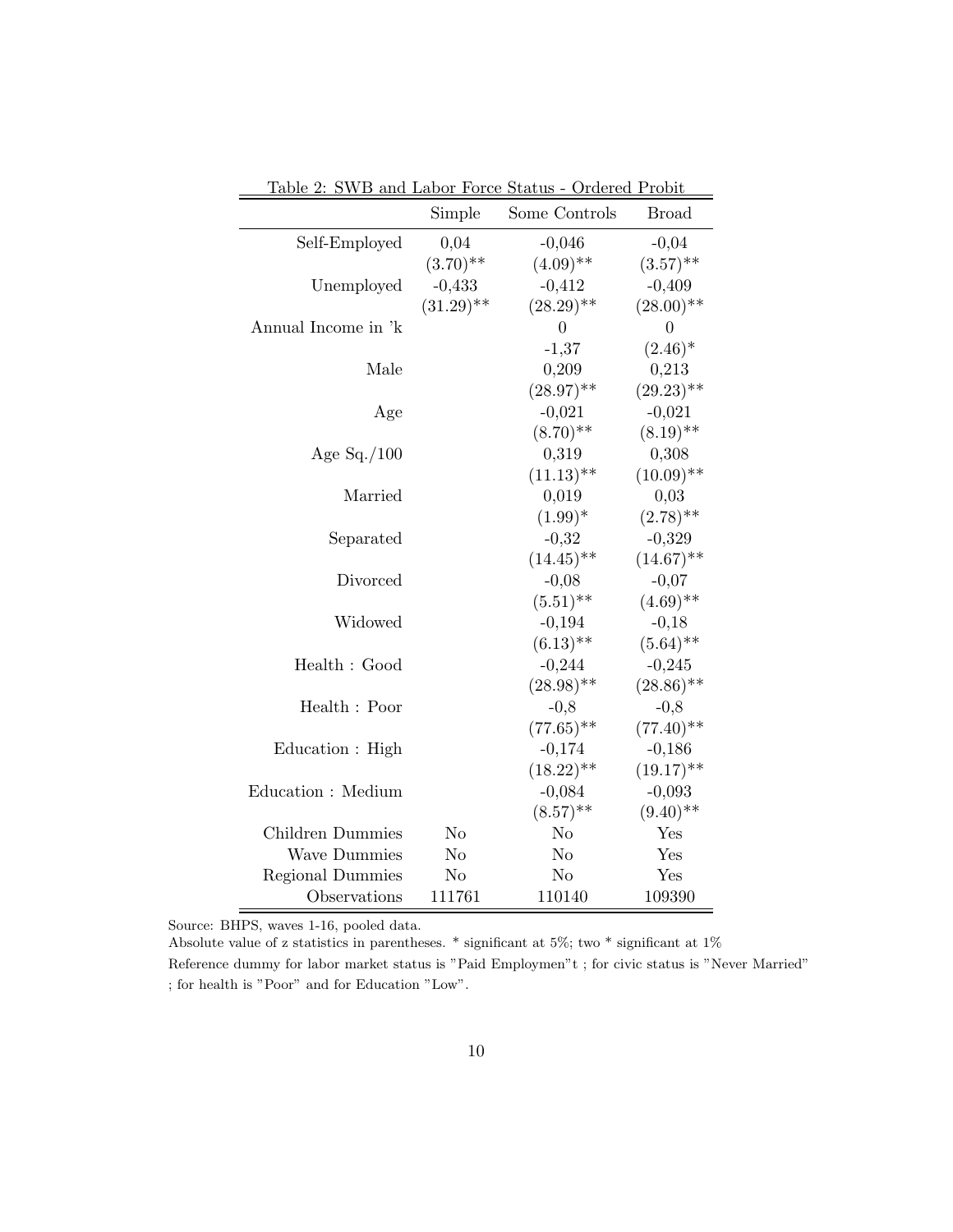# <span id="page-10-0"></span>4.1 Labor Market Status, Age, Income, Civic Status, Education and Health

In all specifications, the coefficient for males is positive and significant (0.5 points higher than females). This indicates that men self-report higher levels of well-being than women. This is also visible in the raw mean, where men are 0.5 points happier than women. The effect of age is U-shaped and bottoming in the late thirties, confirming the results found in the literature on age and happiness [7](#page-10-1)

Consistent with most of the literature findings, the effect of marriage is slightly positive, while being separated, divorced or widowed is on average associated with a lower well-being. The channels through which marriage causes the rise in well-being are explained in Argyle (2002). An intimate relationship enhances self-esteem and it can attenuate stress from other life activities like one's job. However, the coefficients presented here should not be seen as a causal effect, as it could also be possible that being inherently happy favors one's marriage prospects. To isolate the causal effect of marriage or divorce, different options have been used. [Clark and Lucas](#page-30-9) [\(2006\)](#page-30-9) look at transitions between civic states using the GSOEP, and find that marriage increases happiness but that a habituation effect exists. The prospect of marriage (cohabitation) raises well-being 3 years before marriage, but this increase in happiness does not last longer than 3 years after the marriage date. Finally, [Stutzer and Frey](#page-31-6) [\(2006\)](#page-31-6), identify the causal relationship of mariage on SWB by getting rid of the selection bias into mariage. Also using the GSOEP, they control for the selection of happier people into mariage to estimate the causal effect. Their results are similar to those of [Clark and Lucas](#page-30-9) [\(2006\)](#page-30-9). [8](#page-10-2)

The effect of income on SWB is particularly interesting. As found in Easterlin (1974, 2001), income is a poor estimator of happiness. The results found in the literature suggest that relative income matters more than income itself, and income growth is important but not its level (above a certain threshold). These results highlight the role of comparisons, to others and to oneself in the past. The coefficients we find are negative and insignificant, confirming this story. However, when one goes from specification 2 to specification 3, the coefficient remains negative and becomes slightly significant. This suggests that a higher income might be associated with other variables that we are not controlling for (such as hours of work) that are negatively correlated with SWB. In the appendix a specification controlling for relative income is presented. Being in the top quarter of the wage distribution has no significant impact on well being. The effect of education is also interesting.

<span id="page-10-1"></span><sup>&</sup>lt;sup>7</sup>On the U-shaped relationship between age and SWB, see [Blanchflower and Oswald](#page-30-10) [\(2008\)](#page-30-10), as well as earlier results in [Clark and Oswald](#page-30-2) [\(1994\)](#page-30-2), Frey and Stutzer (2002), [Winkelmann](#page-32-0) [\(1998\)](#page-32-0).

<span id="page-10-2"></span><sup>8</sup>Which gender benefits more from marriage has been subject to intense debate. Bernard (1972) proposed that men benefit much more from marriage than women. Glenn (1975) shows the opposite. More recent findings (Fowers, 2004) using subjective well-being data confirm Bernard's 1972, while others show that marriage increases happiness equally between genders.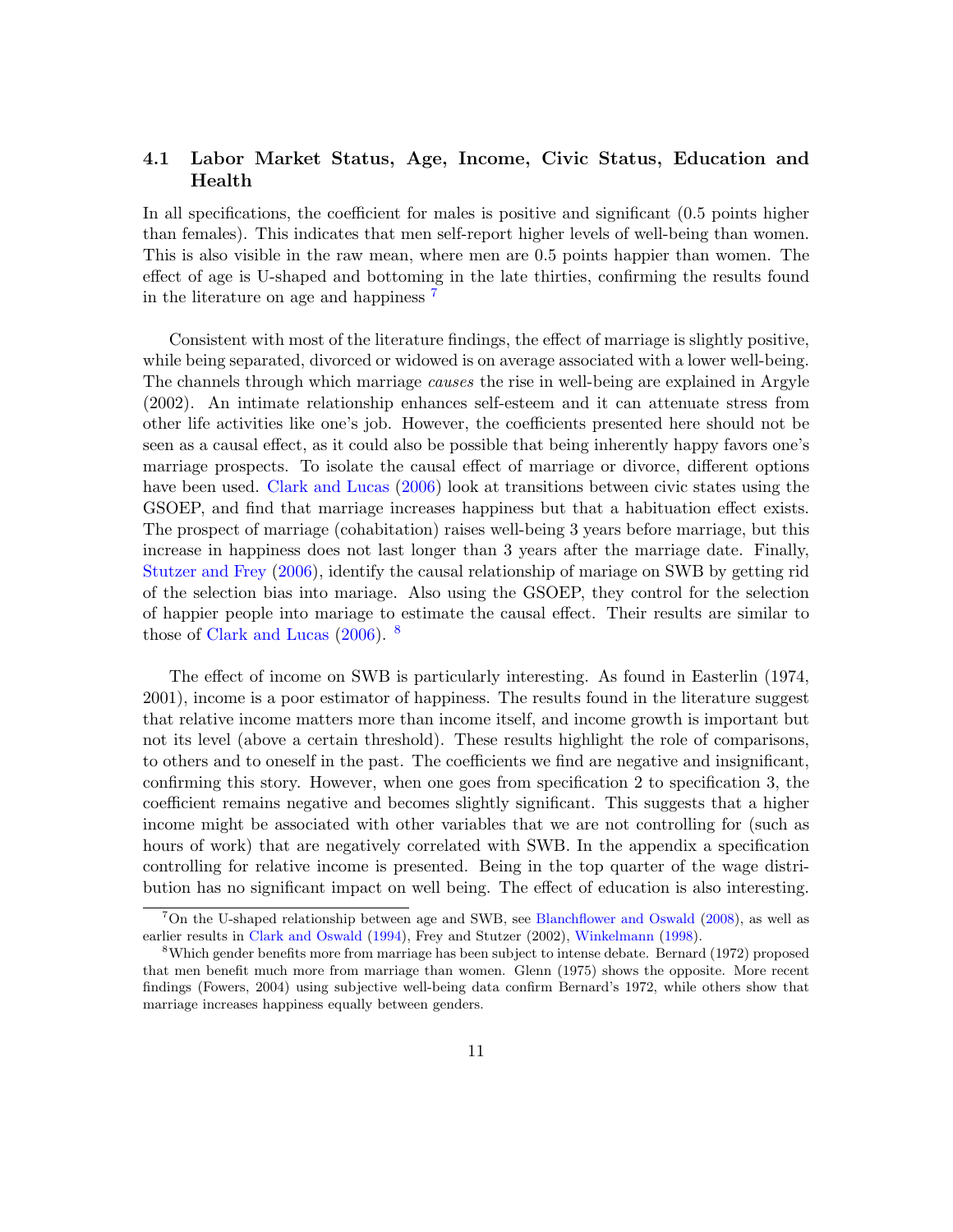The higher the achievement the lower the SWB. The current explanation is that a higher diploma leads also to higher income expectation, which reduces satisfaction for a given level of income. (see Argyle, 2002, and Frey and Stutzer, 2001, on expectations).

[Table](#page-11-0) [3](#page-11-0) reports the results for the effect of labor transitions on SWB. We observe that upon losing their job, those who were employed report on average a drop of 1,08 in their SWB, and 0,91 if they were self-employed. This is a significant fall, given how the distribution is skewed to the right. The transitions from unemployment to employment or self-employment are associated with large increases in well-being (correspondingly 1,41 and 1,20 points). People do feel better when they find a job.

<span id="page-11-0"></span>

|                           |          | Labor Status in t |               |
|---------------------------|----------|-------------------|---------------|
| Labor Force Status in t-1 | Employed | Unemployed        | Self-Employed |
| Employed                  |          |                   |               |
| Mean                      | $-0,05$  | $-1,08$           | 0,03          |
| Std.Err                   | 0,011    | 0,106             | 0,073         |
| N                         | 70 175   | 1 4 1 9           | 1 486         |
|                           |          |                   |               |
| Unemployed                |          |                   |               |
| Mean                      | 1,41     | $-0,01$           | 1,20          |
| Std.Err                   | 0,095    | 0,079             | 0,236         |
| N                         | 1 552    | 1928              | 239           |
|                           |          |                   |               |
| Self-Employed             |          |                   |               |
| Mean                      | 0,22     | $-0,91$           | $-0,04$       |
| Std.Err                   | 0,085    | 0,280             | 0,030         |
| N                         | 1 299    | 184               | 8 4 0 1       |

Table 3: Transition Matrix - Change in Labor Status and in Well-Being

There is however an asymmetry in this process. On average, individuals report a larger gain in well-being when returning to work than the loss they report when losing it. This asymmetry is an interesting behavioral fact also found in [Clark](#page-30-0) [\(2003\)](#page-30-0). No references have been found in the literature pointing towards this asymmetry. <sup>[9](#page-11-1)</sup> In the appendix, [Tables](#page-40-0)

[A second possibility is to explain this asymetry by anticipation and adaptation effects, an approach taken](#page-40-0)

<span id="page-11-1"></span> $9$ [There are two possible explanations for this asymetry. A first explanation could be that upon finding](#page-40-0) [a job people are overconfident, so they report a high jump in well-being. It could also be that when losing](#page-40-0) [a job, people are confident they will find another one quickly, so they don't worry too much. In any case,](#page-40-0) [the asymmetry means that jobs are less valued when they are lost than when they are filled. In job search](#page-40-0) [theory, the present value of unemployment or of a position is independent of whether the position is filled.](#page-40-0) [Perhaps jobs created are more valuable than jobs destroyed - hinting at the possibility of a Schumpeterian](#page-40-0) [creative destruction process.](#page-40-0)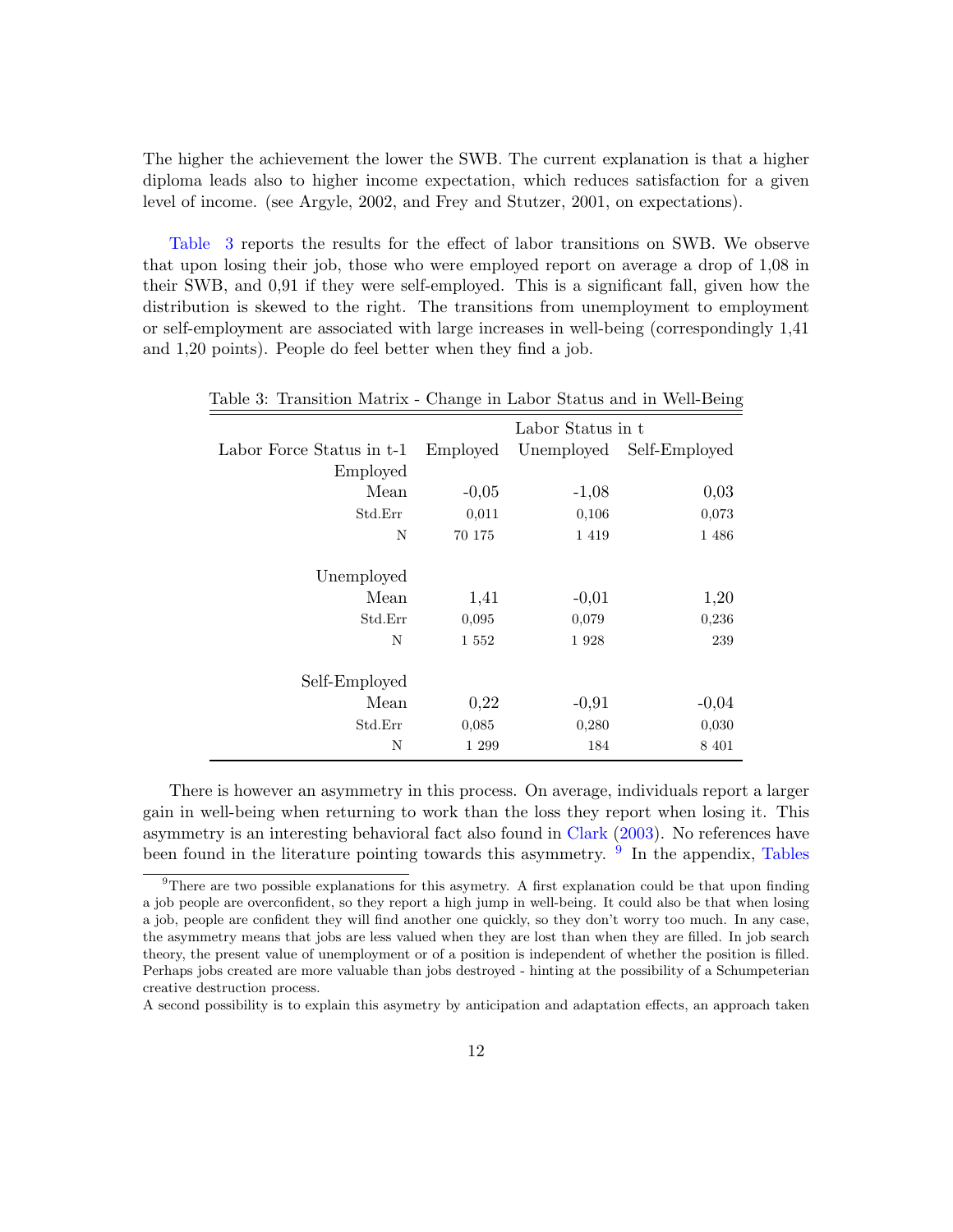[15](#page-40-0) and [16](#page-40-1) show the same transitional matrix for each gender separately. The pattern by gender is the same, but males report higher drops and peaks than females. Transitions from unemployment to employment provide males with a 1.6 jump in SWB, compared to a 1.15 for females. When they lose their job, males report a drop of 1.15 points compared to a 1 point drop for females. The transition from self-employment to employment gives much greater rewards to females (0.4 points more) than to males (0.1), which could be interpreted as a more risk-loving behavior of men.

### <span id="page-12-0"></span>4.2 The Social Norm Effect of Unemployment

The literature on happiness highlights the important role of comparisons in individuals' well-being. It is income relative to others that matters or to oneself in the past. A slightly different comparison mechanism is at play when it comes to labor market status, but comparisons are still present. The previous section shows that the transition from employment to unemployment is causing a drop in SWB. Furthermore, there is no habituation effect : the unemployed feel on average significantly worse than those in employment, even after controlling for other factors<sup>[10](#page-12-2)</sup>. Aware of this pattern, a relevant question arises. How does other's employment affects one's well-being ? Are those losing a job also comparing themselves to others in unemployment? If yes, in what ways ? Finally, do these comparisons affect their job search behavior ?

#### <span id="page-12-1"></span>4.2.1 Theory : a binary choice model with externalities

As in [Akerlof](#page-30-8) [\(1980\)](#page-30-8) social norm model, we can add others' behavior and beliefs in the utility function. Whereas previous well-being estimations were only accounting for personal unemployment  $(U_e)$  and were of the form  $W_i = W(U_e, X)$ , we are now interested in a utility function including a norm, beliefs and reputation effects, such that

$$
W_i = W(G, R, A, d^c, \epsilon)
$$

Agent's utility  $W_i$  is dependent on their private consumption  $G$ , their reputation  $R$ , their belief in the norm  $d^c$ , obedience to the norm  $A(1,0)$ , and personal tastes  $\epsilon$ . Let us suppose that reputation depends itself on the proportion of believers  $\mu$  and one's own actions A, such that  $R = R(\mu, A)$ . If everyone believes in the norm  $(\mu = 1)$  and agent i does not follow it  $(A=0)$ , he suffers from reputation effects. As less people believe in the norm, the reputation effect from not following it is reduced and this in turn pushes more people not to obede. As Akerlof explains, if there are no reputation effects, the only possible equilibria are derived from the traditional utility function with tastes  $\epsilon$  and

<span id="page-12-2"></span>in [Hanglberger and Merz](#page-31-7) [\(2011\)](#page-31-7) who find existence of large and negative anticipation effects of losing a job. <sup>10</sup> [Clark](#page-30-11) [\(2006\)](#page-30-11) finds that unhappiness does not decrease with unemployment length using the GSOEP

and the ECHP, but has mixed results using the BHPS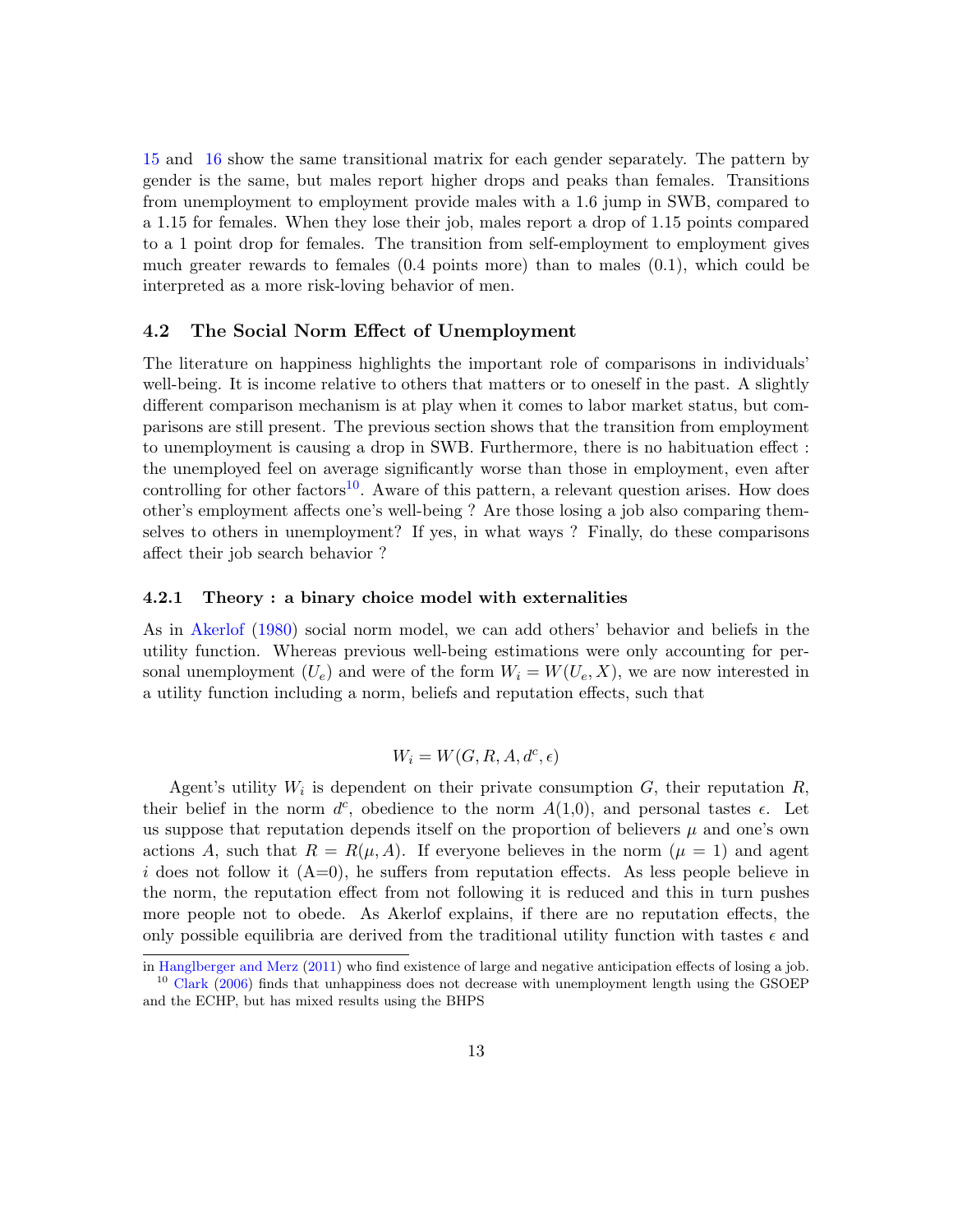consumption  $G$ . However, if deviation from the norm is costly in terms of reputation, we may have a stable equilibrium in which the norm is self-sustained and agents follow it. It is a simple example of a binary choice model with externalities, in which two equilibria are sustainable.



<span id="page-13-0"></span>Figure 2: Employed-Unemployed GHQ gap, as function of regional unemployment

In this case the norm is employment. The adherence to the norm,  $\mu$  is the employment rate. This follows Akerlof's model in the sense that if all other adhere to the norm, there is a bad reputation effect from not following it. As the number of unemployed rises, the stigma from being unemployed falls. [Clark](#page-30-0) [\(2003\)](#page-30-0) considers a linear form for reputation :  $R = (-Ue_i(1-Ue_i^*)$ . We follow his steps here, and the main equation is :

$$
W_i = W_i[-Ue_i(1-Ue^*), 1-Ue^*, X]
$$

This allows for the following effects. Being unemployed hurts (through the first term), a rise in the unemployment rate hurts (through the second term), but it improves well-being if one is unemployed (again first term).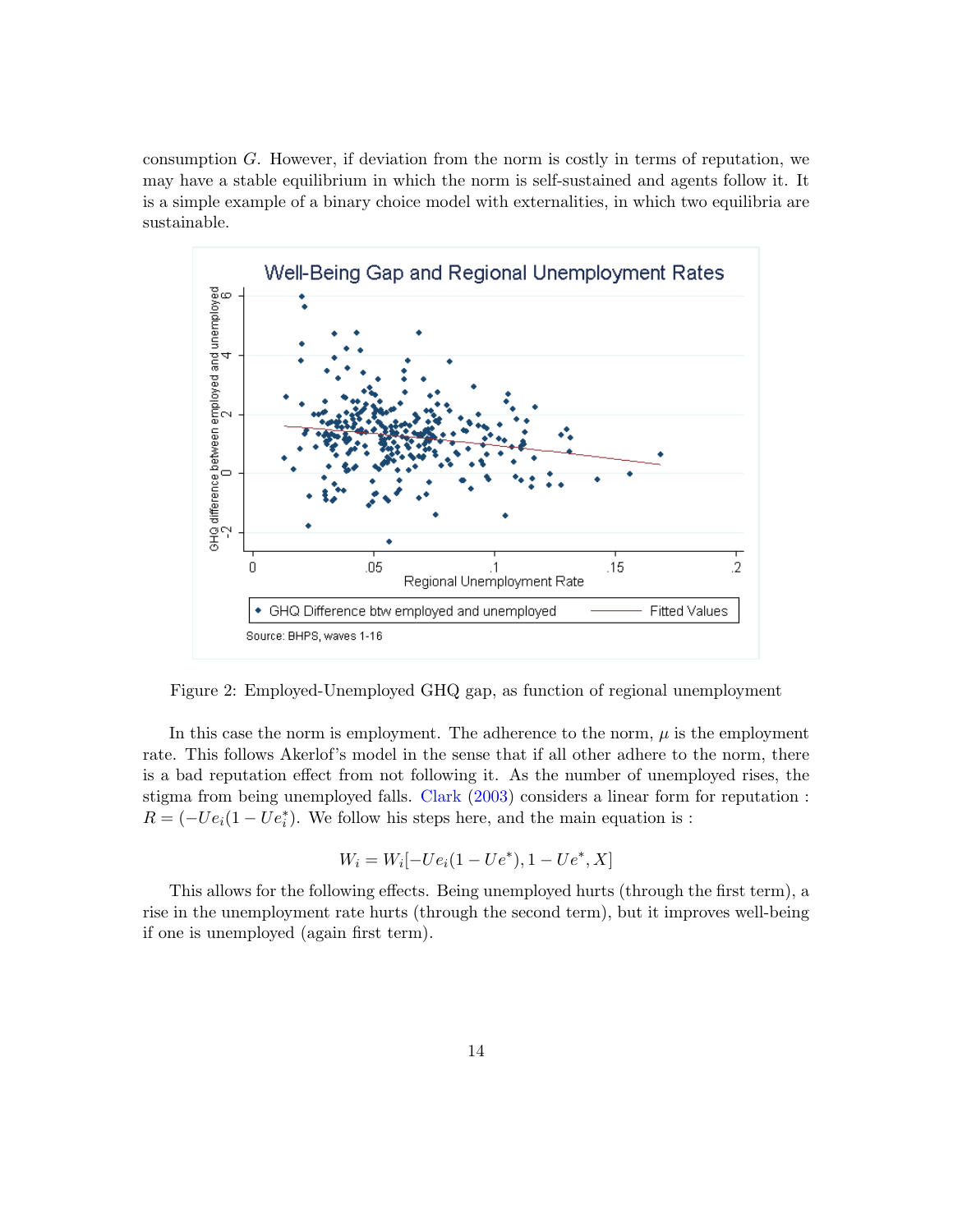#### <span id="page-14-0"></span>4.2.2 Empirical evidence : pooled data regressions

[Figure](#page-13-0) [2](#page-13-0) shows a simple plot of regional/yearly unemployment rates and the average wellbeing difference between employed and unemployed. The correlation is quite visible at eye-level. In regions/years where unemployment is high, people report being less hurt when they lose a job. [Table](#page-38-1) [14](#page-38-1) shows the regression results in the appendix: a 1% increase in unemployment corresponds to a 0.08 points drop in the loss of happiness. A first empirical glimpse of this relationship was found in [Clark and Oswald](#page-30-2) [\(1994\)](#page-30-2), though they used only the first wave of the BHPS. They were unable to reject the shift-share hypothesis<sup>[11](#page-14-1)</sup>. Clark (2003) uses the first seven waves of the BHPS to confirm this early prediction. He finds that in regions with high unemployment, SWB falls less when losing a job. The same result is found in this paper, extending the sample to 16 waves of the BHPS.

This finding suggests that unemployment hurts - but it hurts less the more there is of it around. It suggest that labor market status is one important comparison affecting well-being. The question often posed is who do people compare to ? Who are the relevant others ? Is it the whole population or the people on the neighbourhood? Is those of same sex, age, income and educational achievement? Data on relevant others from the survey can be used to test if employment in the reference group is also affecting well-being when losing a job. The OLS estimations to test the hypothesis are the following.

$$
W_{it} = \beta_0 + \beta_1 U_{it} + \beta_2 X_{it} + \beta_3 R_k U + \beta_4 (U_{it} * R_k U) + \epsilon_i
$$
\n
$$
\tag{4}
$$

$$
W_{it} = \beta_0 + \beta_1 U_{it} + \beta_5 X_{it} + \beta_6 U^* + \beta_7 (U_{it} * U^*) + \epsilon_i
$$
\n(5)

$$
W_{it} = \beta_0 + \beta_1 U_{it} + \beta_8 X_{it} + \beta_9 U^* + \beta_1 0 (U_{it} * U^*) + \epsilon_i
$$
\n(6)

Where  $W_{it}$  stands for well-being of individual i at period t.  $X_i$  stands here for all other determinants, year, region and children fixed fixed effects.  $U_{it} = 1$  when the respondent is unemployed.  $R_k U$  stands for the regional unemployment rate; and  $U^* = 1$  when the relevant other is unemployed. The interaction terms are expected to be positive.

Following [Moulton](#page-31-8) [\(1986\)](#page-31-8) the estimation uses clustered standard errors for the regional unemployment rates. This is because the regional unemployment rate is the same for all individuals within the region. If the clustering is ignored, the repetition of the same value in one variable is biasing downwards the standard errors and providing wrong t-stats.

The results of the regressions on pooled data are very straightforward. [Table](#page-16-1) [4](#page-16-1) below, shows the ordered probit results, while [Table](#page-41-0) [17](#page-41-0) in the appendix shows the OLS results. In the simple specification, one can see that the regional unemployment rate has no effect

<span id="page-14-1"></span> $11$ The shift-share hypothesis would hold if a rise in unemployment pushes the happier of the working force into unemployment.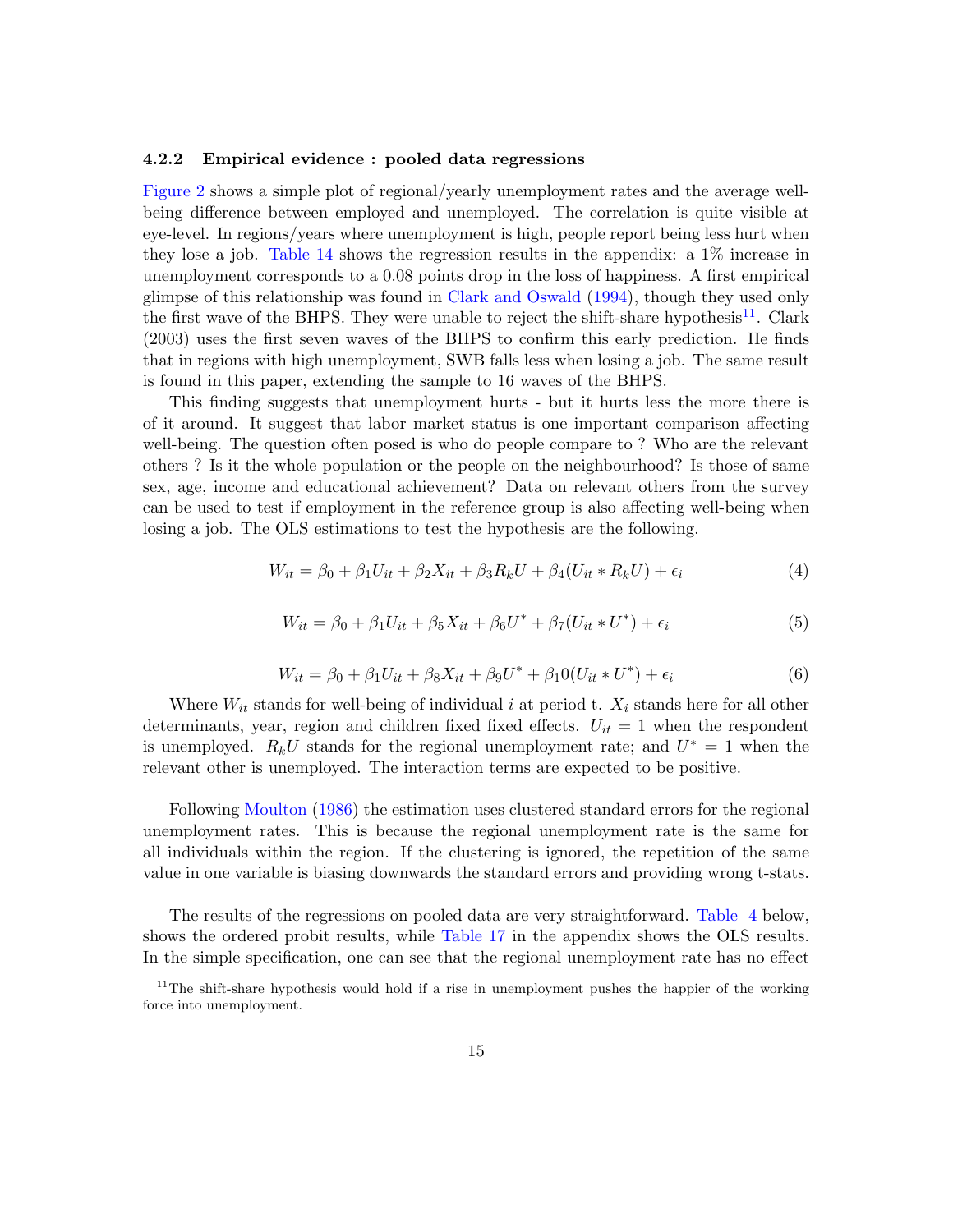on well-being. However, when one adds an interaction term between own unemployment and regional unemployment rate, the coefficient is positive and significant. This reflects the finding of the previous graph: unemployment hurts, but it hurts less the more there is of it around at the regional level.

The effect of spouse unemployment is also straightforward, and is presented in specification (3). Having an unemployed spouse significantly lowers one's well-being. The effect is 35 times higher than the regional unemployment interaction. But in specification (4), the interaction term between own unemployment and the spouse's unemployment is positive and significant : upon losing one's job, having an unemployed spouse is better than an employed one. The magnitude of the effect is also very high (above a quarter point). It tells us that individuals are hurt when losing their job, but they are hurt less if the reference group (here the spouse) is also unemployed. They also tell us that the spouse is a much closer reference group than the regional unemployment rate. The results of the broad specification show no difference in the coefficients, suggesting little multicollinearity between the two interaction terms.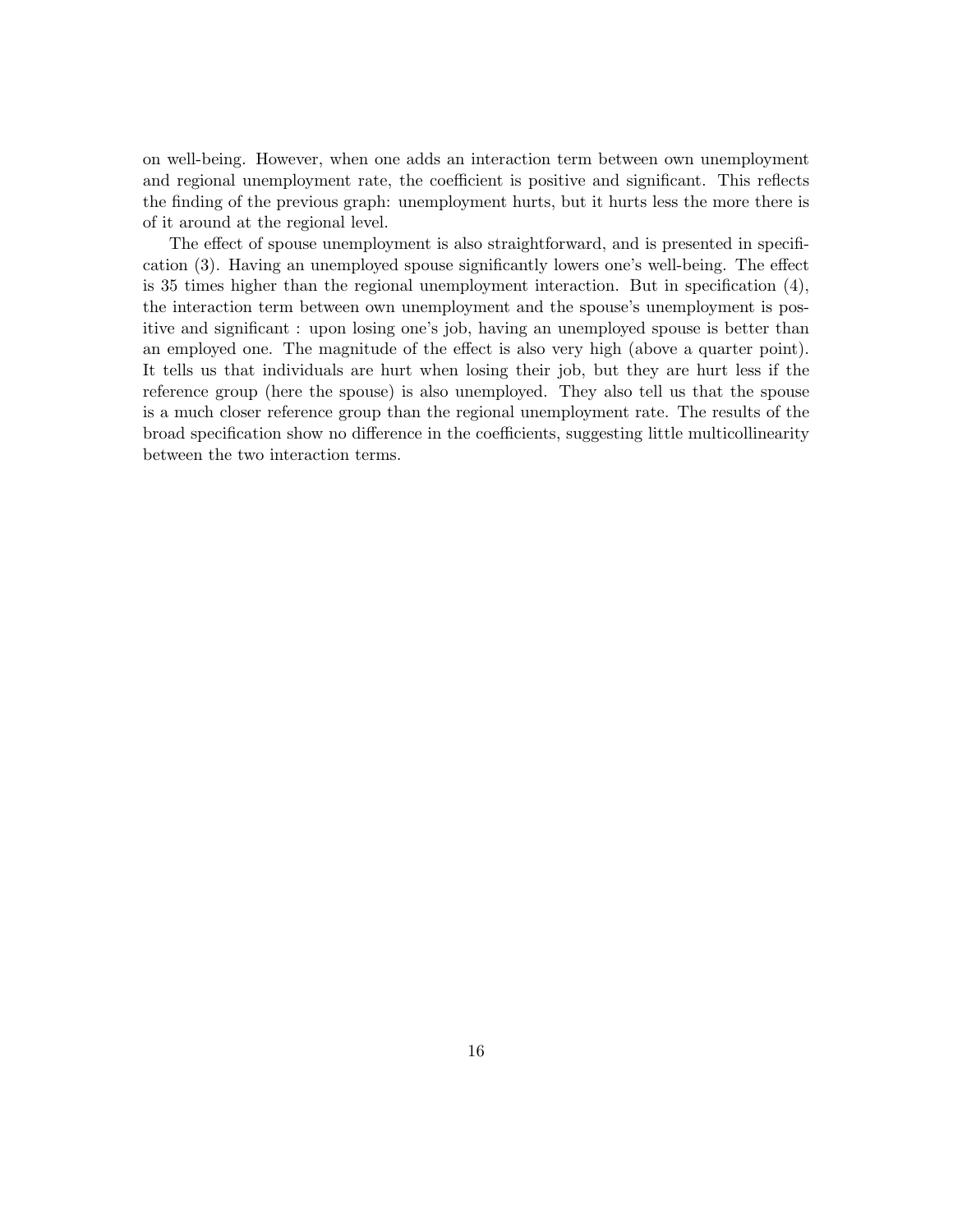|                           | $\left( 1\right)$ | $\left( 2\right)$ | (3)          | $\left(4\right)$ |
|---------------------------|-------------------|-------------------|--------------|------------------|
| Self-Employed             | $-0,04$           | $-0,04$           | $-0,045$     | $-0,045$         |
|                           | $(3.55)$ **       | $(3.53)$ **       | $(3.68)$ **  | $(3.66)$ **      |
| Unemployed                | $-0,409$          | $-0,552$          | $-0,549$     | $-0,68$          |
|                           | $(23.80)$ **      | $(13.19)$ **      | $(20.78)$ ** | $(12.18)$ **     |
| Regional                  |                   |                   |              |                  |
| Unemployment Rate         | $\boldsymbol{0}$  | $-0,002$          | $-0,002$     | $-0,003$         |
|                           | $(-0.2)$          | $(-0.98)$         | $(-0.54)$    | $(-0.98)$        |
| Spouse Employed           |                   |                   | 0,074        | 0,074            |
|                           |                   |                   | $(6.55)$ **  | $(6.51)$ **      |
| Regional                  |                   |                   |              |                  |
| Unemployment*Resp. Unemp. |                   | 0,021             |              | 0,02             |
|                           |                   | $(3.45)$ **       |              | $(2.70)$ **      |
| Spouse                    |                   |                   |              |                  |
| Unemployed * Resp. Unemp. |                   |                   | 0,268        | 0,258            |
|                           |                   |                   | $(6.49)$ **  | $(6.25)$ **      |
| Standard controls         | Yes               | Yes               | Yes          | Yes              |
| Children dummies          | Yes               | Yes               | Yes          | Yes              |
| Wave dummies              | Yes               | Yes               | Yes          | Yes              |
| Regional dummies          | Yes               | Yes               | Yes          | Yes              |
| Observations              | 109461            | 109461            | 80850        | 80850            |

<span id="page-16-1"></span>Table 4: Well-Being and Other's Labor Force Status. Ordered Probit

Source: BHPS, waves 1-16, pooled data.

Absolute value of z stat in parentheses. \* significant at 5%; \*\*, at 1%

Standard controls include income, age, health, education and civic status.

#### <span id="page-16-0"></span>4.2.3 Empirical evidence : results with panel data specification

The results of the regressions using individual fixed effects are somehow less forward. Controlling for each individual's unobserved heterogeneity leads to losing as many degrees of freedom as individuals. As a result, the significance of some coefficients is lost. [Table](#page-17-0) [5](#page-17-0) presents the results of the regressions controlling for individual fixed effects (and [Table](#page-43-0) [18](#page-43-0) in the appendix shows estimations  $(1)$  to  $(12)$ ). The results from the specifications  $(13)$ to (15) show that unemployment hurts men twice as more than women. The interaction term between own and regional unemployment is significant only for men, suggesting that women do not suffer from regional comparisons. The magnitude of the effect for men  $(0.04)$ is the same as in the previous specification using pooled data, in [Table](#page-41-0) [17.](#page-41-0) Specifications (16) to (18) show that women suffer six times more than men from having an unemployed partner, both effects being significant, and quite high for women. The interaction term between spouse and own unemployment is positive and very strong for men, but small and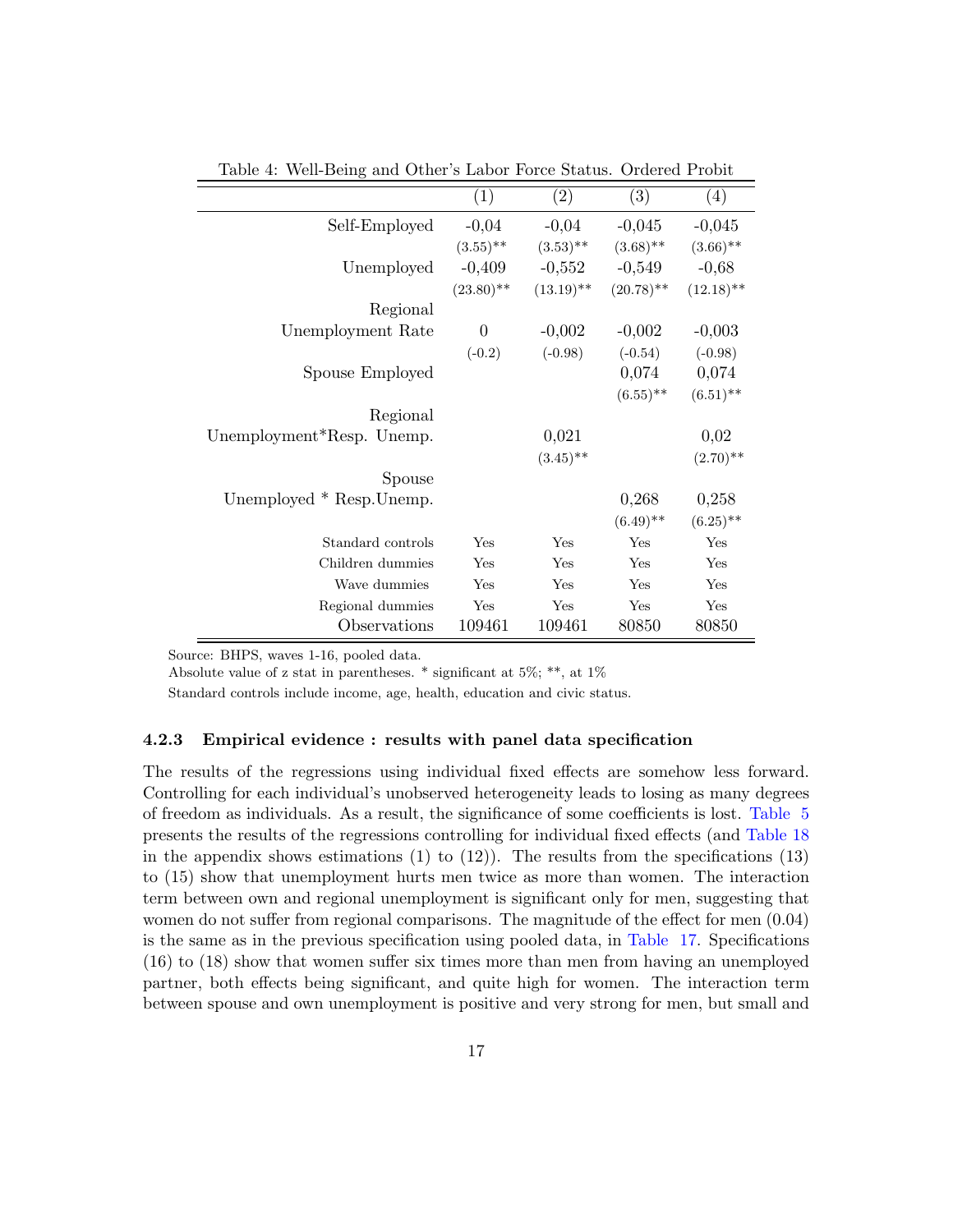insignificant for women. In other words, spouse's unemployment hurts more women than men, but men compare more to their spouses.

| Table 0. Well-Dellig and Other 3 Babor Torce Diatus - OLD W/TIACQ Enterts |             |             |             |              |              |             |
|---------------------------------------------------------------------------|-------------|-------------|-------------|--------------|--------------|-------------|
|                                                                           | All         | Men         | Women       | All          | Men          | Women       |
|                                                                           | $-13-$      | $-14-$      | $-15-$      | $-16-$       | $-17-$       | $-18-$      |
|                                                                           |             |             |             |              |              |             |
| Self-Employed                                                             | $-0,064$    | $-0,112$    | 0,025       | $-0,072$     | $-0,143$     | 0,053       |
|                                                                           | $(-1,5)$    | $(2.27)^*$  | $(-0,31)$   | $(-1, 48)$   | $(2.61)$ **  | $(-0, 56)$  |
| Unemployed                                                                | $-1,234$    | $-1,559$    | $-0,744$    | $-1,444$     | $-1,783$     | $-1,02$     |
|                                                                           | $(8.60)$ ** | $(9.21)$ ** | $(2.86)$ ** | $(15.70)$ ** | $(15.30)$ ** | $(6.94)$ ** |
| Reg.Un.                                                                   | $-0,004$    | $\theta$    | $-0,01$     |              |              |             |
|                                                                           | $(-0, 71)$  | $(-0,04)$   | $(-1)$      |              |              |             |
| Spouse Emp.                                                               |             |             |             | 0,178        | 0,078        | 0,413       |
|                                                                           |             |             |             | $(5.11)$ **  | $(2.06)^*$   | $(5.24)$ ** |
| Spouse Un. <sup>*</sup> Un.                                               |             |             |             | 0,497        | 0,793        | 0,145       |
|                                                                           |             |             |             | $(3.30)$ **  | $(4.89)$ **  | $-0,44$     |
| $Reg.Un.*Un.$                                                             | 0,005       | 0,043       | $-0,058$    |              |              |             |
|                                                                           | $(-0, 24)$  | $(2.01)^*$  | $(-1, 53)$  |              |              |             |
| Standard controls                                                         | Yes         | Yes         | Yes         | Yes          | Yes          | Yes         |
| Constant                                                                  | Yes         | Yes         | Yes         | Yes          | Yes          | Yes         |
| Observations                                                              | 109461      | 56860       | 52601       | 81478        | 43082        | 38396       |
| R-squared                                                                 | 0,45        | 0,45        | 0,44        | 0,45         | 0,45         | 0,44        |

<span id="page-17-0"></span>Table 5: Well-Being and Other's Labor Force Status - OLS w/ Fixed Effects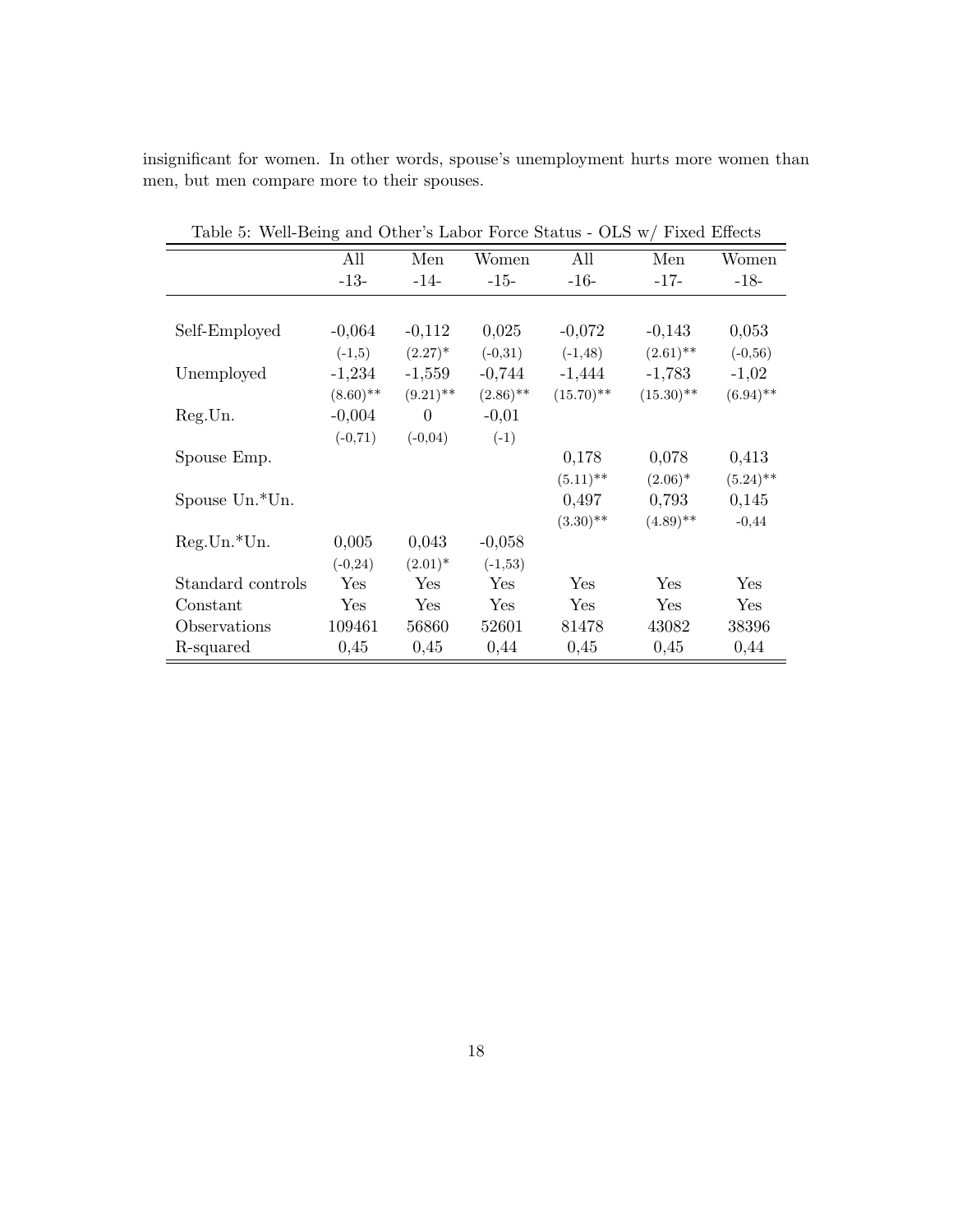# <span id="page-18-0"></span>5 Unemployment Duration

The BHPS has a separated detailed module on each employment/unemployment episode from every individual in the sample. Merging this data set with the previous yearly household survey makes it possible to run a duration model of both employment and unemployment spells in order to find the main determinants of duration. The sample is rightcensored: information is not available on spells finishing after wave 16. Some random censoring also occurs as individuals are randomly lost during the 16 waves.

Over the 16 years of the sample, we have data on 5700 unemployment spells<sup>[12](#page-18-2)</sup>. The average duration of a spell is 23 months, but there is a great heterogeneity as half of the spells end before the twelfth month and 70% of them before the  $24^{th}$  month. The distribution is distinctly skewed to the right, artificially pushing the mean to 23 months. [Table](#page-20-1) [6](#page-20-1) summarizes some descriptive statistics on the spells, and [Figure](#page-21-0) [3](#page-21-0) shows the survival function of spells, decomposed by gender.

### <span id="page-18-1"></span>5.1 Determinants of duration

The observed duration of unemployment varies with some of the observed characteristics of the individuals, such as their gender, educational achievement, age, or region where they live.The differences between genders is very clear: women spend on average less time in unemployment. Selection issues are very likely to be the cause of this difference. Partic-ipation rates are higher for men than for women<sup>[13](#page-18-3)</sup>, so it is possible that working women differ significantly from their non-working peers, whereas this is less the case for men. Differences across regions are also evident. Unemployment duration is much higher in Scotland, Northern Ireland and Wales than in London and in the South. Age is a major determinant as younger individuals have shorter spells than older ones, in both genders. Finally, individuals with a higher educational achievement have on average shorter spells (15.4 months) than the low achievers (32.1 months).

[Figures](#page-21-0) [3](#page-21-0) and [5](#page-26-1) provide visual evidence of two clear discontinuities in the rate of return to work. The first discontinuity is found in the months 10 and 11, in which the rate of return to work is significantly higher than in the immediate preceding or following months. The main suspect for causing this discontinuity is the reduction in benefits occurring on the  $12^{th}$  month. The same story applies for months 22 and 23, as the benefits are also reduced on the  $24^{th}$  month. For some individuals, monetary incentives seem to play a significant role in the rate of return to work. To summarize: age, gender, region and educational

<span id="page-18-2"></span> $12$ Spells longer than 12 years are (arbitrarily) taken out of the sample. They are outliers irrelevant to the present analysis and bias the results

<span id="page-18-3"></span><sup>&</sup>lt;sup>13</sup> Women's participation rates have increased from  $70\%$  to almost  $75\%$  between 1991 and 2006 (the years covered in this survey). Men participation rates are above 85%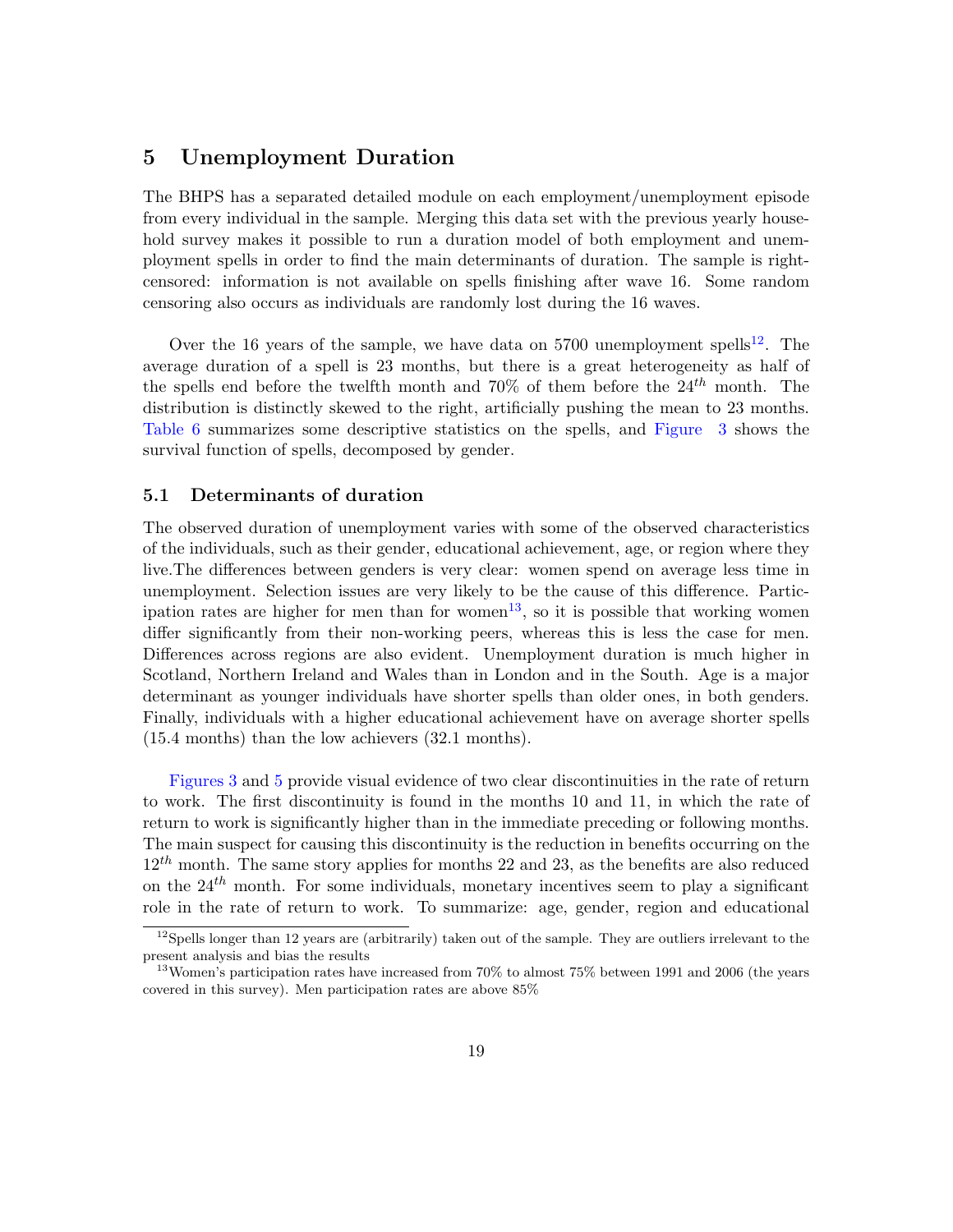achievement all seem to be correlated with unemployment duration. Monetary incentives also play a direct causal role, as the anticipation of a drop in benefits causes some individuals to return to a paid job. These results are in line with the literature on job search behavior. The theoretical model of [Mortensen](#page-31-9) [\(1977\)](#page-31-9) predicts a rise in the hazard ratio as one gets closer to the benefits exhaustion time. [Meyer](#page-31-10) [\(1990\)](#page-31-10) finds evidence of large spikes in the hazard in the prior weeks before exhaustion, a result that is also shared by a large amount of literature [14](#page-19-0)

In the next subsection it will be asked how unemployment duration and well-being are related. As duration spent in unemployment and well-being can influence each-other, it is difficult to isolate the impact of one on the other. Individuals might suffer when they lose their job, but perhaps they also get used to be unemployed. Hence, we could observe that time spent on unemployment has a positive effect on well-being. A reverse mechanism could also exist. The well-being difference between the two states can play as an incentive to return to work. As the gap of well-being increases between being jobless and employed, the incentive to find a job increases, thus reducing duration. Understanding which of these stories is true (both can be) is important for both policy and research reasons, as it will be explained below.

<span id="page-19-0"></span> $14$  [Moffitt](#page-31-11) [\(1985\)](#page-31-11), [Meyer](#page-31-10) [\(1990\)](#page-31-10), [Ours and Vodopivec](#page-31-12) [\(2006\)](#page-31-12), Dormont and Fougère [\(2001\)](#page-30-12) all find, using data from different countries, that the exit rate from unemployment to employment rises sharply as the end of the entitlement period approaches. See [Card et al.](#page-30-13) [\(2007\)](#page-30-13) for a review of findings.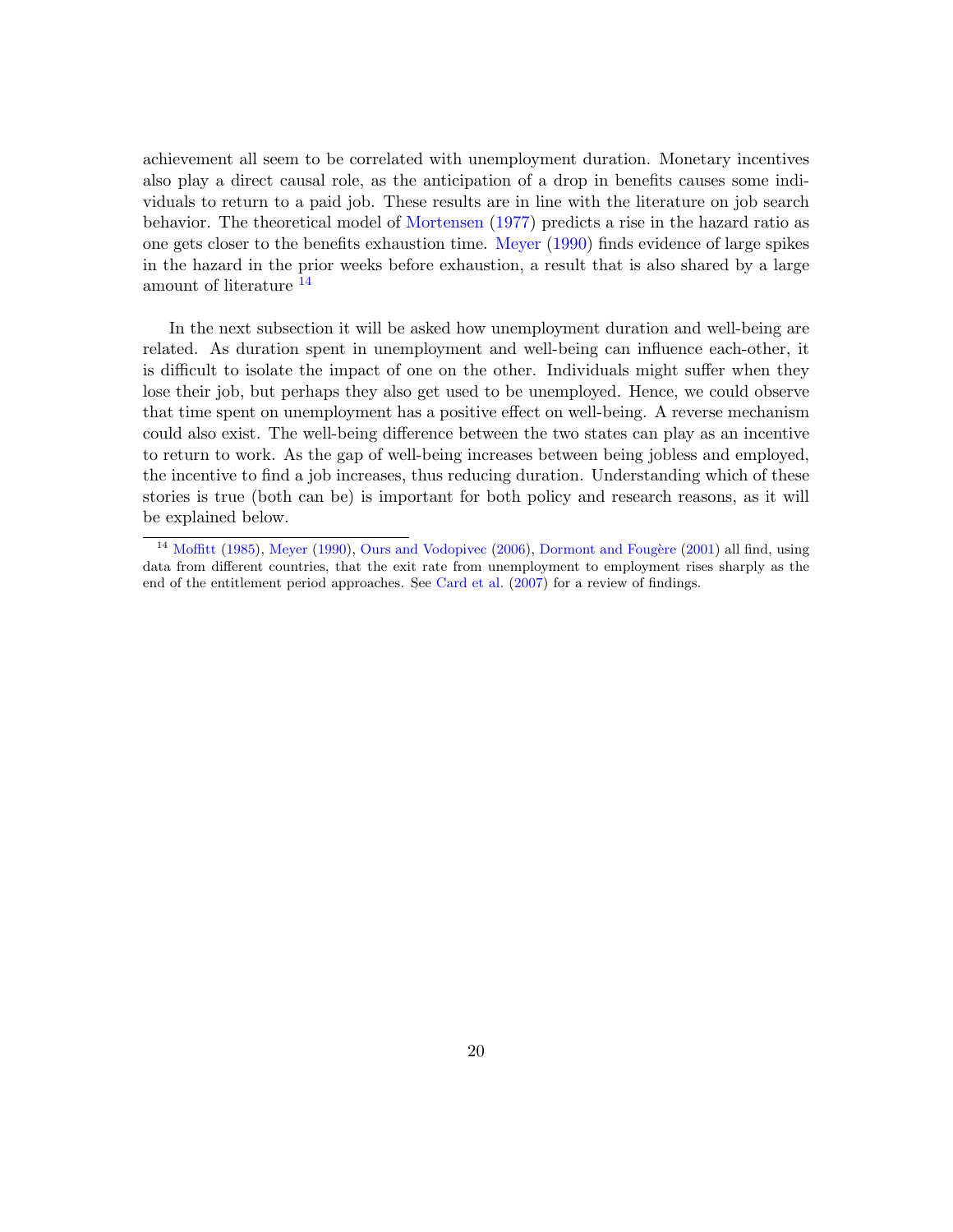|                         | $Men$ (Std.Dev) | Women (Std.Dev) | All (Std.Dev)   |
|-------------------------|-----------------|-----------------|-----------------|
| Average                 | $26.9 - (31.9)$ | $18.0 - (23.7)$ | $23.7 - (29.6)$ |
| 6 months or less $%$    | 29.2            | 35.0            | 31.2            |
| 12 months or less $%$   | 46.3            | 61.5            | 51.7            |
| 24 months or less $%$   | 65.4            | 79.6            | 70.4            |
| Region                  |                 |                 |                 |
| Inner London            | $28.3 - (26.1)$ | $18.0 - (21.8)$ | $24.3 - (25)$   |
| Rest SE                 | $21.9 - (27.6)$ | $13.2 - (15.7)$ | $18.2 - (23.7)$ |
| South West              | $21.0 - (27.7)$ | $12.1 - (12.8)$ | $17.9 - (24.0)$ |
| Scotland                | $30.9 - (37.6)$ | $20.6 - (26.7)$ | $27.0 - (34.3)$ |
| Wales                   | $27.6 - (32.5)$ | $24.0 - (32.7)$ | $26.3 - (32.6)$ |
| N.Ireland               | $27.2 - (33.6)$ | $25.6 - (32.6)$ | $26.6 - (33.2)$ |
| Age                     |                 |                 |                 |
| Age $\geq 50$           | $34.9 - (37.1)$ | $22.3 - (25.8)$ | $30.6 - (34.2)$ |
| Age $\leq 35$           | $22.1 - (27.3)$ | $15.9 - (22.3)$ | $19.9-(25.8)$   |
| Educational Achievement |                 |                 |                 |
| Low                     | $36.2 - (36.6)$ | $23.7 - (28.3)$ | $32.1 - (34.6)$ |
| Medium                  | $20.7 - (24.7)$ | $17.5 - (22.5)$ | $19.5-(23.9)$   |
| High                    | $18.1 - (24.6)$ | $10.5 - (13.7)$ | $15.4-(21.7)$   |

<span id="page-20-1"></span>Table 6: Unemployment Duration, Measured in Months

## <span id="page-20-0"></span>5.1.1 Unemployment duration and well-being: how to find the causality direction ?

Unemployment duration might affect well-being through a habituation effect. In their review of unemployment-related psychology findings, [Darity and Goldsmith](#page-30-1) [\(1996\)](#page-30-1) describe three phases of emotional response after a job loss. A first shock phase where optimism still predominates, followed by a phase of pessimism and helplessness, and finally a phase of fatalism feelings with habituation.

If individuals adapt to being jobless, we should observe a higher well-being in long-term unemployed than in those who recently lost their job. Controlling for individual effects we should observe, among the unemployed, a rise in well-being with time spent in unemployment. However, upon comparing well-being across different categories of unemployed one cannot rule out a sample selection issue - arising in pooled regressions.<sup>[15](#page-20-2)</sup> That is why pooled regressions yield different estimates than panel data regressions. Using panel data

<span id="page-20-2"></span><sup>&</sup>lt;sup>15</sup>Through a shift-share mechanism. Those who stay unemployed longer are different : those suffering the most might have left to inactivity or back to work. Those suffering less from unemployment stay jobless. A selection bias arises in cross-section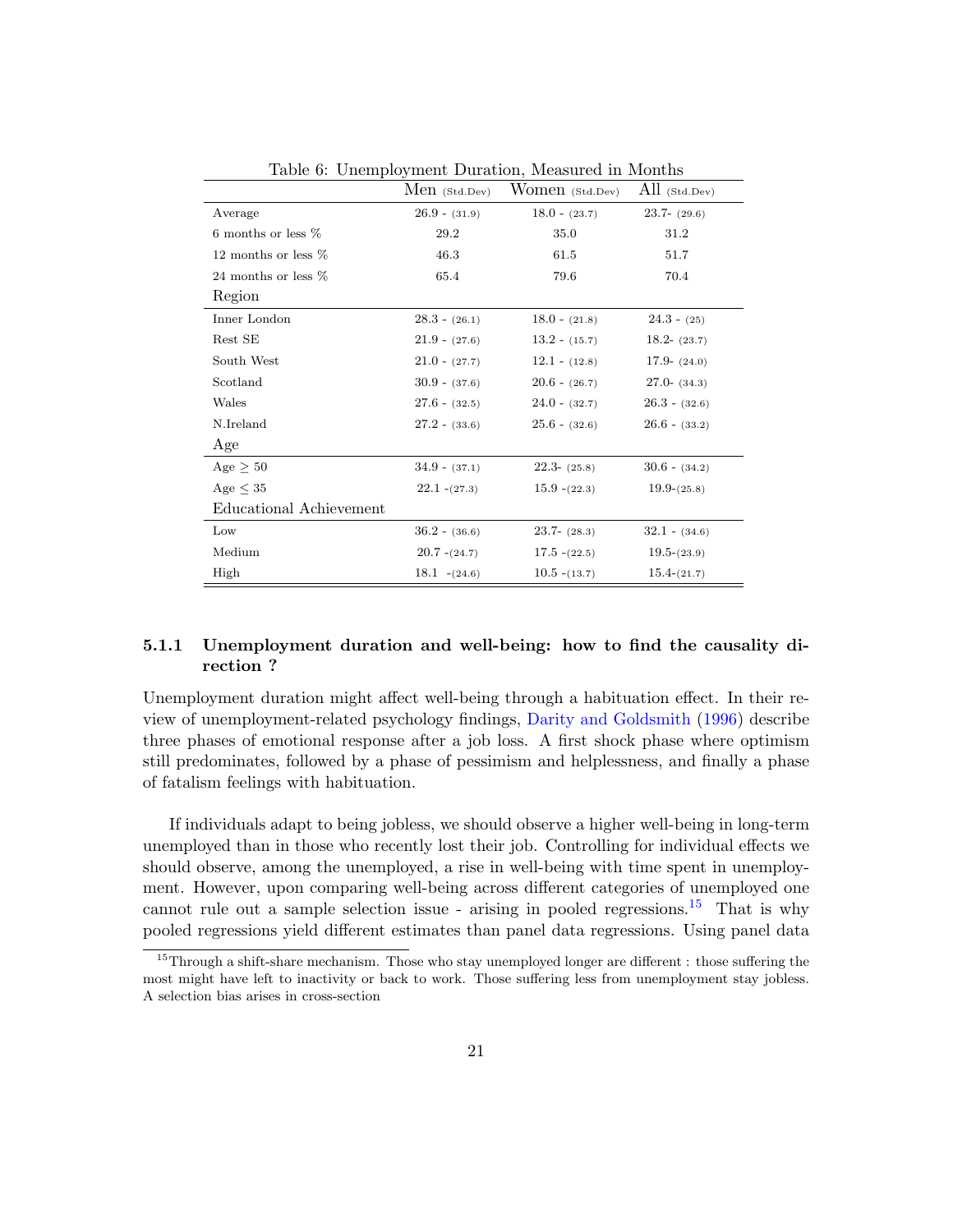

<span id="page-21-0"></span>Figure 3: Survival function of unemployment spells, by gender.

(individual fixed effects) is the proper way to estimate the impact of duration on well-being. [Clark](#page-30-11) [\(2006\)](#page-30-11) does this exercise using three European panel data sets. For the pooled data, he uses an interaction term between duration and unemployment. He finds that panel data does not support the hypothesis of habituation, when using the GSOEP and the  $\mathrm{ECHP}^{16}$  $\mathrm{ECHP}^{16}$  $\mathrm{ECHP}^{16}$ , but the results are not significant using the BHPS. The same exercise is executed here.

Using pooled data, the interaction term between unemployment and its duration, it is found that unemployment duration has a positive and significant effect on well-being, when one does not control for the other life variables. However, if one controls for life variables, then duration has no effect on well-being. This hints that duration is associated with the life variables mentioned above, but not directly with well-being. The transition matrix shown before provides evidence that staying in unemployment has no different effect on well-being than staying in employment. As pooled data is not rigourous, panel data specifications are used. Introducing individual fixed effects makes it possible to regress the change in well-being to the change in duration. A fixed effect logit is used to estimate this effect of duration on well-being, for the unemployed. The results show that the coefficient of duration is not significant. Hence, it can be said that the effect of unemployment on well-being is independent from its duration. These results are shown in [Table](#page-42-0) [19](#page-42-0) in the appendix, which presents both pooled and fixed-effects results.

<span id="page-21-1"></span><sup>16</sup>GSOEP is the German Socio-Economic Panel ; ECHP is the European Community Household Panel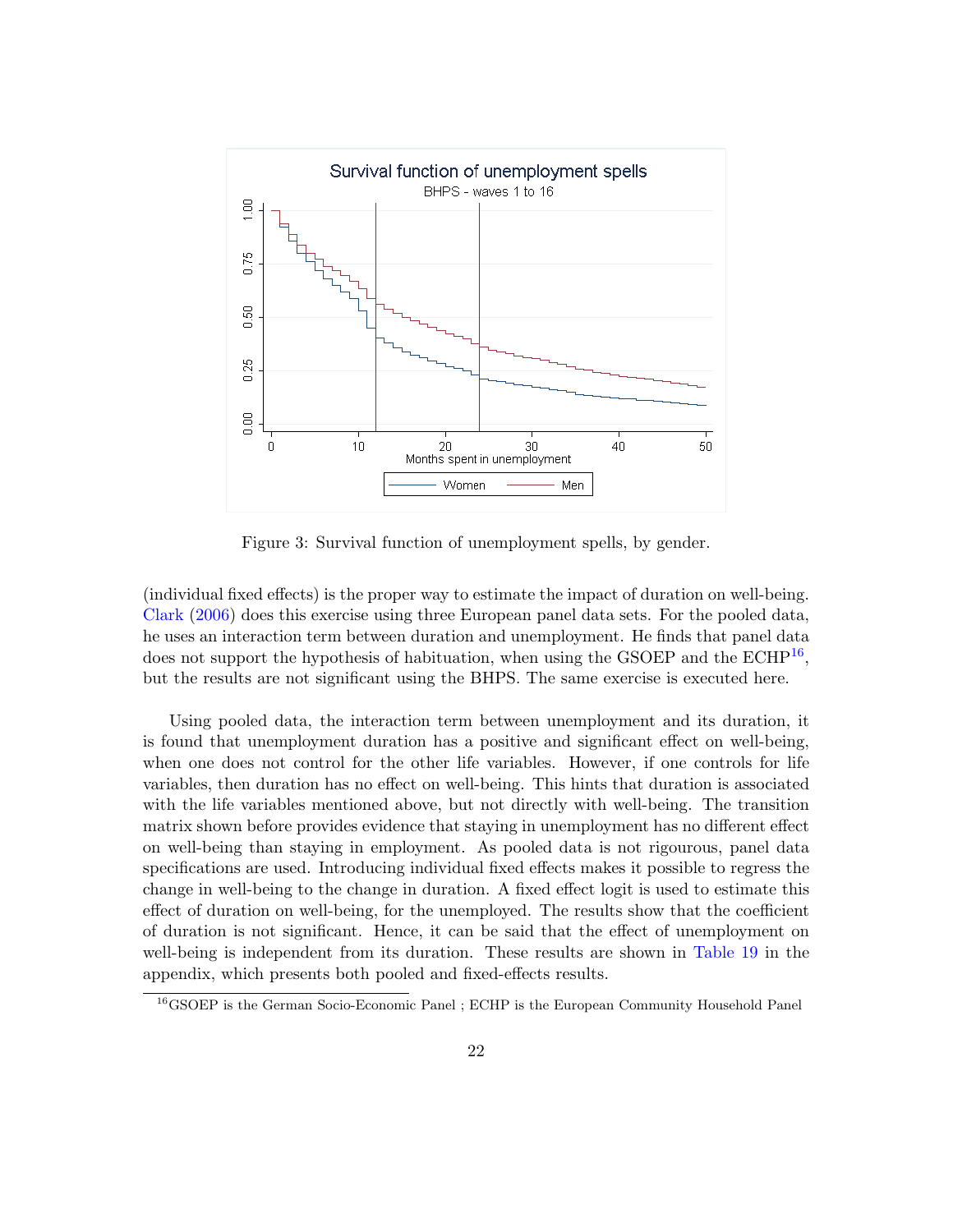### <span id="page-22-0"></span>5.2 The role of social norms in duration

This section tests whether or not the length of the unemployment spell is affected by the change in well-being reported when losing a job. A variable is created that calculates the reported drop in happiness when the individual enters unemployment. This variable is named "Difference in happiness". It stands for  $V_e - V_u$ , which in the job search theory literature is the utility difference between being employed  $(V_e)$ , and unemployed,  $(V_u)$ . Even though information on 5700 unemployment spells are available, there are only 1400 observations for the reported changes in well-being. This is due to the fact that data for SWB is yearly, whereas the unemployment spells are coded monthly. This variable created has exactly the same distribution of values as the variable created in the transition matrix. It shows the difference in GHQ that an individual self-reports when he/she loses its job. The distribution of this variable is presented in [Figure](#page-22-1) [4,](#page-22-1) which has to be read as follows : 10% of the individuals report a drop of -1 in well-being when losing their job. 31% report feeling no change in their well-being. As it is observable, a significant proportion of the individuals record feeling happier when losing a job (almost 18%). The majority, however, reports feeling worse off  $(42\%)$ . the average loss of well-being is equal to 1, on a 12 points scale. This is a considerable drop, given that SWB is highly skewed to the top.



<span id="page-22-1"></span>Figure 4: Change in GHQ following exit from employment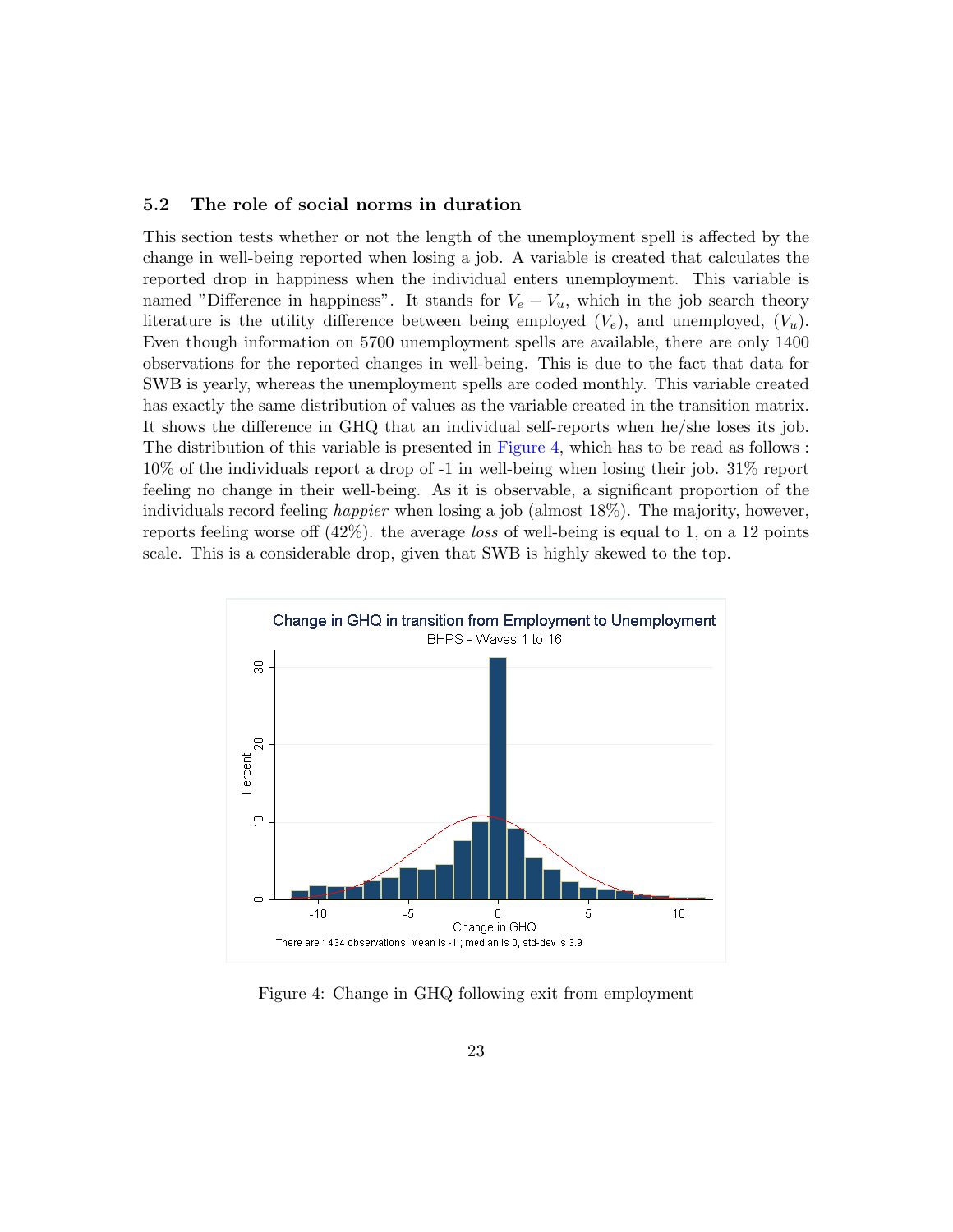Those 1400 observations are used to run two duration models. The first uses standard OLS while the second is a proportional hazard model. The proportional hazard estimation method used is a Cox model, the standard for duration analysis. In both models the duration of unemployment is explained by a list of controls plus the drop in well-being associated with being jobless. The results from these estimations are presented in [Table](#page-24-1) [7](#page-24-1) and [Table](#page-25-0) [8,](#page-25-0) and all the details about the modelling of duration and the significance of the coefficients are explained in [section](#page-34-0) [7.2](#page-34-0) of the appendix. The coefficient for the change in SWB is negative and significant. Since the change in well-being is negative, it suggest that the more an individual says it suffers from losing a job, the quicker he returns to work. The results of both estimations are presented in the [Table](#page-24-1) [7.](#page-24-1)

The results from the OLS regression are in line with the Cox duration model. The coefficients difference in happiness are positive and significant at the 1% level in both the OLS and Cox regressions. Furthermore, the coefficients are not affected by the inclusion of demographic controls, as shown in specifications (2) and (4). It suggest that the relationship between the drop in happiness and the duration of unemployment is independent from these controls. The results read as follows: a one point increase in happiness (when losing a job) is associated with a 0.25 months increase in unemployment duration, even after controlling for other factors. Both models suggest a negative relationship between duration in unemployment and "hapiness drop". The larger  $V_e - V_u$  (the happiness drop an individual reports between being employed and unemployed), the shorter his unemployment duration will be.

The regional jobless rate is also likely to affect time spent looking for work: if more people compete to get jobs, average search duration should increase. As shown in the empirical literature, unemployment benefits should also increase duration, because they have an effect on the reservation wage. We also add a dummy for unemployed spouse. Finally, two different measures of well-being are tested. First, I add the coeffcient "difference in happiness". Second, I create a dummy when the initial drop in well-being is larger than 1, and call it bigloss. The results are in [Table](#page-25-0) [8.](#page-25-0)

As in the previous table, the OLS results in specifications (1) to (4) are similar to the StCox duration model in specifications (5) to (8). Women, the young and the highly educated spend less time in unemployment. When more people are jobless in one's region, duration increases. Unemployment Benefits also push individuals to keep looking for a job longer (their reservation wage is higher). Specifications (4) and (8) are the most complete ones, and they show that the coefficient for "difference in happiness" is positive and significant at the 1% level. Since the change in well-being is negative, it suggests that the more an individual says it suffers from losing a job, the quicker he returns to work. Column 3 confirms this intuition: those who suffered a big loss in well-being when losing their job are spending less time in unemployment. The results suggest that a one point increase in happiness (when losing a job) is associated with a 0.3 months increase in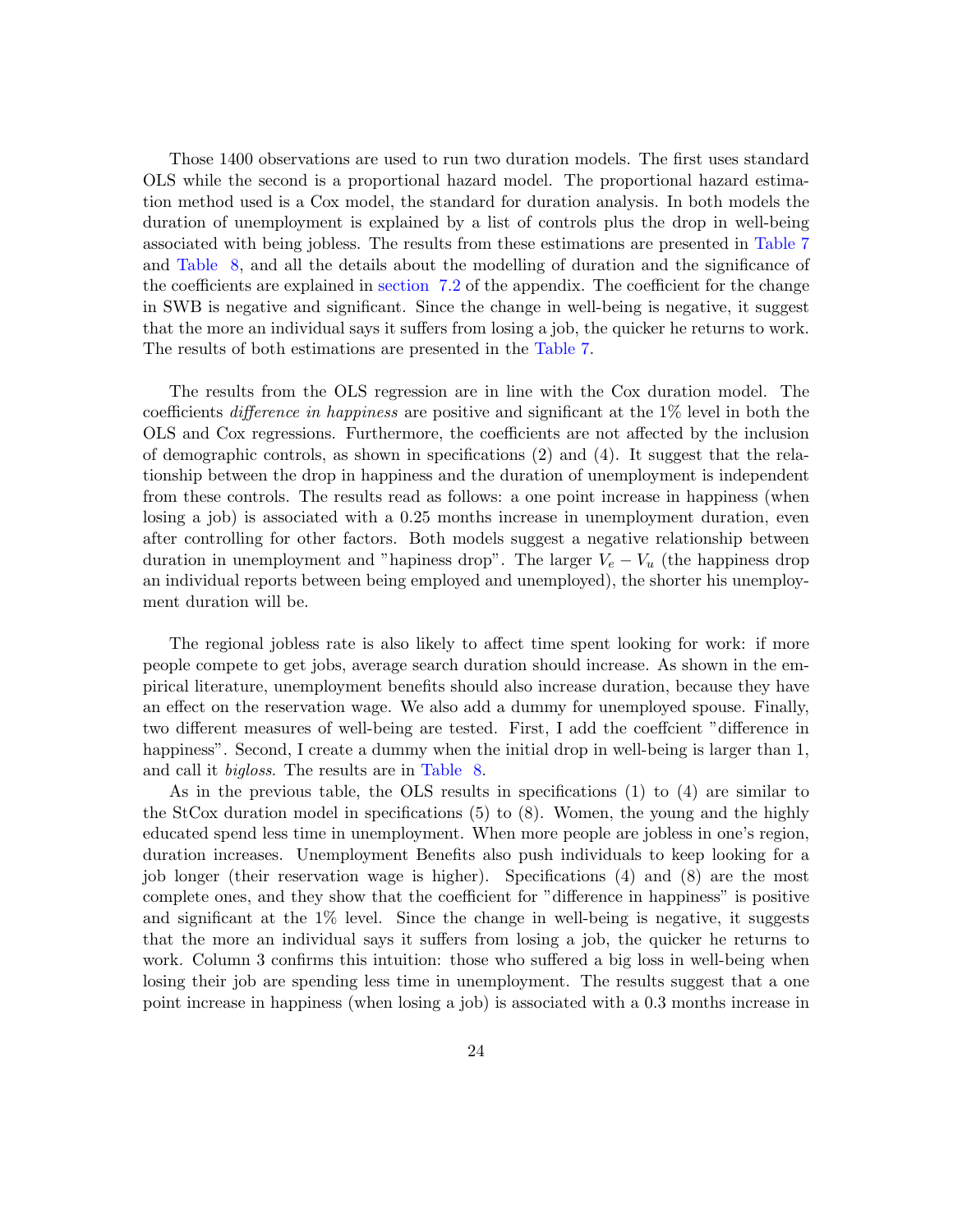unemployment duration, even after controlling for other factors.

Finally, having an unemployed spouse increases one's unemployment duration, possibly due to the comparison effect presented earlier. The proportional hazard model confirms the OLS results. Those who suffered a big loss have a higher hazard rate, while the diff-hap coefficient is negative : the less one is hurt by unemployment, the lower the hazard rate out of unemployment.

<span id="page-24-1"></span>

| Table 7: Dependent variable: duration of unemployment |              |               |            |              |
|-------------------------------------------------------|--------------|---------------|------------|--------------|
|                                                       | (1)<br>Cox   | (2)<br>$\cos$ | (3)<br>OLS | (4)<br>OLS   |
|                                                       |              |               |            |              |
| GHQ change                                            | $-0.0261***$ | $-0.0268***$  | $0.246***$ | $0.270***$   |
|                                                       | (0.00712)    | (0.00711)     | (0.0692)   | (0.0687)     |
| Age                                                   |              | $-0.0402**$   |            | $0.443**$    |
|                                                       |              | (0.0176)      |            | (0.172)      |
| Age sq.                                               |              | $0.000456**$  |            | $-0.00488**$ |
|                                                       |              | (0.000218)    |            | (0.00213)    |
| Gender                                                |              | $-0.290***$   |            | $2.910***$   |
|                                                       |              | (0.0572)      |            | (0.557)      |
| Educ. Low                                             |              | $-0.311***$   |            | $3.443***$   |
|                                                       |              | (0.0694)      |            | (0.675)      |
| Educ. Medium                                          |              | $-0.122*$     |            | $1.350**$    |
|                                                       |              | (0.0681)      |            | (0.666)      |
| Region dummies                                        | No           | Yes           | No         | Yes          |
| Constant                                              |              | Yes           | Yes        | Yes          |
| Observations                                          | 1342         | 1325          | 1436       | 1416         |
| R-squared                                             |              |               | 0.009      | 0.051        |

#### <span id="page-24-0"></span>5.2.1 Social norms and duration : empirical evidence from the duration model

Another piece of evidence suggesting that those who suffer more from the job loss return to work quicker is provided in the [Figure](#page-26-1) [5,](#page-26-1) in which a Kaplan-Meier survival function is estimated for two different populations. The unemployment spells are split in 2 different sub-samples: those for whom the GHQ loss is high (drop of 2 or more in well-being) are grouped together in the high-loss sample. Those for whom the loss is low (no change or increase in well-being) are grouped in the low-loss group. Then, a Kaplan-Meier survival function is estimated for each sub-sample. The idea here is to provide visual evidence to see if those who suffer from losing their job leave unemployment more rapidly than the others. The results are shown in [Figure](#page-26-1) [5.](#page-26-1) The graph shows 2 lines. The blue line (above) estimates the return to work for those who suffered less from the job loss. The red line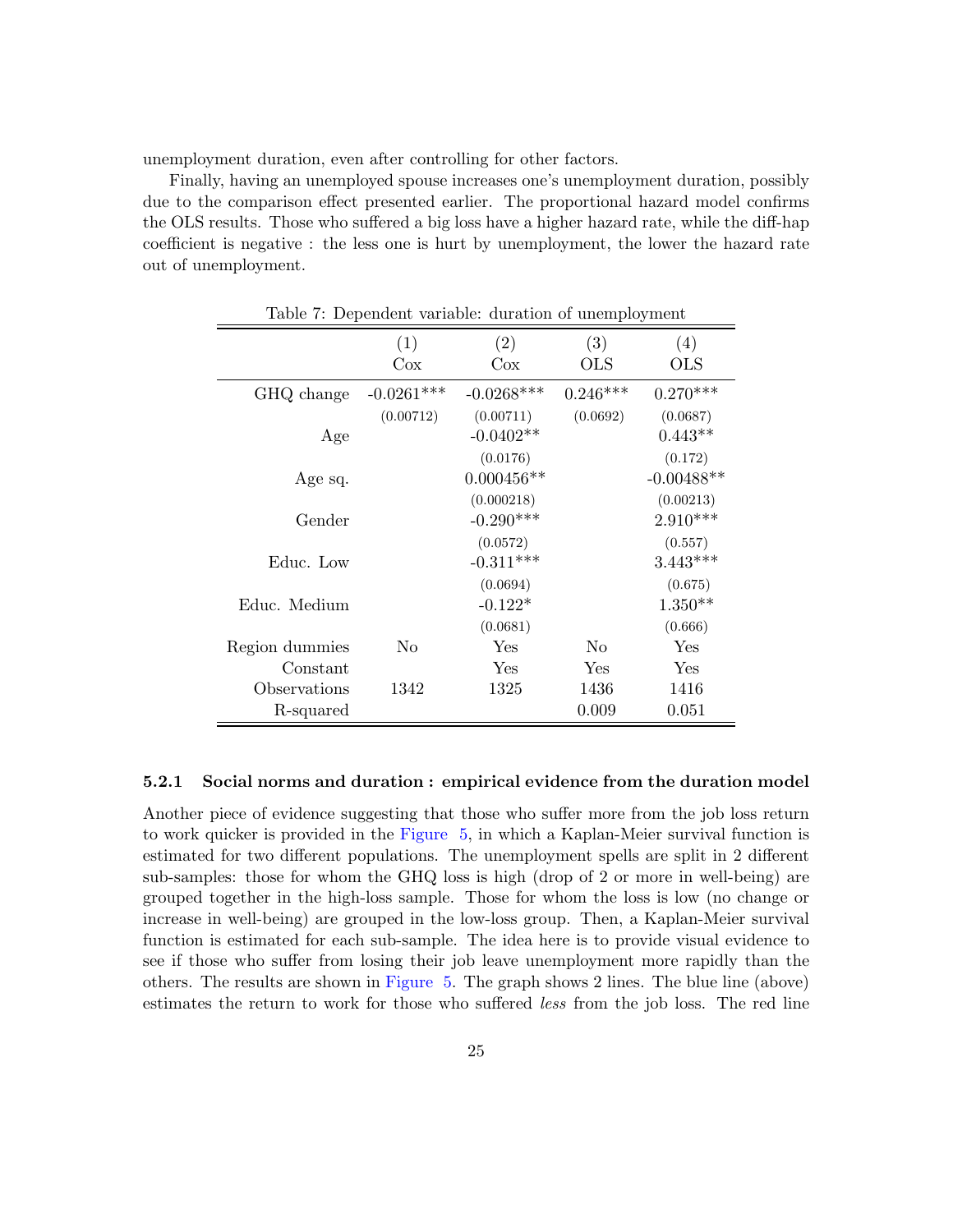<span id="page-25-0"></span>

| $-0.000465***$<br>$-0.0405***$<br>$-0.0309***$<br>$0.238***$<br>(0.000192)<br>(0.000296)<br>0.000350<br>$-0.188**$<br>(0.00898)<br>$0.226**$<br>(0.0248)<br>(0.0873)<br>(0.0905)<br>(0.0136)<br>(0.0809)<br>$-0.0314$<br>(0.0758)<br>$0.158*$<br>stcox<br>Yes<br>824<br>$\circledast$<br>$0.000464**$<br>$-0.0401***$<br>$0.228***$<br>$0.225***$<br>(0.000296)<br>$-0.189**$<br>(0.000191)<br>0.000331<br>(0.0810)<br>$0.216**$<br>(0.0758)<br>(0.0874)<br>(0.0717)<br>$-0.0296$<br>(0.0248)<br>(0.0136)<br>(0.0905)<br>$0.154*$<br>stcox<br>Yes<br>824<br>$(\mathcal{I})$<br>$-0.000479***$<br>$-0.0458***$<br>$0.267***$<br>$-0.355***$<br>$0.287***$<br>$0.481***$<br>$-0.00759$<br>$4.38e-05$<br>(0.000141)<br>(0.00750)<br>$(7.93 - 05)$<br>(0.0116)<br>(0.0451)<br>(0.0489)<br>(0.0425)<br>(0.0424)<br>stcox<br>2909<br>Yes<br>$\widehat{\odot}$<br>$-0.000716***$<br>$-0.0463***$<br>$0.0257***$<br>$0.000193*$<br>$-0.309***$<br>$0.333***$<br>$0.548***$<br>(0.00791)<br>$(9.95e-05)$<br>$(5.83e-05)$<br>(0.00538)<br>(0.0331)<br>(0.0287)<br>(0.0344)<br>stcox<br>5501<br>$Y$ es<br>$\widetilde{\Xi}$<br>$0.00565***$<br>$2.327***$<br>$0.456***$<br>$0.298***$<br>$1.951***$<br>$-0.00359$<br>(0.00263)<br>(0.00153)<br>1.465**<br>$-1.508*$<br>(0.0802)<br>(0.221)<br>(0.782)<br>(0.804)<br>(0.667)<br>(0.118)<br>(0.708)<br>0.337<br>0.093<br>Yes<br>$\rm Yes$<br>885<br>ols<br>$\bigoplus$<br>$0.00566***$<br>$-2.275***$<br>$-2.288***$<br>$0.453***$<br>$.851***$<br>$-0.00340$<br>(0.00153)<br>(0.00263)<br>1.396**<br>$-1.469*$<br>(0.804)<br>(0.119)<br>(0.708)<br>(0.221)<br>(0.667)<br>(0.783)<br>(0.630)<br>0.319<br>0.092<br>${\rm Yes}$<br>Yes<br>885<br>ols<br>$\widehat{\mathfrak{B}}$<br>153***<br>$-8.614***$<br>$-11.14***$<br>$1.080***$<br>$(0.00209)$<br>9.156***<br>$6.016***$<br>$-4e-06$<br>(0.00387)<br>(1.168)<br>.349)<br>.244)<br>.203)<br>.166)<br>0.317<br>114<br>146<br>3030<br>Yes<br>Yes<br>ols<br>$\widehat{\mathfrak{D}}$<br>0.01<br>$\dot{\circ}$<br>Ē<br>$0.0110***$<br>$-9.664***$<br>$-13.43***$<br>$1.142***$<br>$7.897***$<br>(0.00109)<br>$-0.00270$<br>(0.00263)<br>$0.487***$<br>(0.209)<br>(0.770)<br>(0.143)<br>(0.890)<br>(0.922)<br>0.122<br>5725<br>Yes<br>$\rm Yes$<br><b>ols</b><br>$\bigoplus$<br>Male<br>Ben.Inc.<br>Reg. dummies<br>Age<br>Age sq.<br>Educ. Medium<br>Educ. High<br>Reg. Un<br><b>Bigloss</b><br>Diff-hap<br>Observations<br>Constant<br>R-squared<br>$Sp.U$ mmp | Table 8: |  | Dependent variable : duration in unemployment, measured in months |  |  |
|----------------------------------------------------------------------------------------------------------------------------------------------------------------------------------------------------------------------------------------------------------------------------------------------------------------------------------------------------------------------------------------------------------------------------------------------------------------------------------------------------------------------------------------------------------------------------------------------------------------------------------------------------------------------------------------------------------------------------------------------------------------------------------------------------------------------------------------------------------------------------------------------------------------------------------------------------------------------------------------------------------------------------------------------------------------------------------------------------------------------------------------------------------------------------------------------------------------------------------------------------------------------------------------------------------------------------------------------------------------------------------------------------------------------------------------------------------------------------------------------------------------------------------------------------------------------------------------------------------------------------------------------------------------------------------------------------------------------------------------------------------------------------------------------------------------------------------------------------------------------------------------------------------------------------------------------------------------------------------------------------------------------------------------------------------------------------------------------------------------------------------------------------------------------------------------------------------------------------------------------------------------------------------------------------------------------------------------------------------------------------------------------------------------------------------------------------|----------|--|-------------------------------------------------------------------|--|--|
|                                                                                                                                                                                                                                                                                                                                                                                                                                                                                                                                                                                                                                                                                                                                                                                                                                                                                                                                                                                                                                                                                                                                                                                                                                                                                                                                                                                                                                                                                                                                                                                                                                                                                                                                                                                                                                                                                                                                                                                                                                                                                                                                                                                                                                                                                                                                                                                                                                                    |          |  |                                                                   |  |  |
|                                                                                                                                                                                                                                                                                                                                                                                                                                                                                                                                                                                                                                                                                                                                                                                                                                                                                                                                                                                                                                                                                                                                                                                                                                                                                                                                                                                                                                                                                                                                                                                                                                                                                                                                                                                                                                                                                                                                                                                                                                                                                                                                                                                                                                                                                                                                                                                                                                                    |          |  |                                                                   |  |  |
|                                                                                                                                                                                                                                                                                                                                                                                                                                                                                                                                                                                                                                                                                                                                                                                                                                                                                                                                                                                                                                                                                                                                                                                                                                                                                                                                                                                                                                                                                                                                                                                                                                                                                                                                                                                                                                                                                                                                                                                                                                                                                                                                                                                                                                                                                                                                                                                                                                                    |          |  |                                                                   |  |  |
|                                                                                                                                                                                                                                                                                                                                                                                                                                                                                                                                                                                                                                                                                                                                                                                                                                                                                                                                                                                                                                                                                                                                                                                                                                                                                                                                                                                                                                                                                                                                                                                                                                                                                                                                                                                                                                                                                                                                                                                                                                                                                                                                                                                                                                                                                                                                                                                                                                                    |          |  |                                                                   |  |  |
|                                                                                                                                                                                                                                                                                                                                                                                                                                                                                                                                                                                                                                                                                                                                                                                                                                                                                                                                                                                                                                                                                                                                                                                                                                                                                                                                                                                                                                                                                                                                                                                                                                                                                                                                                                                                                                                                                                                                                                                                                                                                                                                                                                                                                                                                                                                                                                                                                                                    |          |  |                                                                   |  |  |
|                                                                                                                                                                                                                                                                                                                                                                                                                                                                                                                                                                                                                                                                                                                                                                                                                                                                                                                                                                                                                                                                                                                                                                                                                                                                                                                                                                                                                                                                                                                                                                                                                                                                                                                                                                                                                                                                                                                                                                                                                                                                                                                                                                                                                                                                                                                                                                                                                                                    |          |  |                                                                   |  |  |
|                                                                                                                                                                                                                                                                                                                                                                                                                                                                                                                                                                                                                                                                                                                                                                                                                                                                                                                                                                                                                                                                                                                                                                                                                                                                                                                                                                                                                                                                                                                                                                                                                                                                                                                                                                                                                                                                                                                                                                                                                                                                                                                                                                                                                                                                                                                                                                                                                                                    |          |  |                                                                   |  |  |
|                                                                                                                                                                                                                                                                                                                                                                                                                                                                                                                                                                                                                                                                                                                                                                                                                                                                                                                                                                                                                                                                                                                                                                                                                                                                                                                                                                                                                                                                                                                                                                                                                                                                                                                                                                                                                                                                                                                                                                                                                                                                                                                                                                                                                                                                                                                                                                                                                                                    |          |  |                                                                   |  |  |
|                                                                                                                                                                                                                                                                                                                                                                                                                                                                                                                                                                                                                                                                                                                                                                                                                                                                                                                                                                                                                                                                                                                                                                                                                                                                                                                                                                                                                                                                                                                                                                                                                                                                                                                                                                                                                                                                                                                                                                                                                                                                                                                                                                                                                                                                                                                                                                                                                                                    |          |  |                                                                   |  |  |
|                                                                                                                                                                                                                                                                                                                                                                                                                                                                                                                                                                                                                                                                                                                                                                                                                                                                                                                                                                                                                                                                                                                                                                                                                                                                                                                                                                                                                                                                                                                                                                                                                                                                                                                                                                                                                                                                                                                                                                                                                                                                                                                                                                                                                                                                                                                                                                                                                                                    |          |  |                                                                   |  |  |
|                                                                                                                                                                                                                                                                                                                                                                                                                                                                                                                                                                                                                                                                                                                                                                                                                                                                                                                                                                                                                                                                                                                                                                                                                                                                                                                                                                                                                                                                                                                                                                                                                                                                                                                                                                                                                                                                                                                                                                                                                                                                                                                                                                                                                                                                                                                                                                                                                                                    |          |  |                                                                   |  |  |
|                                                                                                                                                                                                                                                                                                                                                                                                                                                                                                                                                                                                                                                                                                                                                                                                                                                                                                                                                                                                                                                                                                                                                                                                                                                                                                                                                                                                                                                                                                                                                                                                                                                                                                                                                                                                                                                                                                                                                                                                                                                                                                                                                                                                                                                                                                                                                                                                                                                    |          |  |                                                                   |  |  |
|                                                                                                                                                                                                                                                                                                                                                                                                                                                                                                                                                                                                                                                                                                                                                                                                                                                                                                                                                                                                                                                                                                                                                                                                                                                                                                                                                                                                                                                                                                                                                                                                                                                                                                                                                                                                                                                                                                                                                                                                                                                                                                                                                                                                                                                                                                                                                                                                                                                    |          |  |                                                                   |  |  |
|                                                                                                                                                                                                                                                                                                                                                                                                                                                                                                                                                                                                                                                                                                                                                                                                                                                                                                                                                                                                                                                                                                                                                                                                                                                                                                                                                                                                                                                                                                                                                                                                                                                                                                                                                                                                                                                                                                                                                                                                                                                                                                                                                                                                                                                                                                                                                                                                                                                    |          |  |                                                                   |  |  |
|                                                                                                                                                                                                                                                                                                                                                                                                                                                                                                                                                                                                                                                                                                                                                                                                                                                                                                                                                                                                                                                                                                                                                                                                                                                                                                                                                                                                                                                                                                                                                                                                                                                                                                                                                                                                                                                                                                                                                                                                                                                                                                                                                                                                                                                                                                                                                                                                                                                    |          |  |                                                                   |  |  |
|                                                                                                                                                                                                                                                                                                                                                                                                                                                                                                                                                                                                                                                                                                                                                                                                                                                                                                                                                                                                                                                                                                                                                                                                                                                                                                                                                                                                                                                                                                                                                                                                                                                                                                                                                                                                                                                                                                                                                                                                                                                                                                                                                                                                                                                                                                                                                                                                                                                    |          |  |                                                                   |  |  |
|                                                                                                                                                                                                                                                                                                                                                                                                                                                                                                                                                                                                                                                                                                                                                                                                                                                                                                                                                                                                                                                                                                                                                                                                                                                                                                                                                                                                                                                                                                                                                                                                                                                                                                                                                                                                                                                                                                                                                                                                                                                                                                                                                                                                                                                                                                                                                                                                                                                    |          |  |                                                                   |  |  |
|                                                                                                                                                                                                                                                                                                                                                                                                                                                                                                                                                                                                                                                                                                                                                                                                                                                                                                                                                                                                                                                                                                                                                                                                                                                                                                                                                                                                                                                                                                                                                                                                                                                                                                                                                                                                                                                                                                                                                                                                                                                                                                                                                                                                                                                                                                                                                                                                                                                    |          |  |                                                                   |  |  |
|                                                                                                                                                                                                                                                                                                                                                                                                                                                                                                                                                                                                                                                                                                                                                                                                                                                                                                                                                                                                                                                                                                                                                                                                                                                                                                                                                                                                                                                                                                                                                                                                                                                                                                                                                                                                                                                                                                                                                                                                                                                                                                                                                                                                                                                                                                                                                                                                                                                    |          |  |                                                                   |  |  |
|                                                                                                                                                                                                                                                                                                                                                                                                                                                                                                                                                                                                                                                                                                                                                                                                                                                                                                                                                                                                                                                                                                                                                                                                                                                                                                                                                                                                                                                                                                                                                                                                                                                                                                                                                                                                                                                                                                                                                                                                                                                                                                                                                                                                                                                                                                                                                                                                                                                    |          |  |                                                                   |  |  |
|                                                                                                                                                                                                                                                                                                                                                                                                                                                                                                                                                                                                                                                                                                                                                                                                                                                                                                                                                                                                                                                                                                                                                                                                                                                                                                                                                                                                                                                                                                                                                                                                                                                                                                                                                                                                                                                                                                                                                                                                                                                                                                                                                                                                                                                                                                                                                                                                                                                    |          |  |                                                                   |  |  |
|                                                                                                                                                                                                                                                                                                                                                                                                                                                                                                                                                                                                                                                                                                                                                                                                                                                                                                                                                                                                                                                                                                                                                                                                                                                                                                                                                                                                                                                                                                                                                                                                                                                                                                                                                                                                                                                                                                                                                                                                                                                                                                                                                                                                                                                                                                                                                                                                                                                    |          |  |                                                                   |  |  |
|                                                                                                                                                                                                                                                                                                                                                                                                                                                                                                                                                                                                                                                                                                                                                                                                                                                                                                                                                                                                                                                                                                                                                                                                                                                                                                                                                                                                                                                                                                                                                                                                                                                                                                                                                                                                                                                                                                                                                                                                                                                                                                                                                                                                                                                                                                                                                                                                                                                    |          |  |                                                                   |  |  |
|                                                                                                                                                                                                                                                                                                                                                                                                                                                                                                                                                                                                                                                                                                                                                                                                                                                                                                                                                                                                                                                                                                                                                                                                                                                                                                                                                                                                                                                                                                                                                                                                                                                                                                                                                                                                                                                                                                                                                                                                                                                                                                                                                                                                                                                                                                                                                                                                                                                    |          |  |                                                                   |  |  |
|                                                                                                                                                                                                                                                                                                                                                                                                                                                                                                                                                                                                                                                                                                                                                                                                                                                                                                                                                                                                                                                                                                                                                                                                                                                                                                                                                                                                                                                                                                                                                                                                                                                                                                                                                                                                                                                                                                                                                                                                                                                                                                                                                                                                                                                                                                                                                                                                                                                    |          |  |                                                                   |  |  |
|                                                                                                                                                                                                                                                                                                                                                                                                                                                                                                                                                                                                                                                                                                                                                                                                                                                                                                                                                                                                                                                                                                                                                                                                                                                                                                                                                                                                                                                                                                                                                                                                                                                                                                                                                                                                                                                                                                                                                                                                                                                                                                                                                                                                                                                                                                                                                                                                                                                    |          |  |                                                                   |  |  |

Bigloss is a dummy = 1 when an individual reports a loss of happiness larger than 1 point when losing his job. Bigloss is a dummy = 1 when an individual reports a loss of happiness larger than 1 point when losing his job. for education is low educational achievement. for education is low educational achievement.

Diff-hap measures the initial change in happiness when becoming unemployed. Given that most observations of Diff-hap are negative, Diff-hap measures the initial change in happiness when becoming unemployed. Given that most observations of Diff-hap are negative, the results have to be interpreted as follows: if happier about losing a job, then one spends more time in unemployment. the results have to be interpreted as follows: if happier about losing a job, then one spends more time in unemployment.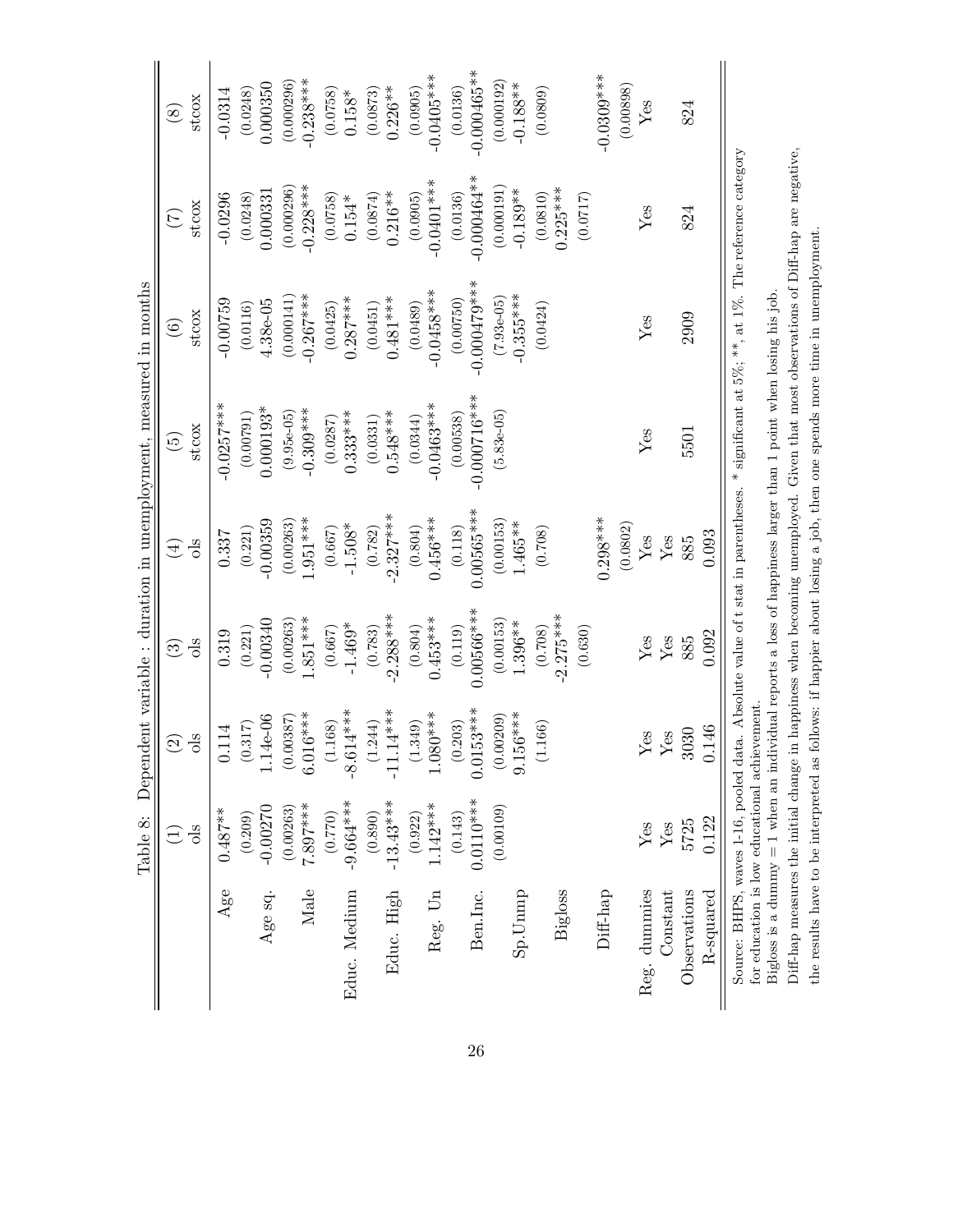(below) estimates the rate for those for suffered more. For the least happy, the rate of return to work is higher (red line) than for those who suffer less (blue line), thus confirming (visually) that those who report feeling worse at the moment of losing their job are quicker in leaving unemployment.



<span id="page-26-1"></span>Figure 5: Survival in unemployment for those "suffering" and those "not suffering" when leaving employment

The difference in both survival functions is significant at the 80% level from the 5th month onwards. Hence, this figure provides some visual evidence that the rate of return to work is lower for individuals who report being less hurt from unemployment<sup>[17](#page-26-2)</sup>. In the next subsection, it is shown that the channel through which their return rate is lower could be their search effort.

### <span id="page-26-0"></span>5.3 Is search intensity related to change in GHQ ?

The BHPS has a section designed in a similar way to the LFS (Labor Force Survey), intended to measure unemployment by the ILO standards. In this section, unemployed

<span id="page-26-2"></span> $17$ This result also confirms the prediction of [Clark and Lucas](#page-30-9) [\(2006\)](#page-30-9) that sample selection bias arises if one uses pooled data OLS regressions to estimate the impact of unemployment duration on well-being. It seems that those feeling worse leave unemployment sooner than the others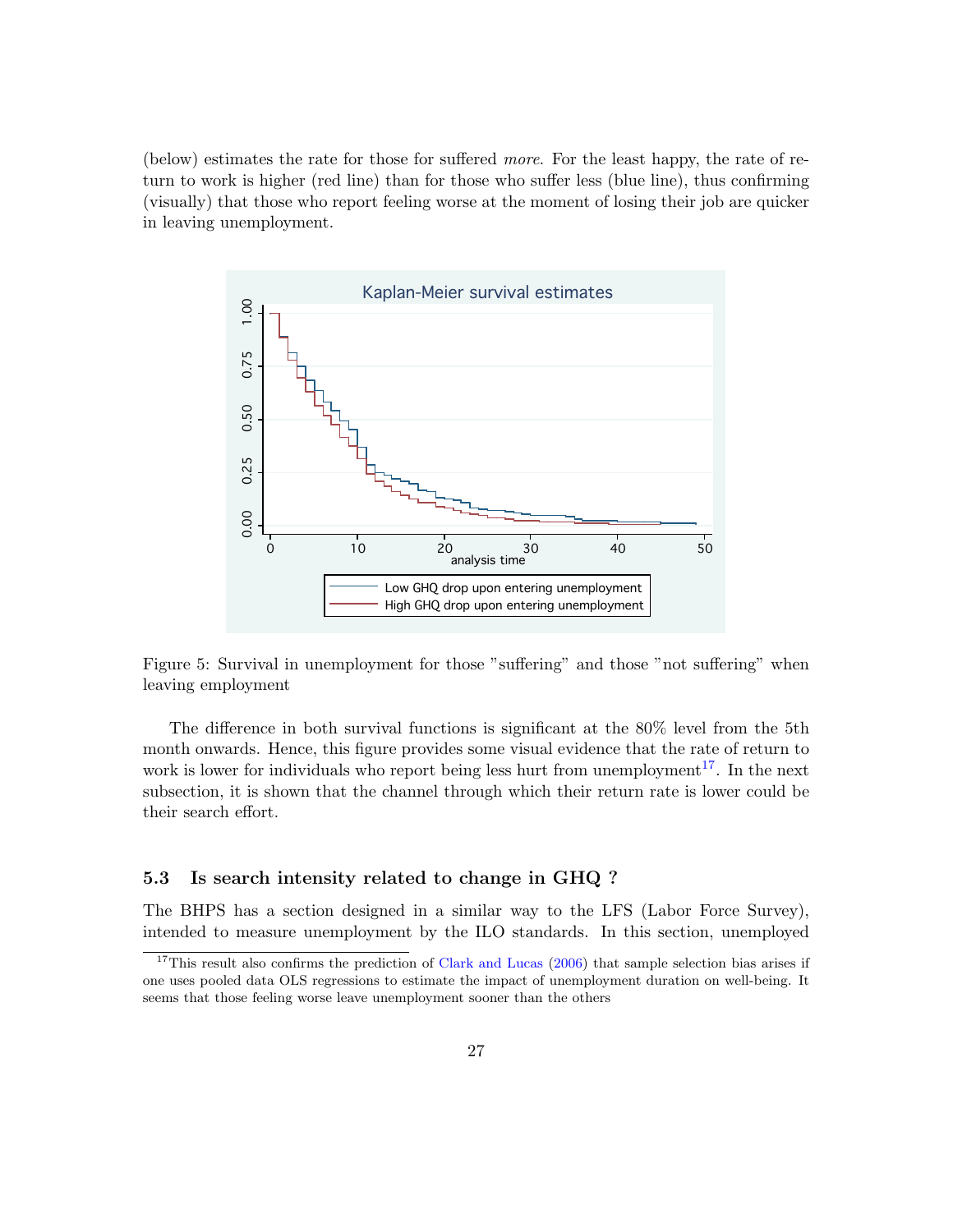persons are being asked if they have been searching for a job in the last week, and/or in the last month, their response being limited to Yes/No. Their answer can provide some information on the search intensity of the group as a whole. Using the previous sample of GHQ differences, two groups are created. The first group consists of those who report a large utility loss (higher than 1 point of SWB) when they lose their job. The second group consists of those who report either no utility change or are happier being unemployed.

[Table](#page-27-0) [9](#page-27-0) shows the average search intensity for the two groups. Comparing the means, search intensity is slightly different between the two groups: 62% of the group suffering from being unemployed searched for work last week, whereas this drops to 55% for the others. These results suggest that those being hurt by the job loss search more intensively than those who do not report a fall in SWB  $^{18}$  $^{18}$  $^{18}$ . A means test (not reported) confirms that both means are different at 99%. A probit of "search last week" is presented in [Table](#page-28-1) [10,](#page-28-1) in which the same controls as for duration are used. The dummy bigloss is significant at the 5% level, even after controlling for all sorts of individual, household and regional characteristics in specifications (1) to (4).

<span id="page-27-0"></span>

| Table 9: Search intensity: population means |       |                |       |
|---------------------------------------------|-------|----------------|-------|
| Group                                       |       | Mean Std. Err. | N.Obs |
| "High GHQ drop"                             | 0.625 | .021           | 554   |
| "No GHQ drop"                               | 0.55  | .028           | 324   |

<span id="page-27-1"></span>Answers to the question: "Have you looked for any kind of paid job in the last week?"

<sup>&</sup>lt;sup>18</sup>The reverse causality (search causing unhappiness) is avoided here because we are using the *initial* drop in happiness, which is measured only once and is time-invariant.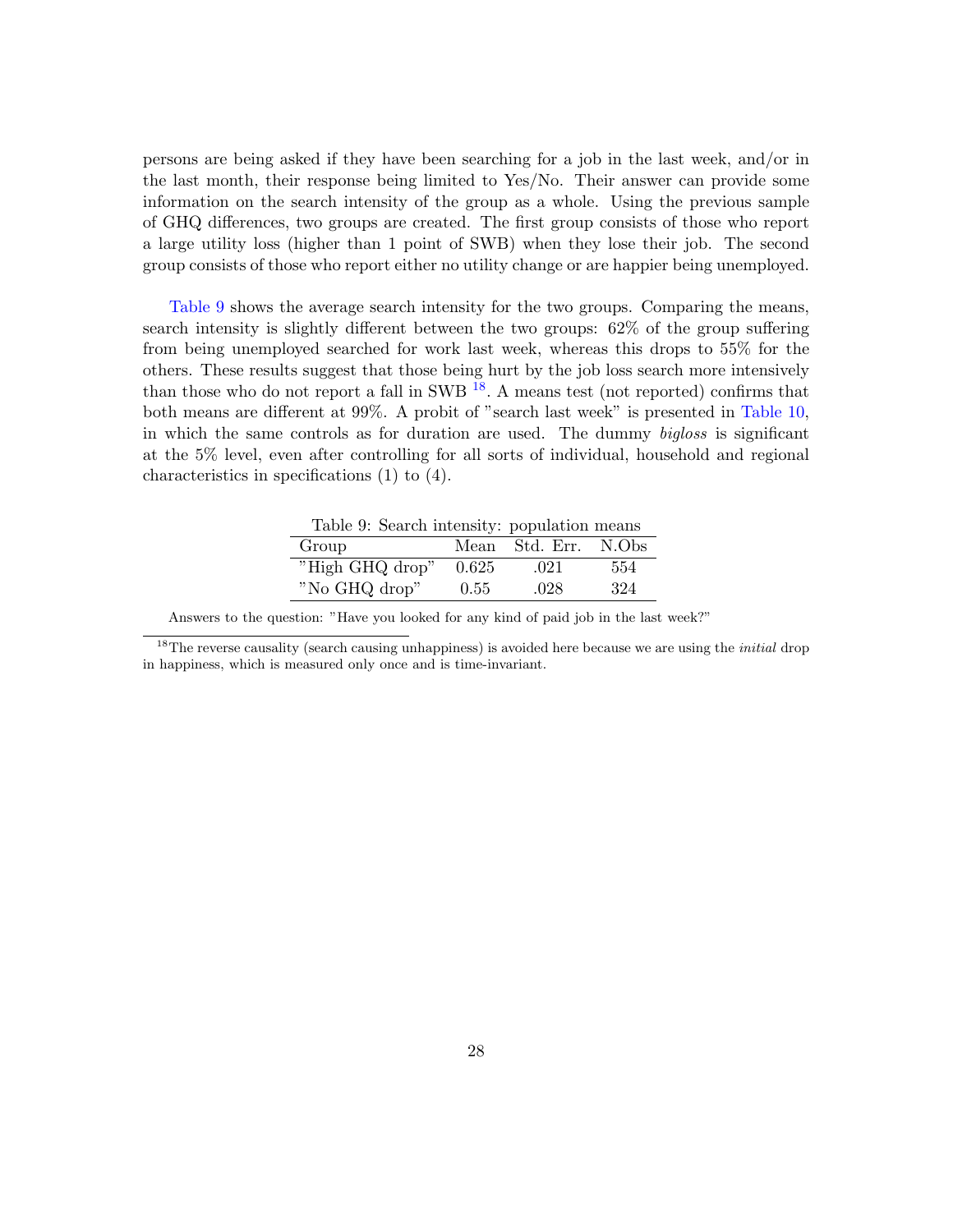<span id="page-28-1"></span>

|                    | (1)           | (2)          | (3)          | (4)          |
|--------------------|---------------|--------------|--------------|--------------|
|                    | search        | search       | search       | search       |
|                    |               |              |              |              |
| bigloss            | $0.0611**$    | $0.0592**$   | $0.0582**$   | $0.0579**$   |
|                    | (0.0284)      | (0.0286)     | (0.0286)     | (0.0287)     |
| age                | $-0.00337***$ | $-0.00356**$ | $-0.00365**$ | $-0.00373**$ |
|                    | (0.00123)     | (0.00156)    | (0.00156)    | (0.00157)    |
| sex                | $0.189***$    | $0.189***$   | $0.192***$   | $0.193***$   |
|                    | (0.0289)      | (0.0293)     | (0.0294)     | (0.0295)     |
| educ2              | $0.0833**$    | $0.0836**$   | $0.0766**$   | $0.0744**$   |
|                    | (0.0339)      | (0.0340)     | (0.0343)     | (0.0345)     |
| educ3              | $0.0722**$    | $0.0749**$   | $0.0754**$   | $0.0744**$   |
|                    | (0.0343)      | (0.0344)     | (0.0345)     | (0.0346)     |
| Observations       | 1238          | 1238         | 1235         | 1235         |
| Household controls | No            | Yes          | Yes          | Yes          |
| Region dummies     | No            | No           | Yes          | Yes          |
| Unemployment rate  | No            | No           | No           | Yes          |

Table 10: Dependent variable: Have you looked for any kind of paid job last week?

Standard errors in parentheses. \*\*\*  $p<0.01$ , \*\*  $p<0.05$ , \*  $p<0.1$ 

Household controls are marital status and household size

### <span id="page-28-0"></span>5.4 Conclusion on unemployment duration

The length of time an individual spends being unemployed depends on numerous factors and affects an equally large number of outcomes. Gender and age can be thought of exogenous but one cannot distinguish between supply or demand factors through which they affect the rate of return to work. Is it that the women and the young are better at looking for jobs, more motivated (supply side), or is it that demand for them is higher ?

The interrelation between SWB and search intensity provides -at last - a pure labor supply story. Upon losing their job, people self-report a drop in their subjective well-being. This drop depends on how many other around are unemployed, and it also affects their search behaviour. When those around are jobless, being unemployed hurts less and job search effort is less intensive. Hence, the rate of return to work is also lower. These results suggest that the job search intensity and the rate of return to work are both dependent on the difference of well being between being employed and unemployed. In standard models of job search, the intensity of search is also derived from the utility differences from the two states. However, in those models, utility is only determined by the differences in the flow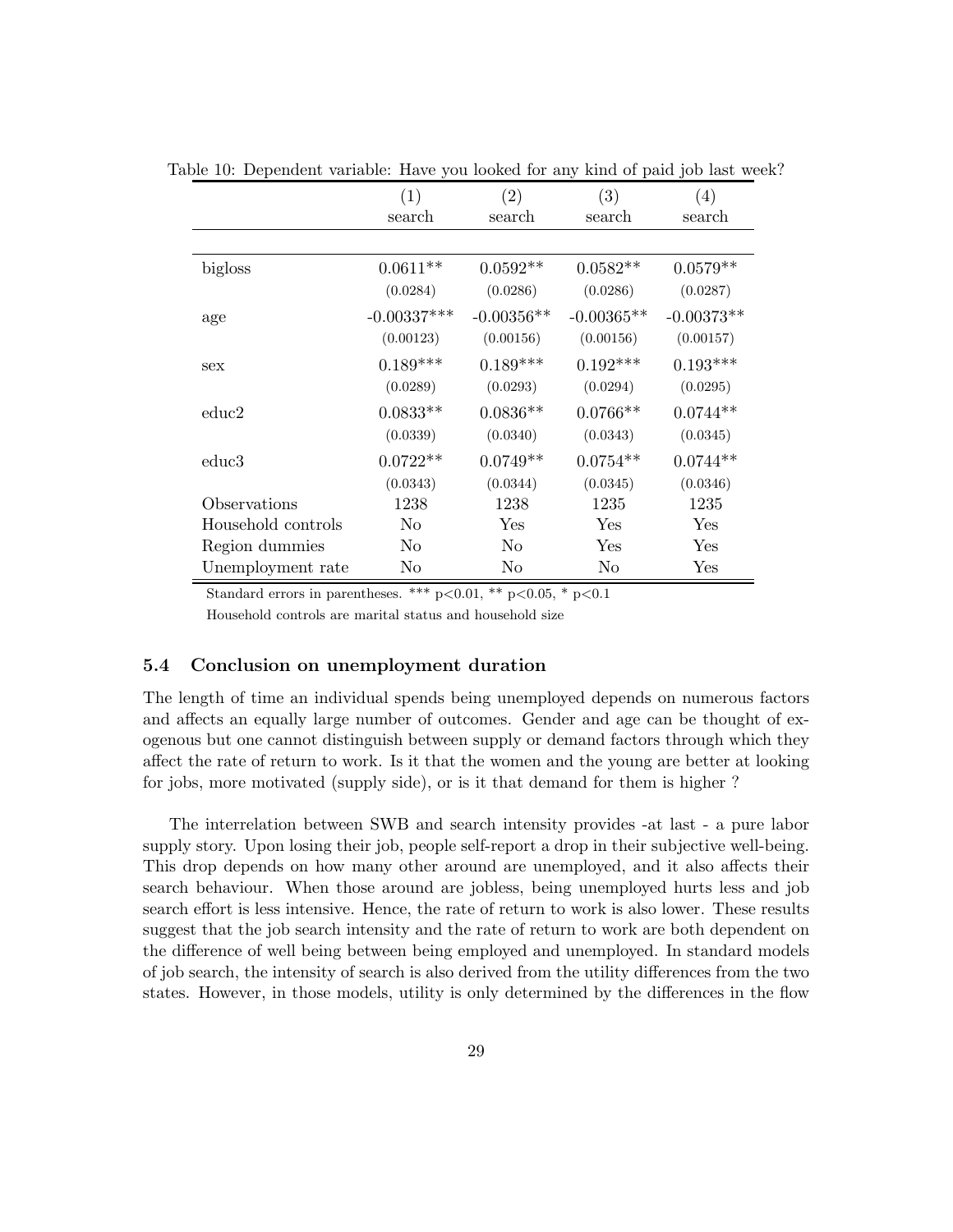of income. The results presented here suggest that comparison effects play a significant role in the rate of return to work.

# <span id="page-29-0"></span>6 Conclusion

[Clark](#page-30-0) [\(2003\)](#page-30-0) found that the higher the unemployment rate among an individuals' reference group, the less that individual reported being hurt by unemployment, which was called the "social norm effect". In this paper, we provide more evidence of the "social norm effect". We show that albeit the comparison effect is strong, it differs by gender. Women suffer more than men when their spouse is made redundant. But men compare more, both to their spouses and to their regional peers. When men they lose their job, they suffer, but they suffer less if their spouse is also unemployed.

This paper goes one step further. It provides evidence that the duration of unemployment is affected by this "social norm". It is suggested here that job search behaviour is also dependent on the social norm, on the individual's perception of how socially stigmatising is unemployment.

The lesson to be drawn by these findings is that one's employment decisions have a strong externality on other's labor supply and job search effort, through comparison effects. Upon losing a job, if a relevant other is also jobless then both individuals search with less intensity. In the opposite scenario, if all relevant others are employed, search intensity increases for the unemployed. It suggest that participation to the labor market should be seen as a binary model with externalities: one's decision affects the others. As in [Neumark](#page-31-13) [and Postlewaite](#page-31-13) [\(1998\)](#page-31-13) this mechanism helps in explaining the rise in women's participation rates in the 20th century, and complements the standard model of labor supply. It also explains why in high unemployment regions the jobless rate might remain higher than in low regions, or why it may take longer to fall.

Explanations of unemployment hysteresis have been so far centred around labor demand. The present findings suggest unemployment hysteresis might also come from the labor supply behaviour. If others are unemployed, I will search less and extend my unemployment duration, in turn affecting other's search and return to work. Many policy implications arise. One concerns the responses to exogenous macroeconomic shocks. Following a labor demand shock, as unemployment rises, the labor supply might also fall (shift to the left) through a comparison effect. It suggest that a policy response should correct for this externality in times of high unemployment. Future empirical research should examine in more detail the link between search intensity and the social norm effect. Future theoretical research should assess what policy responses arise now that we know how one's participation affects the others.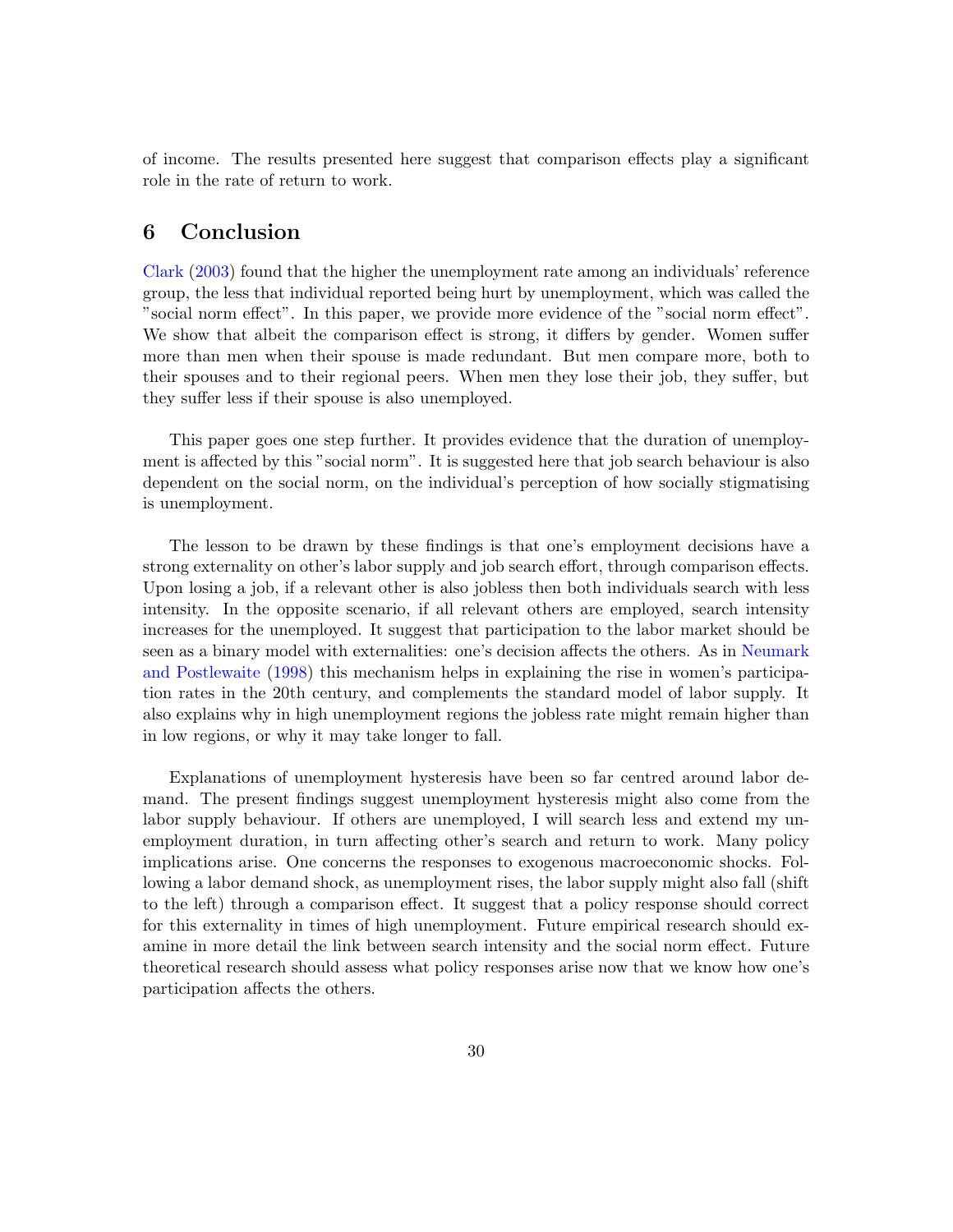# References

- <span id="page-30-8"></span>Akerlof, G. A. (1980). A Theory of Social Custom, of Which Unemployment May be One Consequence. The Quarterly Journal of Economics 94 (4), 749–775.
- <span id="page-30-5"></span>Argyle, M. (2002). The Psychology of Happiness (2 ed.). Routledge.
- <span id="page-30-6"></span>Blanchflower, D. (2001, December). Unemployment, Well-Being, and Wage Curves in Eastern and Central Europe. Journal of the Japanese and International Economies 15 (4), 364–402.
- <span id="page-30-3"></span>Blanchflower, D. (2004, July). Well-being over time in Britain and the USA. Journal of Public Economics 88 (7-8), 1359–1386.
- <span id="page-30-10"></span>Blanchflower, D. and A. Oswald (2008). Is well-being U-shaped over the life cycle? Social Science and Medicine 66(8), 1733–1749.
- <span id="page-30-13"></span>Card, D., R. Chetty, and A. Weber (2007). The Spike at Benefit Exhaustion : Leaving the Unemployment System or Starting a New Job ? American Economic Review (1993).
- <span id="page-30-0"></span>Clark, A. (2003). Unemployment as a Social Norm: Psychological Evidence from Panel Data. Journal of Labor Economics 21(2), 323-351.
- <span id="page-30-11"></span>Clark, A. (2006). A Note on Unhappiness and Unemployment. Working Paper - Paris School of Economics (23).
- <span id="page-30-9"></span>Clark, A. and R. Lucas (2006). Do People Really Adapt to Marriage ? The Journal of Happiness Studies  $7(4)$ , 405-426.
- <span id="page-30-4"></span>Clark, A. and A. Oswald (1998). Comparison-concave utility and following behaviour in social and economic settings. Journal of Public Economics 70, 133–155.
- <span id="page-30-2"></span>Clark, A. E. and A. J. Oswald (1994). Unhappiness and Unemployment. The Economic Journal 104 (424), 648–659.
- <span id="page-30-1"></span>Darity, W. and A. Goldsmith (1996). Social Psychology, Unemployment and Macroeconomics. The Journal of Economic Perspectives  $10(1)$ , 121–140.
- <span id="page-30-7"></span>DiTella, R., R. J. Macculloch, and A. J. Oswald (2001). Preferences over Inflation and Unemployment : Evidence from Surveys of Happiness. American Economic Review 91(1), 335–341.
- <span id="page-30-12"></span>Dormont, B. and D. Fougère (2001). L ' effet de l ' allocation unique dégressive sur la reprise d ' emploi. Economie et Statistique, 3–28.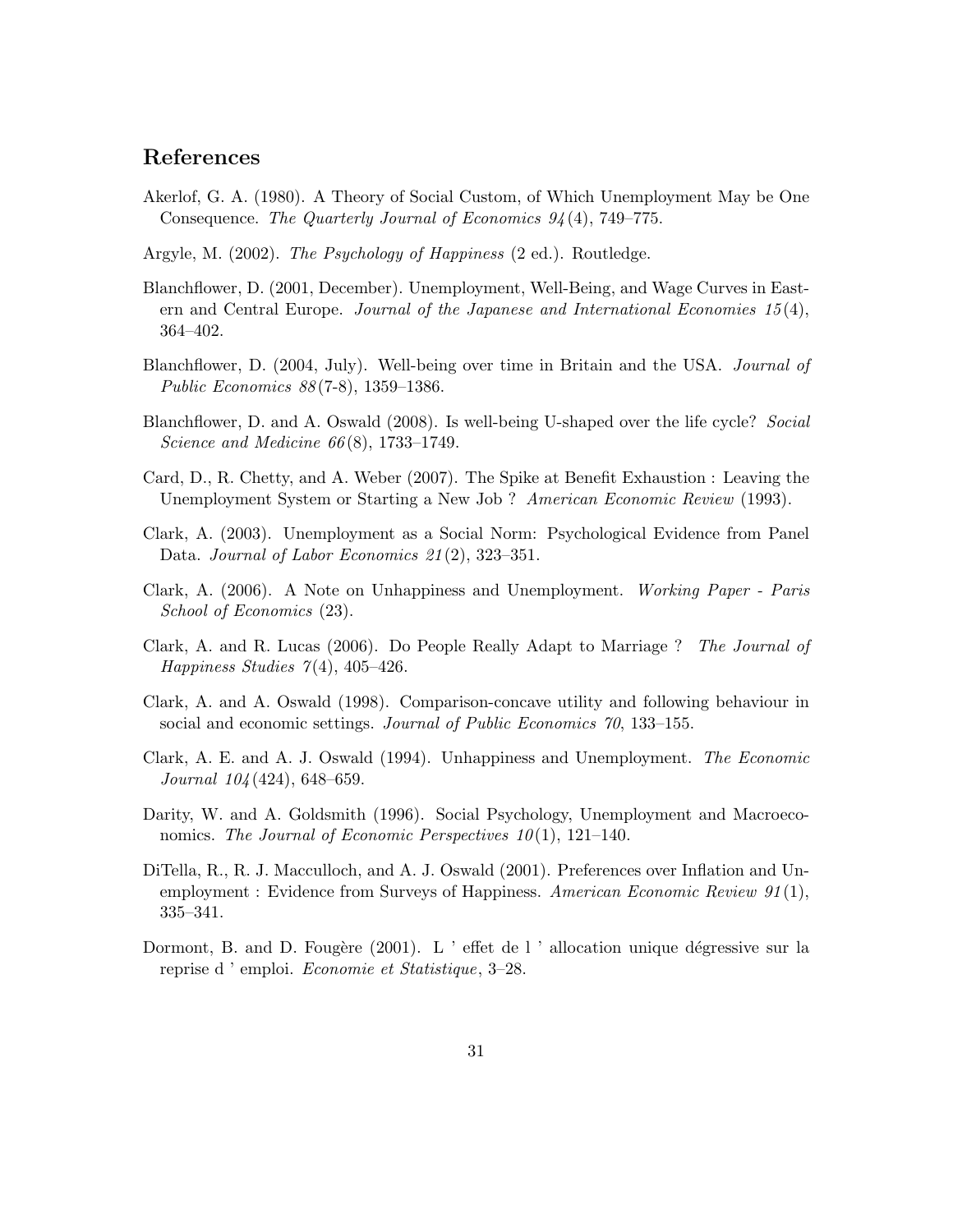- <span id="page-31-4"></span>Eggers, A., C. Gaddy, and C. Graham (2006). Well-being and unemployment in Russia in the 1990s: Can society's suffering be individuals' solace? The Journal of Socio-Economics 35, 209–242.
- <span id="page-31-2"></span>Frey, B. and A. Stutzer (2001). Happiness and Economics. Princeton University Press.
- <span id="page-31-7"></span>Hanglberger, D. and J. Merz (2011). Are Self-Employed Really Happier Than Employees ? An Approach Modelling Adaptation and Anticipation Effects to Self-Employment and General Job Changes. Iza Discussion Paper (5629).
- <span id="page-31-0"></span>Jahoda, M. (1982). Employment and unemployment: a social-psychological analysis. Cambridge University Press.
- <span id="page-31-1"></span>Korpi, T. (1997). Is utility related to employment status ? Employment , unemployment , labor market policies and subjective well-being among Swedish youth. Labour Economics 4, 125–147.
- <span id="page-31-10"></span>Meyer, B. (1990). Unemployment Insurance and Unemployment Spells. Economet $rica 58(4), 757-782.$
- <span id="page-31-11"></span>Moffitt, R. (1985). Unemployment Insurance and the Distribution of Unemployment Spells. Journal of Econometrics 28, 85–101.
- <span id="page-31-9"></span>Mortensen, D. T. (1977). Unemployment insurance and Job Search Decisions. Industrial and Labor Relations Review1  $30(4)$ , 505–517.
- <span id="page-31-8"></span>Moulton, B. R. (1986). Random Group Effects and the Precision of Regression Estimates. Journal of Econometrics 32, 385–397.
- <span id="page-31-13"></span>Neumark, D. and A. Postlewaite (1998). Relative income concerns and the rise in married women's employment. Journal of Public Economics 70, 157–183.
- <span id="page-31-12"></span>Ours, J. C. V. and M. Vodopivec (2006). How Shortening the Potential Duration of Unemployment Benefits Affects the Duration of Unemployment : Evidence from a Natural Experiment. Journal of Labor Economics 24(2).
- <span id="page-31-5"></span>Powdthavee, N. (2007). Are There Geographical Variations in the Psychological Cost of Unemployment in South Africa ? Social Indicators Research  $80(3)$ , 629–652.
- <span id="page-31-3"></span>Rafael Di Tella Robert J. MacCulloch, A. O. (2001). Preferences over Inflation and Unemployment: Evidence from Surveys of Happiness. The American Economic Review 91 (1), 335–341.
- <span id="page-31-6"></span>Stutzer, A. and B. Frey (2006, April). Does marriage make people happy, or do happy people get married? Journal of Socio-Economics 35 (2), 326–347.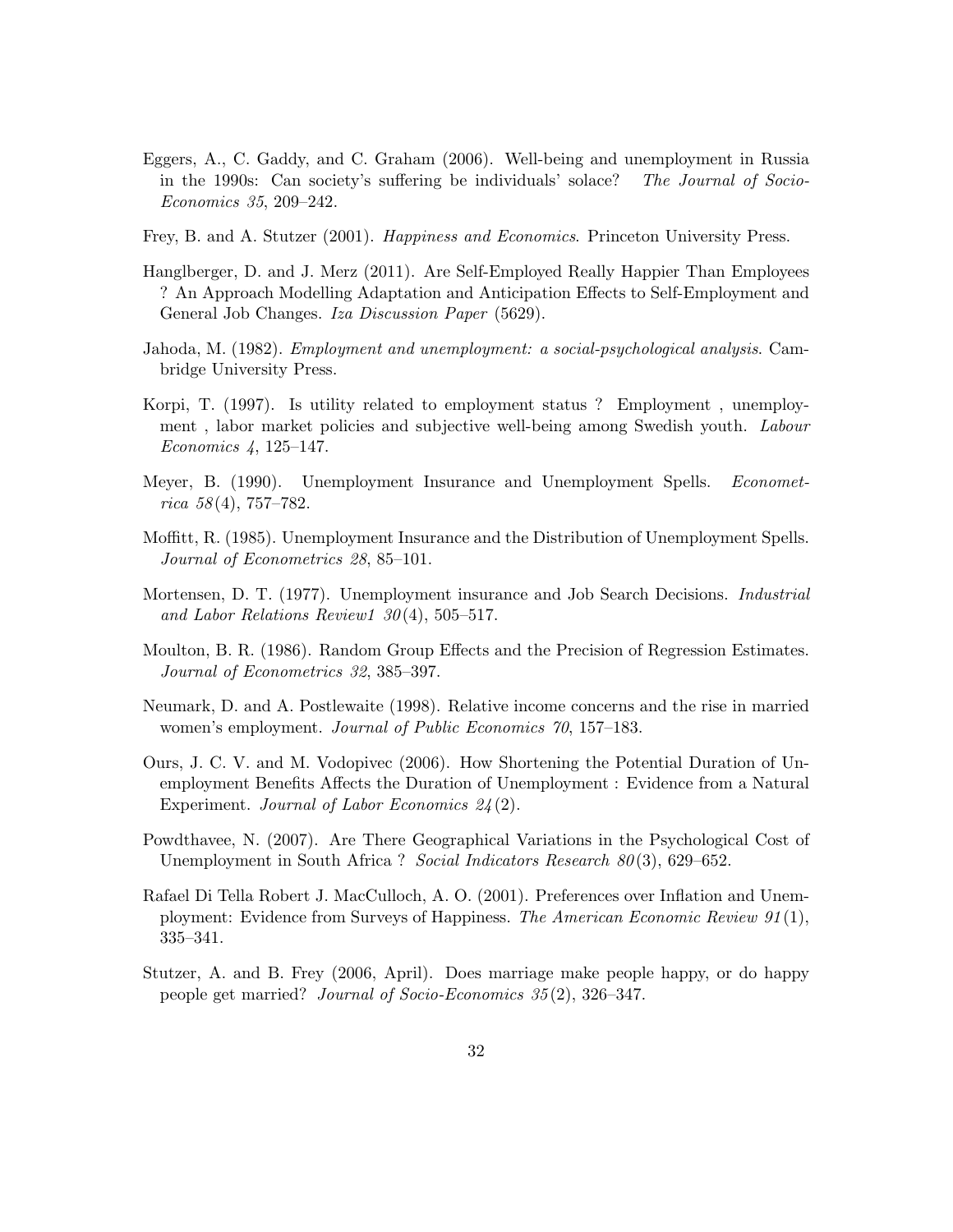<span id="page-32-2"></span>Stutzer, A. and R. Lalive (2004). The Role of Social Work Norms in Job Searching and Subjective Well-Being. Journal of the European Economic Association 2(4), 696–719.

<span id="page-32-0"></span>Winkelmann (1998). Why are the unemployed so unhappy ? Economica  $65(257)$ , 1–15.

<span id="page-32-1"></span>Woittiez, I. and J. Theeuwes (1998). Well-being and Labour Market Status. In S. Jenkins, A. Kapteyn, and B. Van Praag (Eds.), The Distribution of Welfare and Household Production: International Perspectives (Cambridge ed.).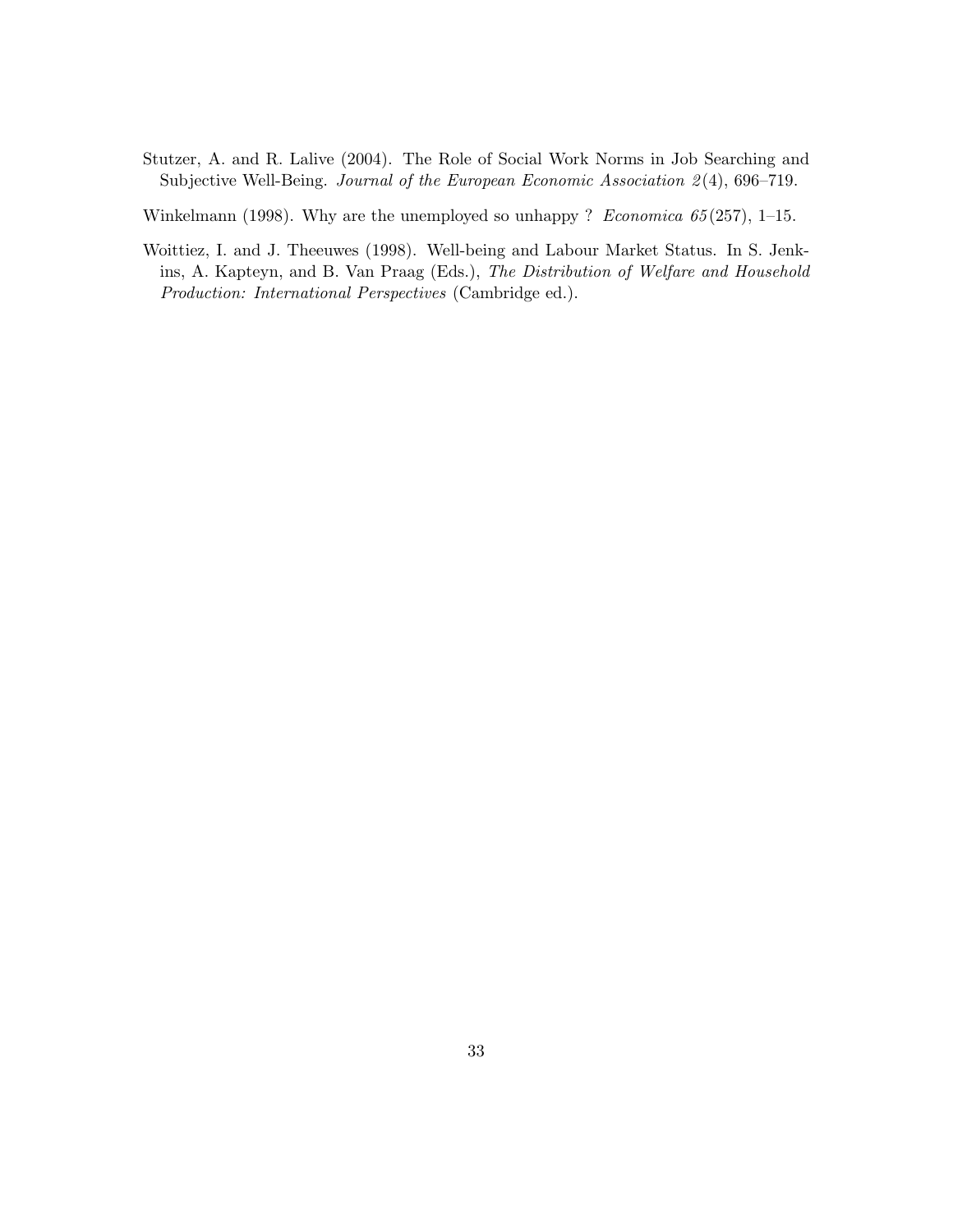# <span id="page-33-0"></span>7 Appendix

### <span id="page-33-1"></span>7.1 Is the GHQ-12 a good measure of Well-Being?

As presented by Argyle, the 12-item version of the GHQ is a good test for the following reasons. First, it has internal coherence. The 12 item correlate with each other : the Cronbach alpha is high. Second, the scores are stable over time but sensible to changes when the individual reports going through current hassles. Third, the score is correlated to reports by others who know the subject, and also to daily reports of moods, to cognitive measures and to reports from qualitative interviews. Fourth, the "immediate mood bias" is not likely to affect GHQ because the questionnaire asks questions related to the past weeks. Positivity bias is present in all types of surveys. Everyone is overconfident - except chronic depressives. Fifth, scales are comparable across individuals. The 12 questions used to build the GHQ-12 are as follow :

- 1. Have you recently been able to concentrate on whatever you are doing?
- 2. Have you recently lost much sleep over worry?
- 3. Have you recently felt constantly under strain ?
- 4. Have you recently felt you could not overcome your difficulties ?
- 5. Have you recently been feeling unhappy or depressed?
- 6. Have you recently been losing confidence in yourself ?
- 7. Have you recently been thinking of yourself as a worthless person?
- 8. Have you recently been able to enjoy your normal day-to-day activities ?
- 9. Have you recently been able to face up to problems?
- 10. Have you recently been feeling reasonably happy, all things considered ?
- 11. Have you recently felt capable of making decisions about things?
- 12. Have you recently felt that you were playing a useful part in things ?

For question 1, the responses are :

Better than usual  $(1)$ ; Same as usual  $(2)$ ; Less than usual  $(3)$ ; Much less than usual (4)

For questions, 2 to 7, the responses are :

Not at all  $(1)$  No more than usual  $(2)$ ; Rather more than usual  $(3)$ ; Much more than usual (4).

- For questions 8 to 12, the responses are : More so than usual (1) About same as usual
- (2) Less so than usual (3) Much less than usual (4)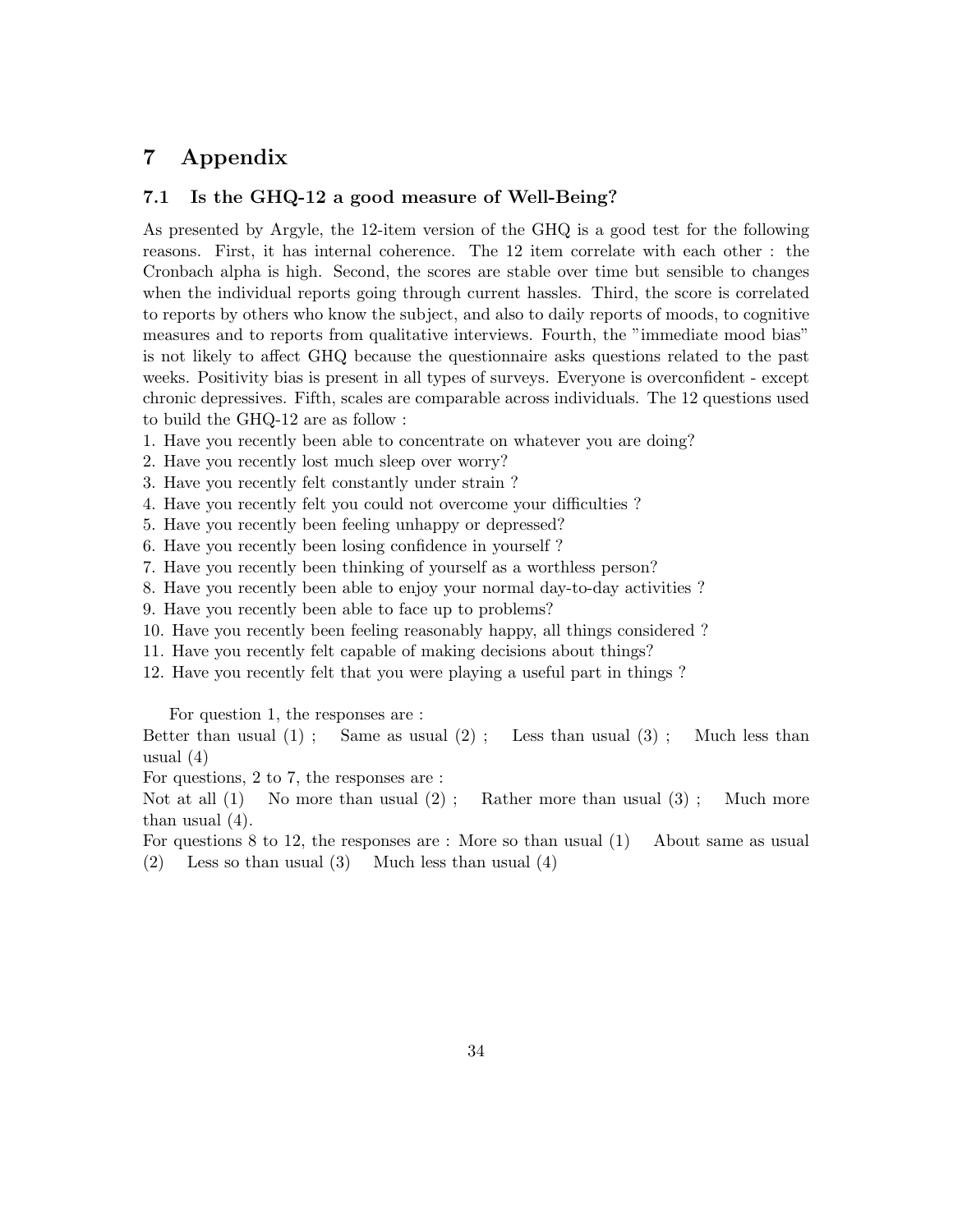### <span id="page-34-0"></span>7.2 Duration model

This appendix provides some explanations for the duration model of unemployment. Each unemployment spell  $T$  is calculated in months. In terms of duration modelling, the length of each episode is the survival time in unemployment. We call the time of transition out of unemployment  $t$ , that is the **failure time** (it is the moment at which the event fails). The cumulative distribution of T is  $F(t)$ , and the density function is the derivative of the cumulative function with respect to time :  $f(t) = \frac{dF(t)}{dt}$ .

The distribution of this variable T is given in the table  $10.xx$ . For simplicity reasons, I truncate the distribution at  $T = 100$ , as we are not interested in outliers. The distribution of this variable  $T$  is given by the equation :

$$
F(t) = P(T \le t)
$$

This distribution  $F(t)$  measures the probability of survival up to the time t. T should be seen as a continuous variable. As such, it is the first derivative of the distribution function.

The survival function  $S(t)$  denotes the probability that the spell T continues after t or longer. For example, taking the whole sample of spells, the probability of surviving 13 months in the unemployment state is of .5 or 50%.

$$
S(t) = P(T > t) = 1 - F(t)
$$

Another example for the survival function : the probability of surviving 5 months in unemployment is 75% It is equal to the spells that are left, or to 1 minus proportion of spells that ended before time t.

Duration models are not always needed. We can always regress duration on other control variables, or estimate the conditional probability of an event with a binomial regression. Duration modelling is needed when we need to go beyond. If we are interested in knowing the probability of being unemployed for another month given that we were unemployed 10 months, then we need survival analysis, as this information does not come in a plain regression. Also, if we need to know the conditional probability that an ongoing spell will end, controlling for other variables, then we need survival analysis.

The **Hazard function** or the **failure rate**  $\lambda(t)$  measures the death rate *given* survival until time t. Example : the failure rate between the months 12 and 23 is 50%. It means : conditional on making it to the  $12th$  month, there is a 50% chance that the spell will end before the 24th month. It is measured as follows:

$$
\lambda(t) = \lim_{\delta \to 0} \frac{P(t \le T \le t + \delta | T \ge t)}{\delta}
$$

The cumulative hazard function is something very similar. It measures the probability of surviving over a time span  $[t, t+d]$  and it is found by integrating the hazard function over that time span.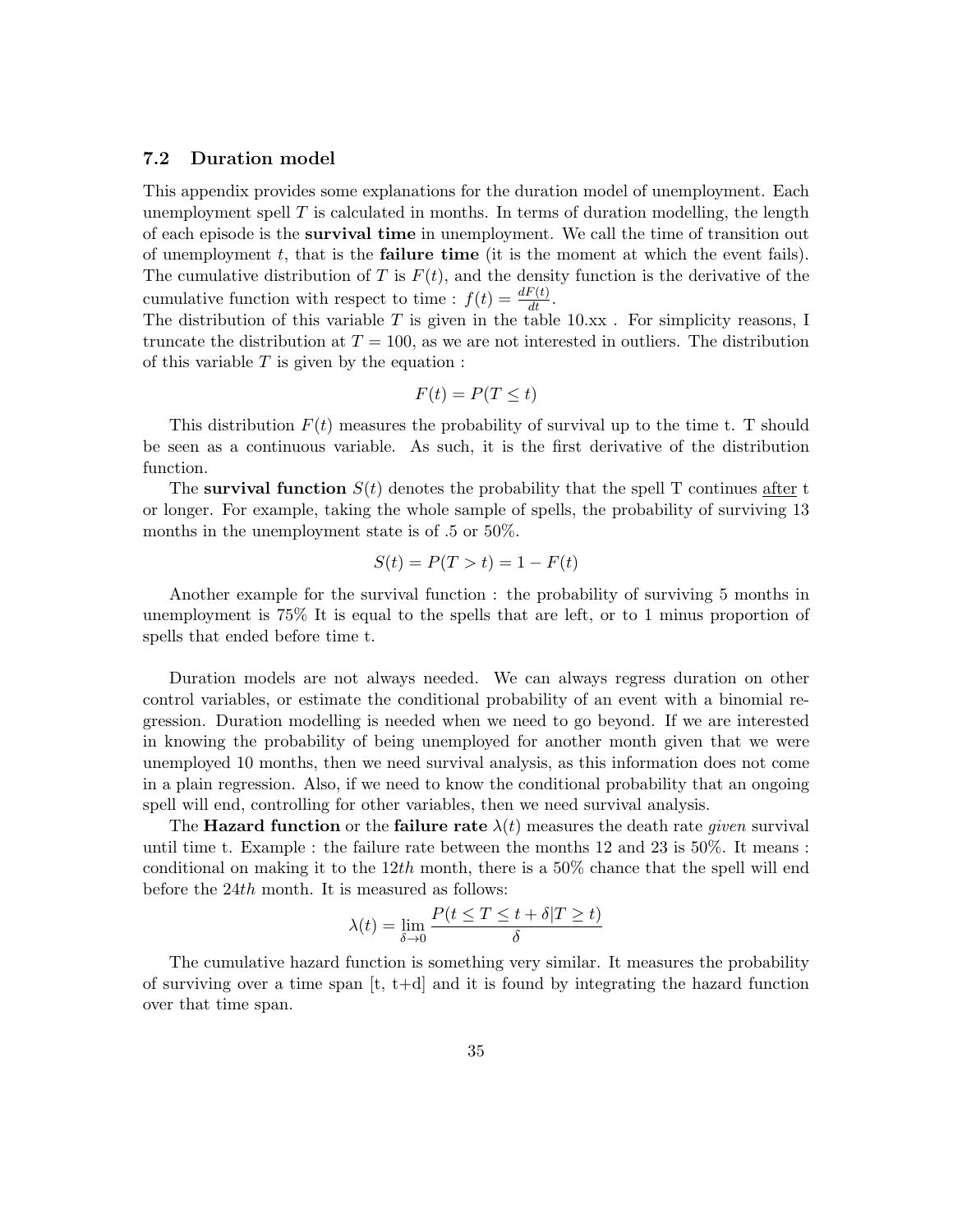$$
\Lambda(t)=\int_0^t\lambda(x)d(x)
$$

When integrating the cumulative hazard at a given point, we obtain the survival function:  $S(t) = e^{-\int_0^t \lambda(x) d(x)}$ 

#### <span id="page-35-0"></span>7.2.1 Cox Proportional Hazard

Above we explain the basics of duration models, but we are now interested in understanding the duration conditional on other variables. The Cox proportional hazard allows to condition duration. Stata provides a command (stcox) to run a cox proportional hazard. It estimates following proportional hazard :

$$
\lambda_i(t) = e^{x_i \beta} \cdot \lambda_0(t)
$$

Where  $x_i$  stands for the value of variables affecting duration, and  $\beta$  is their coefficient.  $\lambda_i(t)$  is the hazard rate of individual i, and  $\lambda_0$  stands for the baseline hazard.

In the regression result from section 6, the proportional hazard ratio  $\beta$  associated with the happiness difference is equal to 0, 97. It means that the effect of a one point increase in happiness when losing a job is associated with a 2.3 months increase in unemployment duration.

### <span id="page-35-1"></span>7.3 A note on the use of pooled data vs fixed effect

#### <span id="page-35-2"></span>7.3.1 Pooled data

The standard specification for an OLS estimation of well-being using panel data is the following :

$$
Y_{it} = \beta_1 + \sum_{j=2}^{k} \beta_j X_{jit} + \sum_{p=1}^{s} \gamma_p Z_{pi} + \delta t + \epsilon_{it}
$$

Where  $Y_{it}$  is the dependent variable (here the GHQ-12) for individual i in time t.  $X_j$  are the observed explanatory variables (employment, age, gender, civic status, etc.).  $Z_{pi}$  are the unobserved variables affecting subjective well-being, and they are the ones responsible for the unobserved heterogeneity and for creating the noise.  $\epsilon_{it}$  is the disturbance term and  $t$  is added to control for a change in the intercept over time.

Assuming that  $Z_{pi}$ , the unobserved explanatory variables, do not change over time, the equation above can be rewritten as :

$$
Y_{it} = \beta_1 + \sum_{j=2}^{k} \beta_j X_{jit} + \alpha_i + \delta t + \epsilon_{it}
$$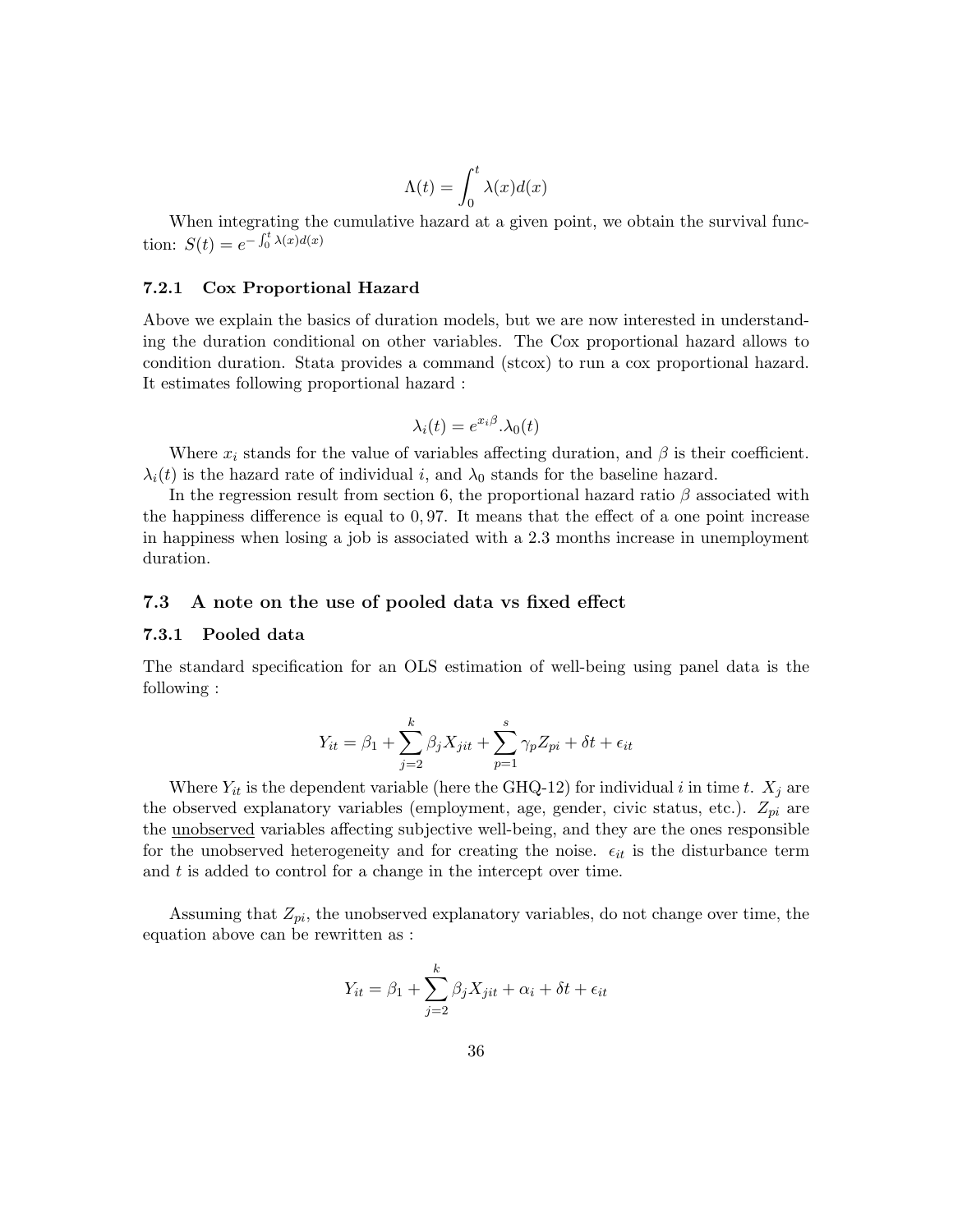where  $\alpha_i = \sum_{p=1}^s \gamma_p Z_{pi}$ ; and  $\alpha_i$  stands for the unobserved effect of all Z on  $Y_i$ . It measures the individuals' specific unobserved fixed effect. This unobserved, individualspecific fixed effect can be dropped if it is not significant. This could be done if all relevant characteristics affecting  $GHQ$  are captured by the controls  $X$ . If this is the case, then the  $\alpha_{ij}$  term can be dropped and the data set can be used as a **pooled data set**, in which all observations from the different years are used in the same sample. The present paper presents the pooled data results before presenting the next step, the panel data results.

#### <span id="page-36-0"></span>7.3.2 Fixed effects regressions : individual fixed-effects

Well-being levels reported by one person can be thought of being subjectively different that those reported by another person. If one cannot compare a well-being of 10 between two individuals, then we might want to control for individual fixed effects, as we are interested in understanding how changes in explanatory variables relate to changes in well-being. To do so, we must subtract the mean values of all variables (of individual i) to each observation. The mean variables are found by the equation below :

$$
\bar{Y}_i = \beta_1 + \sum_{j=2}^k \beta_j \bar{X}_{ji} + \alpha_i + \delta \bar{t} + \bar{\epsilon}_i
$$

Where  $\bar{Y}_i$  accounts for the mean happiness of individual i during the years surveyed. When subtracting the individual's mean observation to their yearly observation, we obtain an equation in which the unobserved individual fixed effect  $\alpha_i$  disappears, as also does the intercept  $\beta_1$ . The regression controlling for individual fixed effects is shown below :

$$
Y_{it} - \bar{Y}_i = \sum_{j=2}^{k} \beta_j (X_{jit} - \bar{X}_{ji}) + \delta(t - \bar{t}) + \epsilon_{it} - \bar{\epsilon}_i
$$

This within-group regression measures how the variation in observable explanatory variables affects the variation in happiness.

Three main problems arise when using individual fixed effects. First, the intercept and any explanatory variable reporting no change during the time of the survey is dropped. Since we are measuring how change in variables explain change in happiness, then gender, educational achievement and civic status will not be taken into account unless they change : their value will be zero. Second, the variation of explanatory variables within-individuals is much smaller than the variation across them. The model will have large disturbance terms and low precision in the estimates. Third, and most important, using individual fixed effect means we are controlling for every single individual. This leads to the loss of many degrees of freedom (as many as individuals). It significantly reduces the precision of the coefficients.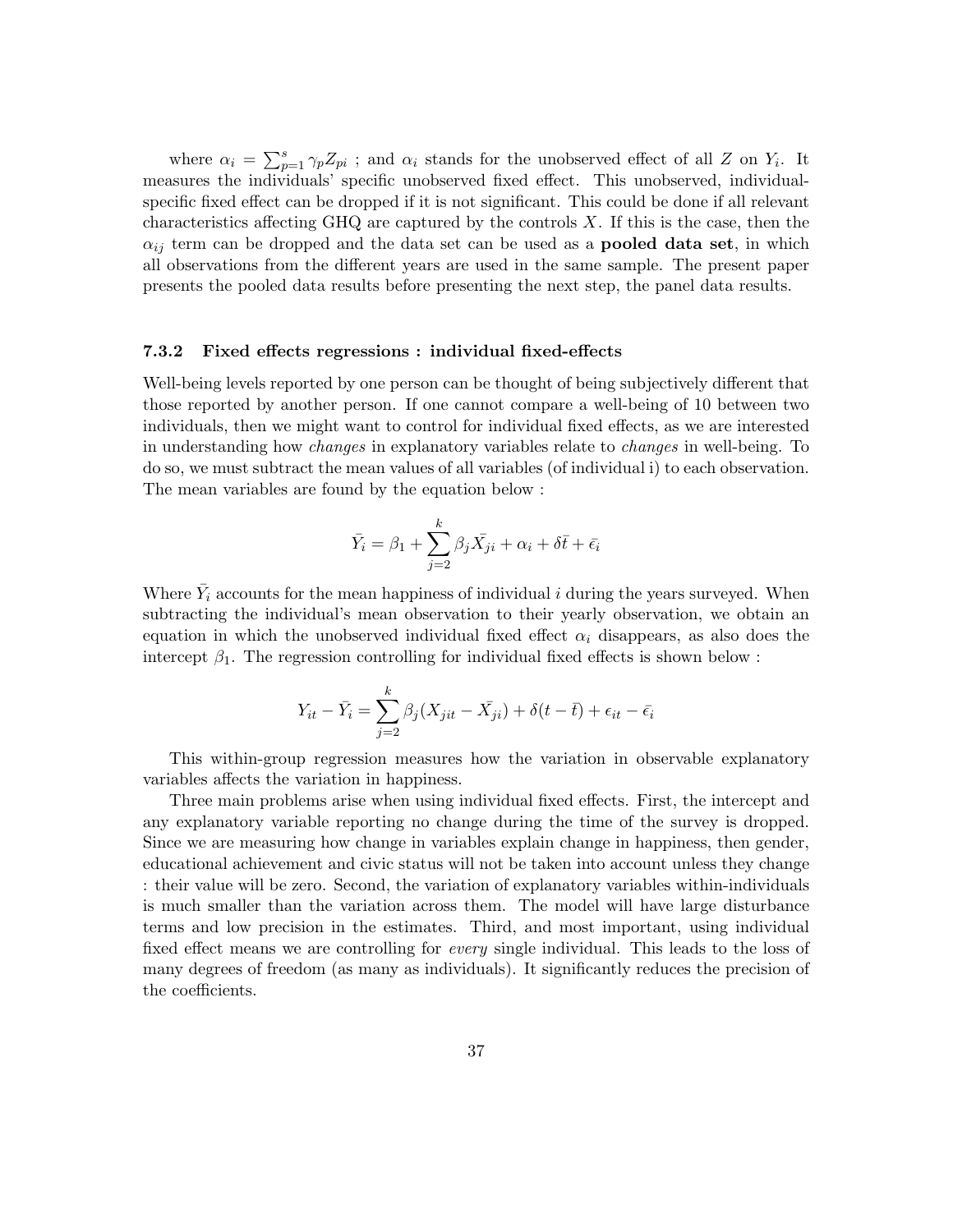# <span id="page-37-0"></span>7.4 Summary statistics and regressions

| Table 11: Summary statistics          |         |           |        |  |
|---------------------------------------|---------|-----------|--------|--|
| Variable                              | Mean    | Std. Dev. | N      |  |
| <b>Number of Households</b>           |         |           |        |  |
| In the whole survey                   |         |           | 9897   |  |
| In restricted sample                  |         |           | 7562   |  |
| <b>Number of Observations</b>         |         |           |        |  |
| In the whole survey                   | 199,322 |           |        |  |
| In restricted sample                  | 151,567 |           |        |  |
| Male                                  | 0.462   | 0.499     | 151567 |  |
| Age                                   | 40.926  | 12.586    | 151567 |  |
| Married                               | 0.594   | 0.491     | 151376 |  |
| Separated                             | 0.025   | 0.157     | 151376 |  |
| Divorced                              | 0.093   | 0.29      | 151376 |  |
| Widowed                               | 0.022   | 0.148     | 151376 |  |
| Never Married                         | 0.264   | 0.441     | 151376 |  |
| <b>Health Excellent</b>               | 0.251   | 0.433     | 151505 |  |
| Health Good                           | 0.48    | 0.5       | 151505 |  |
| <b>Health Poor</b>                    | 0.27    | 0.444     | 151505 |  |
| Educational Achievement : Other       | 0.279   | 0.449     | 149779 |  |
| Educational Achievement : High        | 0.391   | 0.488     | 149779 |  |
| Educational Achievement : Medium      | 0.33    | 0.47      | 149779 |  |
| Employment Status, in % of the sample |         |           |        |  |
| Self employed                         | 8.56    |           | 12968  |  |
| In paid employ                        | 62.50   |           | 94700  |  |
| Unemployed                            | 4.41    |           | 6688   |  |
| Retired                               | 6.52    |           | 9881   |  |
| Family care                           | 1.07    |           | 1617   |  |
| Student                               | 8.60    |           | 13033  |  |
| Long term sick/disabled               | 2.75    |           | 4164   |  |
| On maternity leave                    | 5.04    |           | 7641   |  |
| Govt trng scheme                      | 0.13    |           | 200    |  |
| Something else                        | 0.42    |           | 635    |  |

<span id="page-37-1"></span> $T$  11:  $T$   $T$   $T$   $T$   $T$   $T$   $T$   $T$   $T$ 

This table presents some descriptive statistics. There are almost 10.000 households in the 16 waves, but the restriction of the sample to the working age population reduces it to 7562.

Civic status dummies are Married, Separated, Widowed, Divorced and Never Married. Health dummies are Excellent, Good and Poor. The bottom part of the table shows the number of self-employed, employed and unemployed individuals.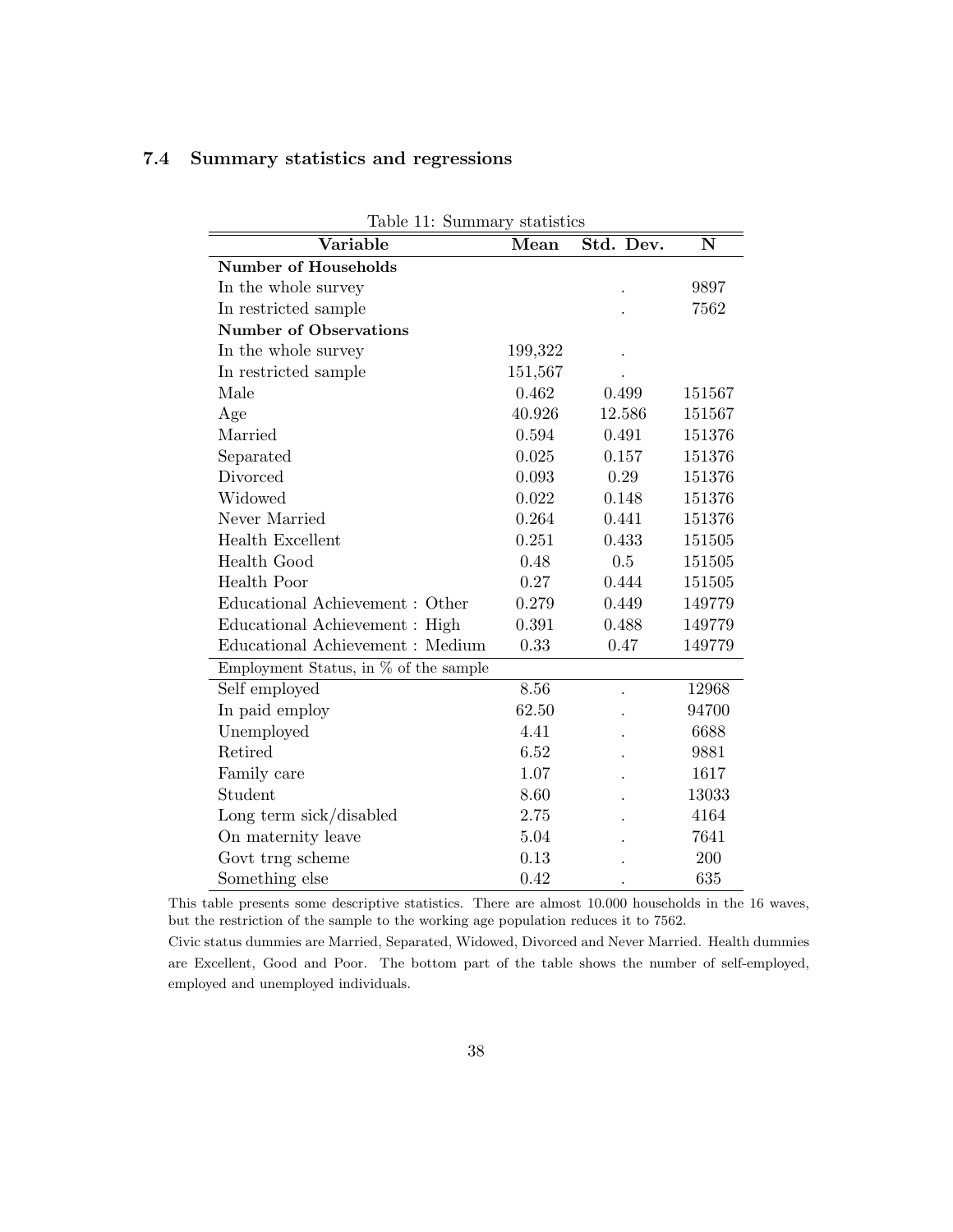| <b>GHQ-12</b>    | Frequency | Pct   | Cumulative Pct. |
|------------------|-----------|-------|-----------------|
| $\left( \right)$ | 2,594     | 1.76  | 1.76            |
| 1                | 2,093     | 1.42  | 3.17            |
| $\overline{2}$   | 2,199     | 1.49  | 4.66            |
| 3                | 2,426     | 1.64  | 6.30            |
| 4                | 2,779     | 1.88  | 8.18            |
| 5                | 3,357     | 2.27  | 10.45           |
| 6                | 3,956     | 2.68  | 13.13           |
| 7                | 4,992     | 3.38  | 16.51           |
| 8                | 6,160     | 4.17  | 20.68           |
| 9                | 8,264     | 5.59  | 26.27           |
| 10               | 11,843    | 8.01  | 34.28           |
| 11               | 20,026    | 13.55 | 47.83           |
| 12               | 77,097    | 52.17 | 100.00          |

<span id="page-38-0"></span>Table 12: Distribution of GHQ-12

Source: BHPS. Waves 1-16.

<span id="page-38-1"></span>Table 14: OLS regression of regional unemployment rate on difference in GHQ in region

|             | Variable Coefficient | (Std. Err.) |
|-------------|----------------------|-------------|
|             |                      |             |
| urate       | $-7.898**$           | (2.452)     |
| Intercept   | $1.741**$            | (0.166)     |
|             |                      |             |
| N           |                      | 302         |
| $R^2$       |                      | 0.033       |
| F<br>1,300) |                      | 10.377      |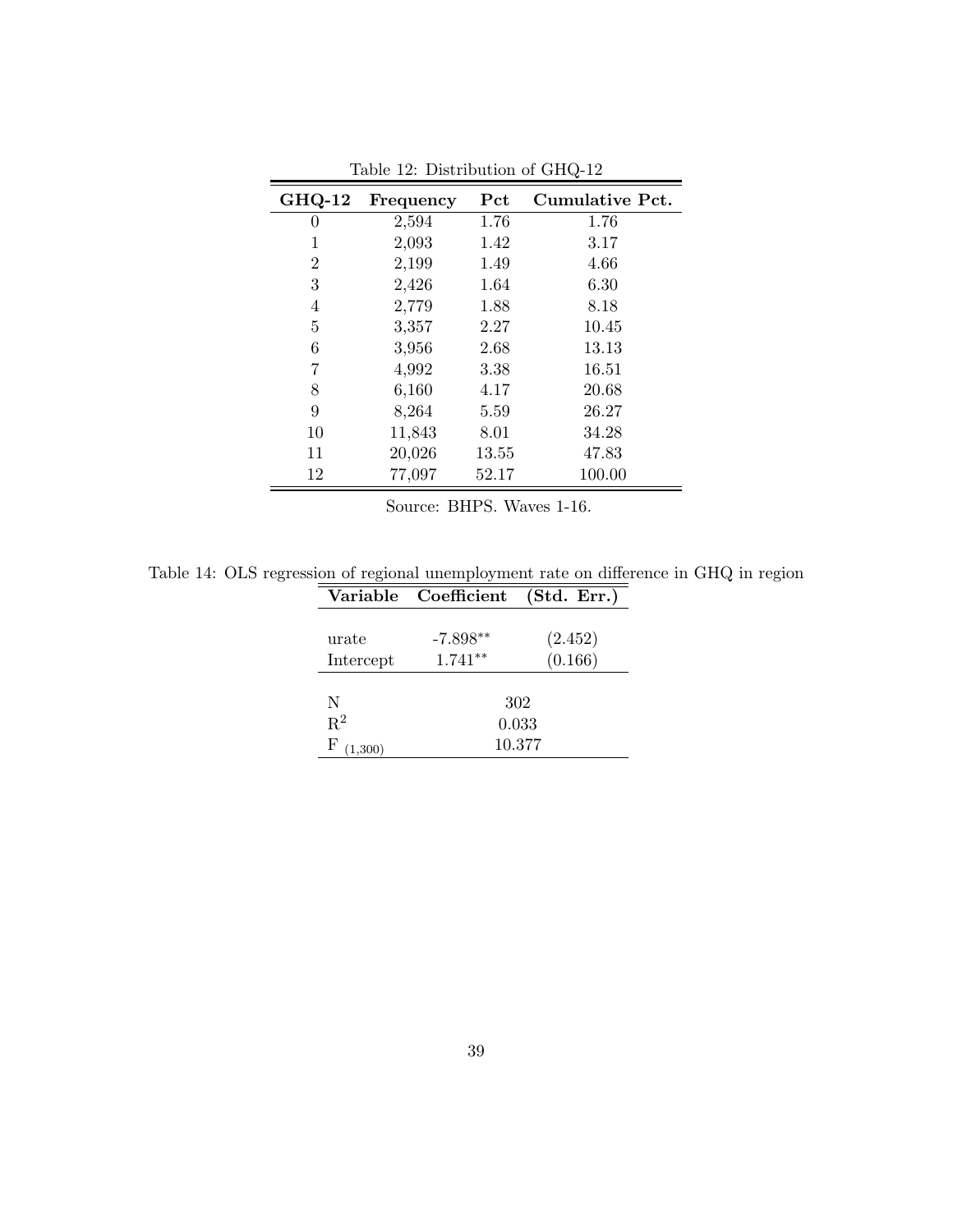|                         | Simple           | Some Controls            | <b>Broad</b>   |
|-------------------------|------------------|--------------------------|----------------|
| Self-Employed           | 0,091            | $-0,099$                 | $-0,091$       |
|                         | $(3.44)$ **      | $(3.77)$ **              | $(3.44)$ **    |
| Unemployed              | $-1,247$         | $-1,145$                 | $-1,138$       |
|                         | $(34.74)$ **     | $(31.80)$ **             | $(31.53)$ **   |
| Annual Income in 'k     |                  | 0                        | $\overline{0}$ |
|                         |                  | $-1,82$                  | $(2.39)^*$     |
| Male                    |                  | 0,521                    | 0,525          |
|                         |                  | $(30.58)$ **             | $(30.61)$ **   |
| Age                     |                  | $-0,064$                 | $-0,063$       |
|                         |                  | $(11.41)$ **             | $(10.67)$ **   |
| Age Sq. $/100$          |                  | 0,865                    | 0,833          |
|                         |                  | $(12.97)$ **             | $(11.77)$ **   |
| Married                 |                  | 0,059                    | 0,074          |
|                         |                  | $(2.54)^*$               | $(2.93)$ **    |
| Separated               |                  | $-0,9$                   | $-0,914$       |
|                         |                  | $(16.55)$ **             | $(16.65)$ **   |
| Divorced                |                  | $-0,199$                 | $-0,175$       |
|                         |                  | $(5.76)$ **              | $(4.96)$ **    |
| Widowed                 |                  | $-0,483$                 | $-0,462$       |
|                         |                  | $(6.34)$ **              | $(6.03)$ **    |
| Health Good             |                  | $-0,457$                 | $-0,451$       |
|                         |                  | $(23.87)$ **             | $(23.40)$ **   |
| Health Poor             |                  | $-1,883$                 | $-1,878$       |
|                         |                  | $(79.68)$ **             | $(79.11)$ **   |
| Education High          |                  | $-0,374$                 | $-0,387$       |
|                         |                  | $(16.75)$ **             | $(17.05)$ **   |
| <b>Education Medium</b> |                  | $-0,194$                 | $-0,205$       |
|                         |                  | $(8.47)$ **              | $(8.91)$ **    |
| Children Dummies        | $\rm No$         | No                       | Yes            |
| Wave Dummies            | No               | No                       | Yes            |
| Regional Dummies        | No               | No                       | Yes            |
| Constant                | 10,345           | 12,055                   | 11,884         |
|                         | $(1127.55)^{**}$ | $(111.53)$ <sup>**</sup> | $(86.49)$ **   |
| Observations            | 111837           | 110211                   | 109461         |
| R-squared               | 0,01             | 0,09                     | 0,09           |

<span id="page-39-0"></span>Table 13: Determinants of GHQ-12. OLS. Pooled data.

Source: BHPS, waves 1-16, pooled data. Absolute value of T statistics in parentheses. \* significant at  $5\%;$  \* \* significant at  $1\%$ 

Reference dummy for labor market status is "Paid Employmen"t ; for civic status is "Never Married" ; for health is "Poor" and for Education "Low".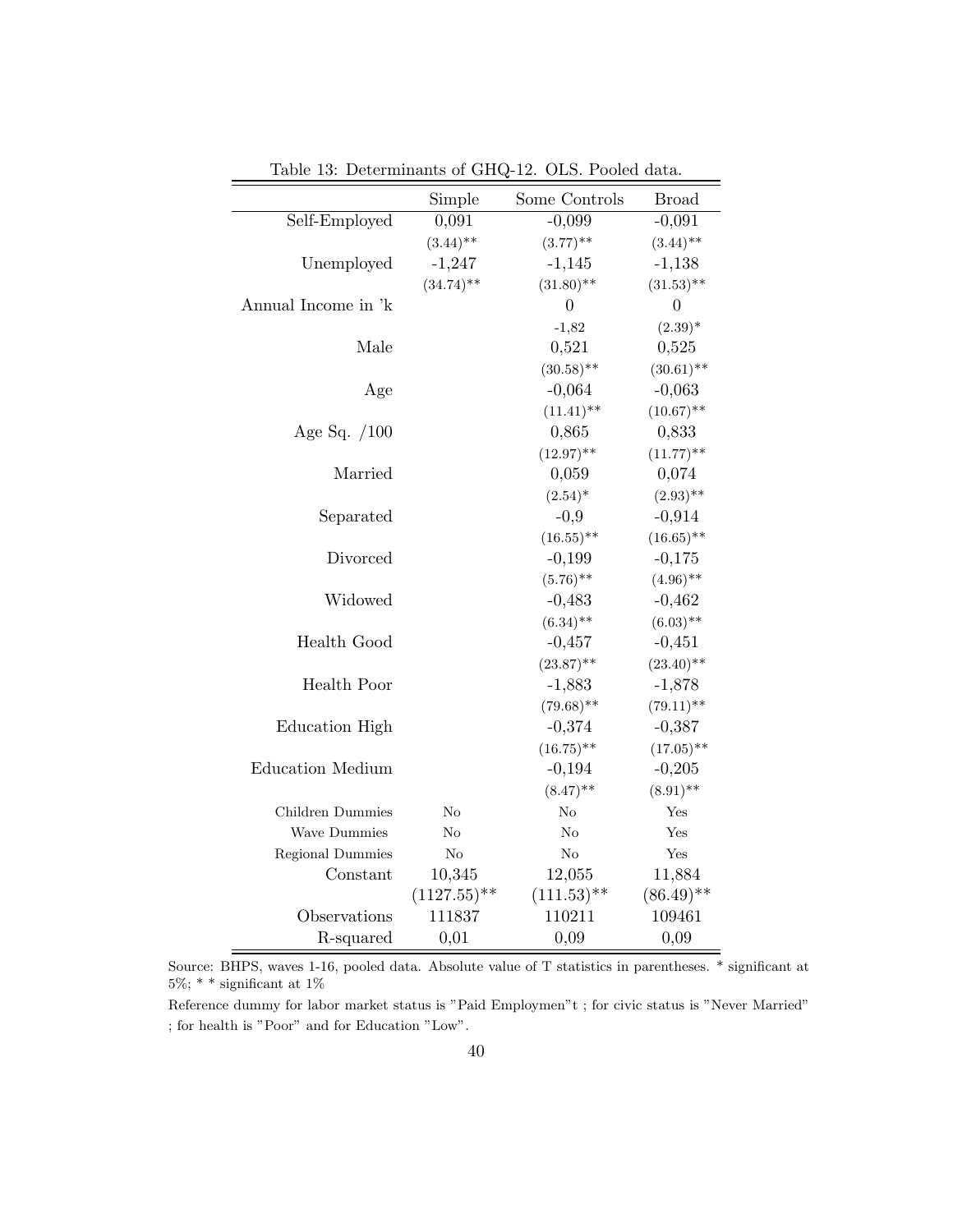|                           |          | Labor Status in t |               |
|---------------------------|----------|-------------------|---------------|
| Labor Force Status in t-1 | Employed | Unemployed        | Self-Employed |
| Employed                  |          |                   |               |
| Mean                      | $-0,04$  | $-1,15$           | 0,02          |
| $s-e$                     | 0,01     | 0,12              | 0,08          |
| N                         | 34 355   | 833               | 956           |
| Unemployed                |          |                   |               |
| Mean                      | 1,59     | $-0,05$           | 1,19          |
| $s-e$                     | 0,12     | 0,09              | 0,25          |
| N                         | 938      | 1 4 4 4           | 195           |
| Self-Employed             |          |                   |               |
| Mean                      | 0,129    | $-0,941$          | $-0,031$      |
| $s-e$                     | 0,10     | 0,32              | 0,03          |
| N                         | 852      | 136               | 6262          |
|                           |          |                   |               |

<span id="page-40-0"></span>Table 15: Transition Matrix - Change in Labor and in Well-Being in Men

Table 16: Transition Matrix - Change in Labor and in Well-Being in Women

<span id="page-40-1"></span>

|                           |          | Labor Status in t |                          |
|---------------------------|----------|-------------------|--------------------------|
| Labor Force Status in t-1 | Employed |                   | Unemployed Self-Employed |
| Employed                  |          |                   |                          |
| Mean                      | $-0,06$  | $-0,99$           | 0,03                     |
| $s-e$                     | 0,02     | 0,18              | 0,14                     |
| N                         | 35 820   | 586               | 530                      |
| Unemployed                |          |                   |                          |
| Mean                      | 1,15     | 0,10              | 1,23                     |
| $s-e$                     | 0,15     | 0,18              | 0,67                     |
| N                         | 614      | 484               | 44                       |
| Self-Employed             |          |                   |                          |
| Mean                      | 0,40     | $-0,81$           | $-0,06$                  |
| $s-e$                     | 0.16     | 0,58              | 0.07                     |
| N                         | 447      | 48                | 2139                     |

The transition matrix above shows how GHQ changes following a transition between labor states.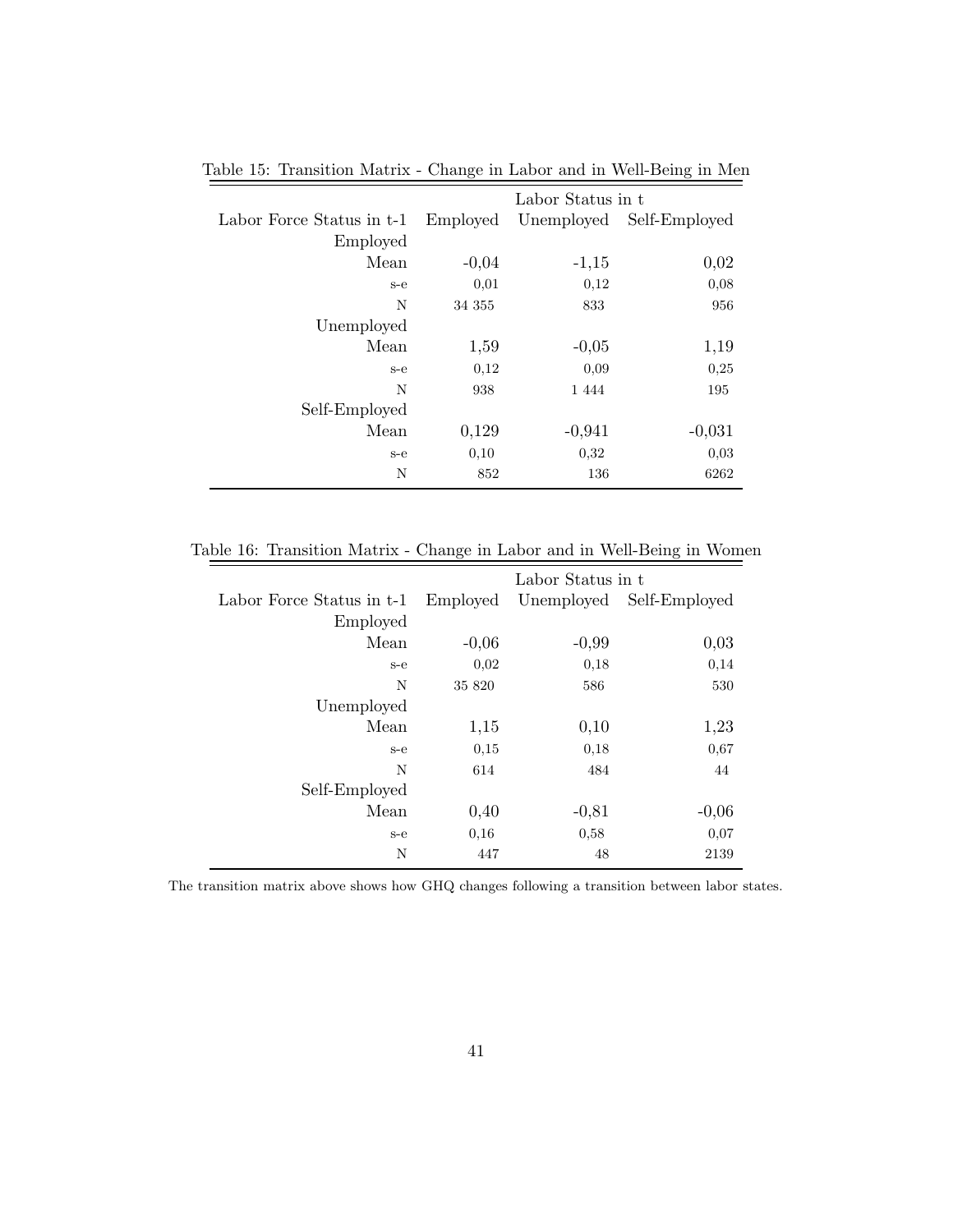|                                                 | Simple               | Spouse Employment | Regional Employment | <b>Broad</b>         |
|-------------------------------------------------|----------------------|-------------------|---------------------|----------------------|
| Self-Employed                                   | $-0,1$               | $-0,098$          | $-0,1$              | $-0,097$             |
|                                                 | $(3.55)$ **          | $(3.46)$ **       | $(3.52)$ **         | $(3.44)$ **          |
| Unemployed                                      | $-1,167$             | $-1,549$          | $-1,675$            | $-1,947$             |
|                                                 | $(17.66)$ **         | $(18.10)$ **      | $(10.75)$ **        | $(12.17)$ **         |
| Reg.Unmpl                                       | 0,003                | 0,003             | $-0,001$            | $-0,001$             |
|                                                 | $-0,39$              | $-0,39$           | $-0,21$             | $-0,11$              |
| Spouse Employed=1                               | 0,1                  | 0,157             | 0,102               | 0,156                |
|                                                 | $(4.18)$ **          | $(6.23)$ **       | $(4.24)$ **         | $(6.19)$ **          |
| Reg.Unmpl.* Unmpl.                              |                      |                   | 0,075               | 0,061                |
|                                                 |                      |                   | $(3.59)$ **         | $(2.89)$ **          |
| Spouse.Unmpl*Unmpl                              |                      | 0,787             |                     | 0,757                |
|                                                 |                      | $(6.49)$ **       |                     | $(6.20)$ **          |
| Male                                            | 0,515                | 0,514             | 0,514               | 0,513                |
|                                                 | $(26.92)$ **         | $(26.84)$ **      | $(26.88)$ **        | $(26.81)$ **         |
| Age                                             | $-0,076$             | $-0,076$          | $-0,076$            | $-0,076$             |
|                                                 | $(9.81)$ **          | $(9.75)$ **       | $(9.77)$ **         | $(9.72)$ **          |
| Age/100                                         | 0,952                | 0,949             | 0,949               | 0,946                |
|                                                 | $(10.65)$ **         | $(10.63)$ **      | $(10.61)$ **        | $(10.59)$ **         |
| Health : Good                                   | $-0,446$             | $-0,446$          | $-0,446$            | $-0,446$             |
|                                                 | $(25.63)$ **         | $(25.66)$ **      | $(25.62)$ **        | $(25.65)$ **         |
| $\operatorname{Health}$ : $\operatorname{Poor}$ | $-1,816$             | $-1,818$          | $-1,816$            | $-1,818$             |
|                                                 | $(56.94)$ **         | $(56.91)$ **      | $(56.97)$ **        | $(56.94)$ **         |
| Education : High                                | $-0,449$             | $-0,443$          | $-0,449$            | $-0,443$             |
|                                                 | $(18.66)$ **         | $(18.39)$ **      | $(18.67)$ **        | $(18.41)$ **         |
| Education : Medium                              | $-0,257$             | $-0,252$          | $-0,256$            | $-0,252$             |
|                                                 | $(10.99)$ **         | $(10.76)$ **      | $(10.97)$ **        | $(10.75)$ **         |
| Marital dummies                                 | Yes                  | Yes               | Yes                 | Yes                  |
| Income in 'k                                    | Yes                  | Yes               | Yes                 | Yes                  |
| Children Dummies                                | Yes                  | Yes               | Yes                 | Yes                  |
| Wave Dummies                                    | Yes                  | Yes               | Yes                 | $\operatorname{Yes}$ |
| Regional Dummies                                | Yes                  | Yes               | Yes                 | $\operatorname{Yes}$ |
| Constant                                        | $\operatorname{Yes}$ | Yes               | Yes                 | $\operatorname{Yes}$ |
| Observations                                    | 80850                | 80850             | 80850               | 80850                |
| R-squared                                       | 0,08                 | 0,08              | 0,08                | 0,08                 |

<span id="page-41-0"></span>Table 17: Dependent variable: GHQ12. OLS - Pooled Data.

Source: BHPS, waves 1-16, pooled data. Absolute value of T statistics in parentheses. \* significant at  $5\%;$  \* \* significant at  $1\%$ 

Reference dummy for labor market status is "Paid Employmen"t ; for civic status is "Never Married" ; for health is "Poor" and for Education "Low".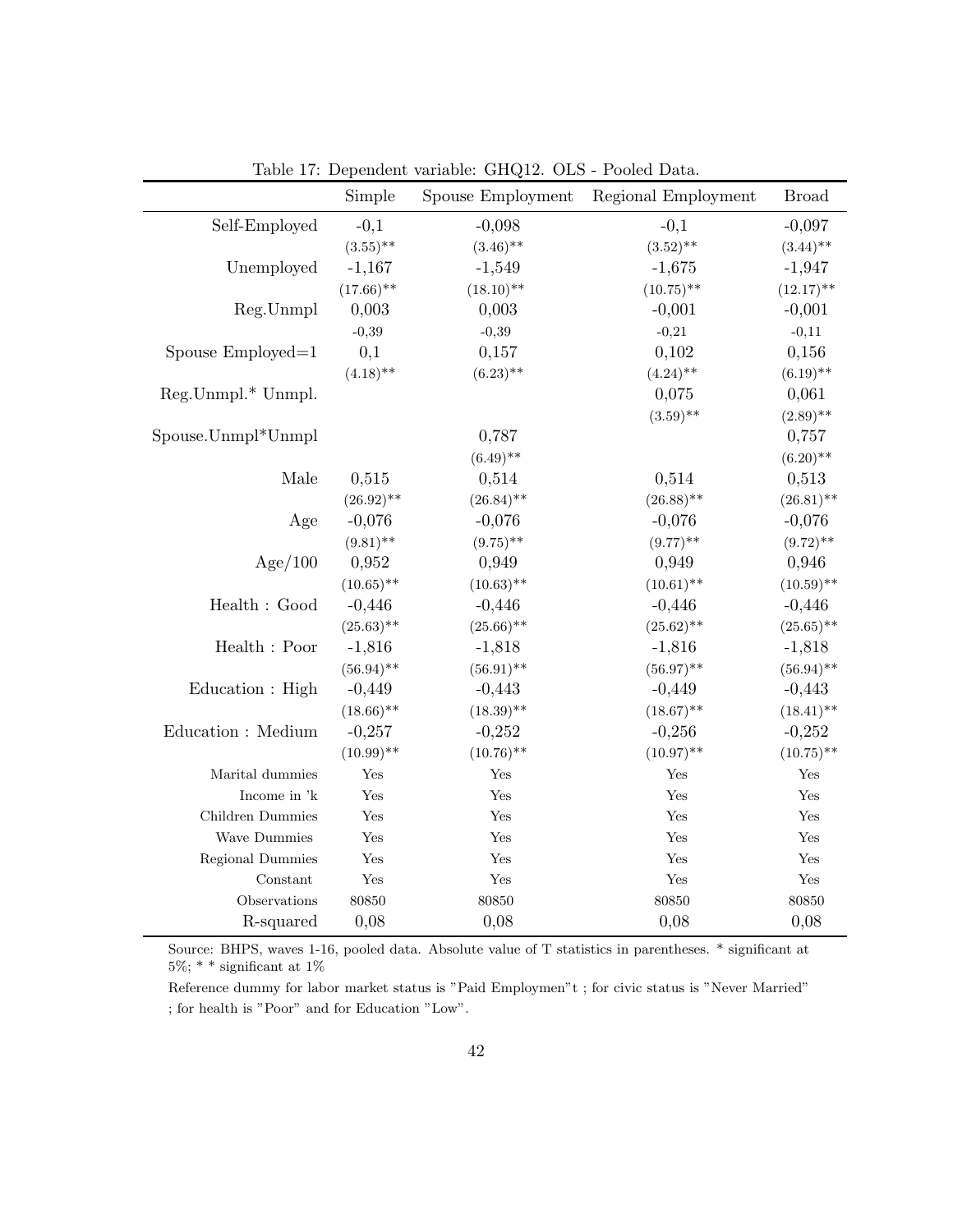|                       | $\left( 1\right)$ | $^{'}2)$   | $\left(3\right)$ | $\overline{4}$       | $\left(5\right)$ | (6)         |
|-----------------------|-------------------|------------|------------------|----------------------|------------------|-------------|
|                       | all               | men        | women            | all                  | men              | women       |
| unemployment duration | $-0,013$          | 0,012      | 0,009            | 0,006                | 0,006            | 0,011       |
|                       | $(7,71)^*$        | $(-6, 55)$ | $(-2, 47)$       | $(-1,66)$            | $(-1, 44)$       | $(-0.96)$   |
| Fixed-Effects         | No                | No         | No               | $\operatorname{Yes}$ | Yes              | ${\rm Yes}$ |
| constant              | 8,8               | 9,1        | 8.5              | 8,9                  | 9.2              | 8,4         |
| Observations          | 5498              | 3547       | 1951             | 5498                 | 3547             | 1951        |

<span id="page-42-0"></span>Table 19: Test of habituation hypothesis